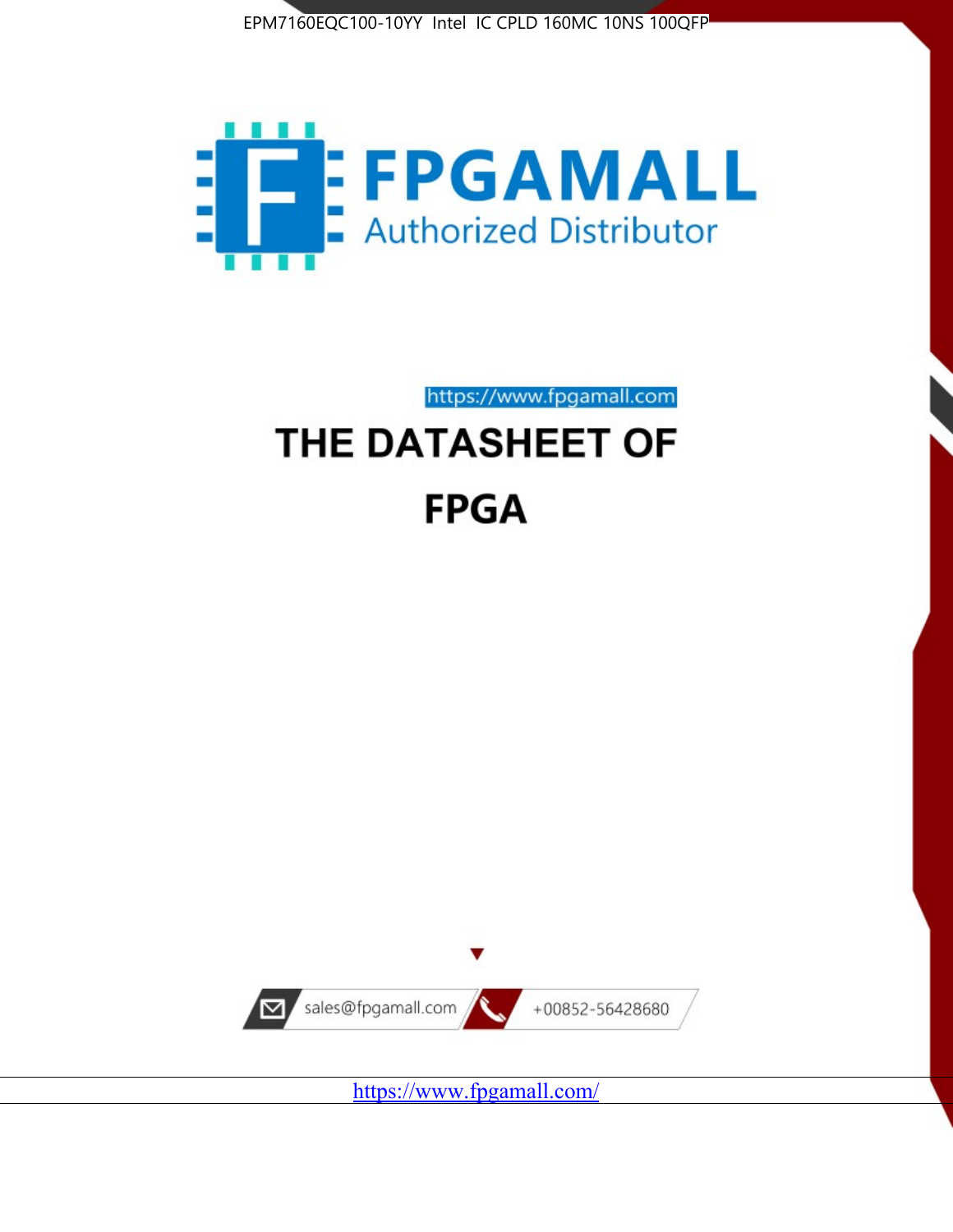

MAX 7000B devices, see the *MAX 7000A Programmable Logic Device Family Data Sheet* or the *MAX 7000B Programmable Logic Device Family Data Sheet*.

| Table 1. MAX 7000 Device Features |                |                |                |                 |                 |                   |                 |
|-----------------------------------|----------------|----------------|----------------|-----------------|-----------------|-------------------|-----------------|
| <b>Feature</b>                    | <b>EPM7032</b> | <b>EPM7064</b> | <b>EPM7096</b> | <b>EPM7128E</b> | <b>EPM7160E</b> | <b>EPM7192E</b>   | <b>EPM7256E</b> |
| Usable<br>gates                   | 600            | 1,250          | 1,800          | 2,500           | 3,200           | 3.750             | 5,000           |
| Macrocells                        | 32             | 64             | 96             | 128             | 160             | 192               | 256             |
| Logic array<br>blocks             | $\overline{2}$ | 4              | 6              | 8               | 10              | 12                | 16              |
| Maximum<br>user I/O pins          | 36             | 68             | 76             | 100             | 104             | 124               | 164             |
| $t_{PD}$ (ns)                     | 6              | 6              | 7.5            | 7.5             | 10              | $12 \overline{ }$ | 12              |
| $t_{SU}$ (ns)                     | 5              | 5              | 6              | 6               | 7               | $\overline{7}$    | $\overline{7}$  |
| $t_{FSU}$ (ns)                    | 2.5            | 2.5            | 3              | 3               | 3               | 3                 | 3               |
| $t_{CO1}$ (ns)                    | 4              | 4              | 4.5            | 4.5             | 5               | 6                 | 6               |
| $f_{CNT}$ (MHz)                   | 151.5          | 151.5          | 125.0          | 125.0           | 100.0           | 90.9              | 90.9            |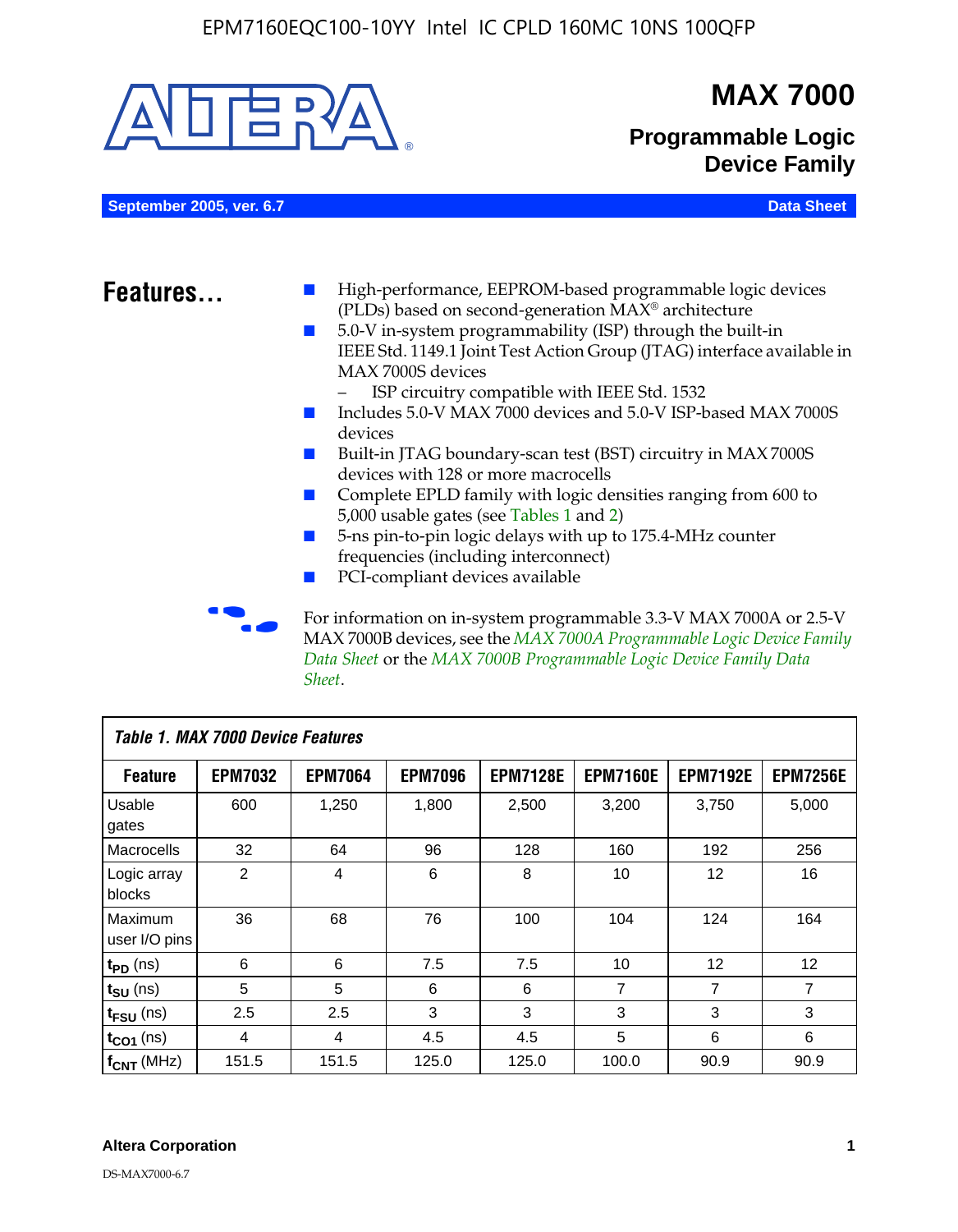| MAX 7000 Programmable Logic Device Family Data Sheet |  |  |  |  |  |
|------------------------------------------------------|--|--|--|--|--|
|------------------------------------------------------|--|--|--|--|--|

| <b>Table 2. MAX 7000S Device Features</b> |                 |                 |                 |                 |                   |                 |  |
|-------------------------------------------|-----------------|-----------------|-----------------|-----------------|-------------------|-----------------|--|
| <b>Feature</b>                            | <b>EPM7032S</b> | <b>EPM7064S</b> | <b>EPM7128S</b> | <b>EPM7160S</b> | <b>EPM7192S</b>   | <b>EPM7256S</b> |  |
| Usable gates                              | 600             | 1.250           | 2,500           | 3.200           | 3.750             | 5,000           |  |
| Macrocells                                | 32              | 64              | 128             | 160             | 192               | 256             |  |
| Logic array<br>blocks                     | 2               | $\overline{4}$  | 8               | 10              | $12 \overline{ }$ | 16              |  |
| Maximum<br>user I/O pins                  | 36              | 68              | 100             | 104             | 124               | 164             |  |
| $t_{PD}$ (ns)                             | 5               | 5               | 6               | 6               | 7.5               | 7.5             |  |
| $t_{SU}$ (ns)                             | 2.9             | 2.9             | 3.4             | 3.4             | 4.1               | 3.9             |  |
| $t_{\text{FSU}}$ (ns)                     | 2.5             | 2.5             | 2.5             | 2.5             | 3                 | 3               |  |
| $t_{CO1}$ (ns)                            | 3.2             | 3.2             | 4               | 3.9             | 4.7               | 4.7             |  |
| $f_{CNT}$ (MHz)                           | 175.4           | 175.4           | 147.1           | 149.3           | 125.0             | 128.2           |  |

# **...and More Features**

- Open-drain output option in MAX 7000S devices
- Programmable macrocell flipflops with individual clear, preset, clock, and clock enable controls
- Programmable power-saving mode for a reduction of over 50% in each macrocell
- Configurable expander product-term distribution, allowing up to 32 product terms per macrocell
- 44 to 208 pins available in plastic J-lead chip carrier (PLCC), ceramic pin-grid array (PGA), plastic quad flat pack (PQFP), power quad flat pack (RQFP), and 1.0-mm thin quad flat pack (TQFP) packages
- Programmable security bit for protection of proprietary designs
- 3.3-V or 5.0-V operation
	- MultiVolt<sup>TM</sup> I/O interface operation, allowing devices to interface with 3.3-V or 5.0-V devices (MultiVolt I/O operation is not available in 44-pin packages)
	- Pin compatible with low-voltage MAX 7000A and MAX 7000B devices
- Enhanced features available in MAX 7000E and MAX 7000S devices
	- Six pin- or logic-driven output enable signals
	- Two global clock signals with optional inversion
	- Enhanced interconnect resources for improved routability
	- Fast input setup times provided by a dedicated path from I/O pin to macrocell registers
	- Programmable output slew-rate control
- Software design support and automatic place-and-route provided by Altera's development system for Windows-based PCs and Sun SPARCstation, and HP 9000 Series 700/800 workstations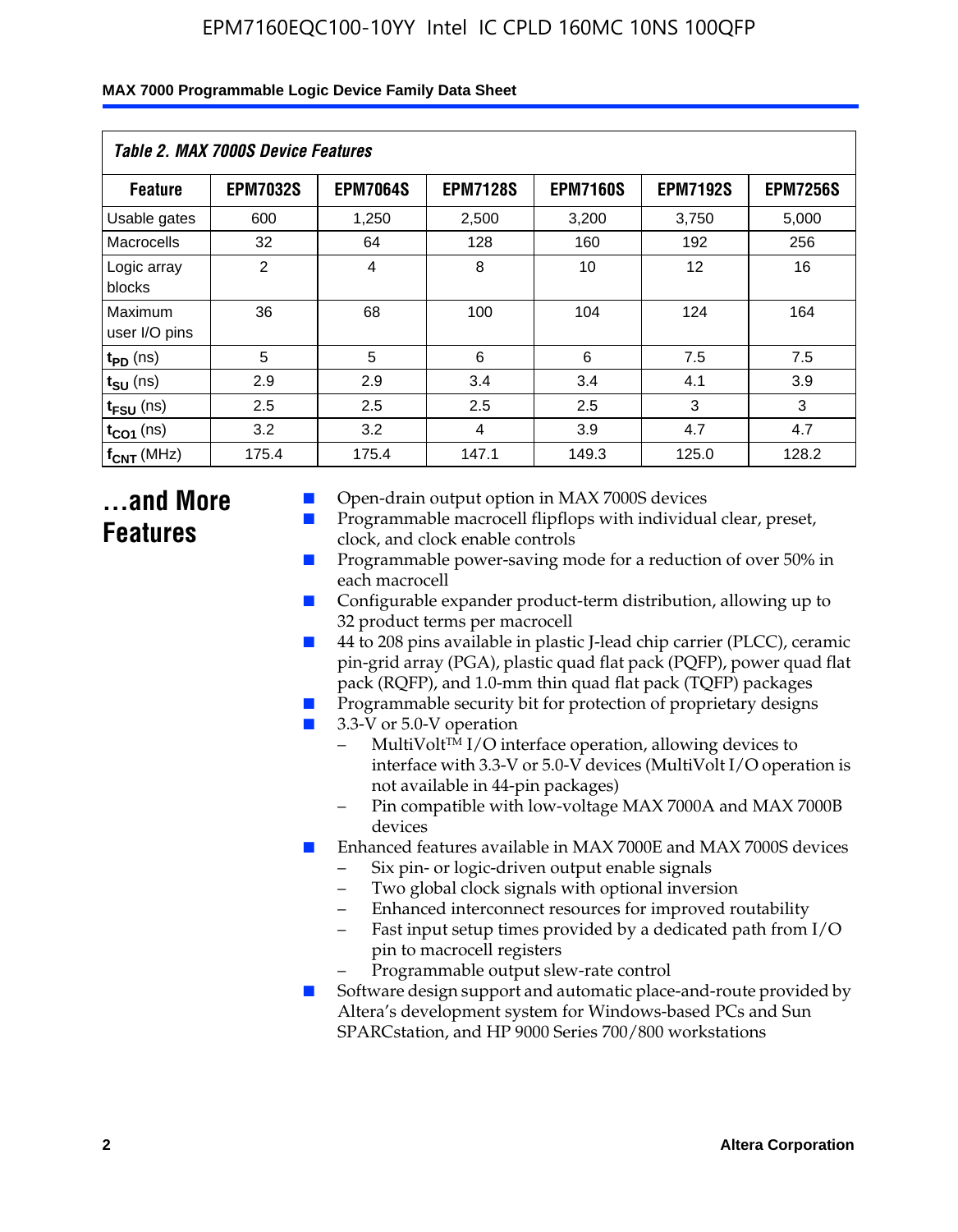|                               | MAX 7000 Programmable Logic Device Family Data Sheet                                                                                                                                                                                                                                                                                                                                                                                                                                                                                                                                                                                                                            |
|-------------------------------|---------------------------------------------------------------------------------------------------------------------------------------------------------------------------------------------------------------------------------------------------------------------------------------------------------------------------------------------------------------------------------------------------------------------------------------------------------------------------------------------------------------------------------------------------------------------------------------------------------------------------------------------------------------------------------|
|                               | Additional design entry and simulation support provided by EDIF<br>200 and 300 netlist files, library of parameterized modules (LPM),<br>Verilog HDL, VHDL, and other interfaces to popular EDA tools from<br>manufacturers such as Cadence, Exemplar Logic, Mentor Graphics,<br>OrCAD, Synopsys, and VeriBest<br>Programming support<br>Altera's Master Programming Unit (MPU) and programming<br>hardware from third-party manufacturers program all<br>MAX 7000 devices<br>The BitBlaster™ serial download cable, ByteBlasterMV™<br>$-$<br>parallel port download cable, and MasterBlaster™<br>serial/universal serial bus (USB) download cable program MAX<br>7000S devices |
| General<br><b>Description</b> | The MAX 7000 family of high-density, high-performance PLDs is based<br>on Altera's second-generation MAX architecture. Fabricated with<br>advanced CMOS technology, the EEPROM-based MAX 7000 family<br>provides 600 to 5,000 usable gates, ISP, pin-to-pin delays as fast as 5 ns,<br>and counter speeds of up to 175.4 MHz. MAX 7000S devices in the -5, -6,<br>-7, and -10 speed grades as well as MAX 7000 and MAX 7000E devices in<br>-5, -6, -7, -10P, and -12P speed grades comply with the PCI Special Interest<br>Group (PCI SIG) PCI Local Bus Specification, Revision 2.2. See Table 3                                                                               |

|                 | Table 3. MAX 7000 Speed Grades |                    |              |              |              |              |              |              |              |              |
|-----------------|--------------------------------|--------------------|--------------|--------------|--------------|--------------|--------------|--------------|--------------|--------------|
| <b>Device</b>   |                                | <b>Speed Grade</b> |              |              |              |              |              |              |              |              |
|                 | -5                             | -6                 | $-7$         | $-10P$       | $-10$        | $-12P$       | $-12$        | $-15$        | $-15T$       | $-20$        |
| EPM7032         |                                | $\checkmark$       | $\checkmark$ |              | $\checkmark$ |              | $\checkmark$ | $\checkmark$ | $\checkmark$ |              |
| EPM7032S        | $\checkmark$                   | $\checkmark$       | $\checkmark$ |              | $\checkmark$ |              |              |              |              |              |
| <b>EPM7064</b>  |                                | $\checkmark$       | $\checkmark$ |              | $\checkmark$ |              | $\checkmark$ | $\checkmark$ |              |              |
| <b>EPM7064S</b> | $\checkmark$                   | $\checkmark$       | $\checkmark$ |              | $\checkmark$ |              |              |              |              |              |
| <b>EPM7096</b>  |                                |                    | $\checkmark$ |              | $\checkmark$ |              | $\checkmark$ | $\checkmark$ |              |              |
| <b>EPM7128E</b> |                                |                    | $\checkmark$ | $\checkmark$ | $\checkmark$ |              | $\checkmark$ | $\checkmark$ |              | $\checkmark$ |
| <b>EPM7128S</b> |                                | $\checkmark$       | $\checkmark$ |              | $\checkmark$ |              |              | $\checkmark$ |              |              |
| <b>EPM7160E</b> |                                |                    |              | $\checkmark$ | $\checkmark$ |              | $\checkmark$ | $\checkmark$ |              | $\checkmark$ |
| <b>EPM7160S</b> |                                | $\checkmark$       | $\checkmark$ |              | $\checkmark$ |              |              | $\checkmark$ |              |              |
| <b>EPM7192E</b> |                                |                    |              |              |              | $\checkmark$ | $\checkmark$ | $\checkmark$ |              | $\checkmark$ |
| <b>EPM7192S</b> |                                |                    | $\checkmark$ |              | $\checkmark$ |              |              | $\checkmark$ |              |              |
| <b>EPM7256E</b> |                                |                    |              |              |              | $\checkmark$ | $\checkmark$ | $\checkmark$ |              | $\checkmark$ |
| <b>EPM7256S</b> |                                |                    | $\checkmark$ |              | $\checkmark$ |              |              | $\checkmark$ |              |              |

for available speed grades.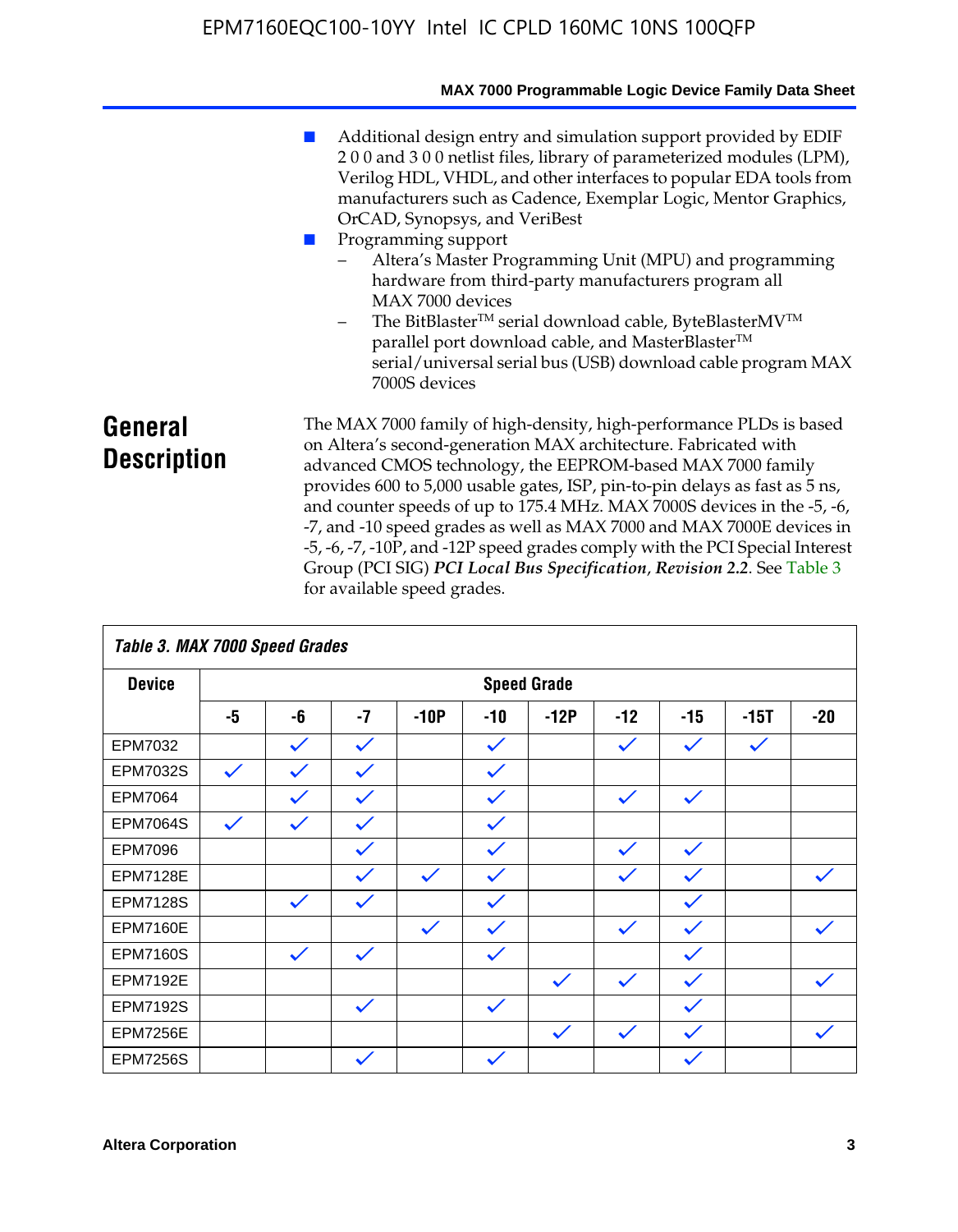### **MAX 7000 Programmable Logic Device Family Data Sheet**

The MAX 7000E devices—including the EPM7128E, EPM7160E, EPM7192E, and EPM7256E devices—have several enhanced features: additional global clocking, additional output enable controls, enhanced interconnect resources, fast input registers, and a programmable slew rate.

In-system programmable MAX 7000 devices—called MAX 7000S devices—include the EPM7032S, EPM7064S, EPM7128S, EPM7160S, EPM7192S, and EPM7256S devices. MAX 7000S devices have the enhanced features of MAX 7000E devices as well as JTAG BST circuitry in devices with 128 or more macrocells, ISP, and an open-drain output option. See Table 4.

| Table 4. MAX 7000 Device Features |                                                    |                                           |                                           |  |  |  |  |  |
|-----------------------------------|----------------------------------------------------|-------------------------------------------|-------------------------------------------|--|--|--|--|--|
| <b>Feature</b>                    | <b>EPM7032</b><br><b>EPM7064</b><br><b>EPM7096</b> | All<br><b>MAX 7000E</b><br><b>Devices</b> | All<br><b>MAX 7000S</b><br><b>Devices</b> |  |  |  |  |  |
| ISP via JTAG interface            |                                                    |                                           |                                           |  |  |  |  |  |
| JTAG BST circuitry                |                                                    |                                           | $\checkmark$ (1)                          |  |  |  |  |  |
| Open-drain output option          |                                                    |                                           |                                           |  |  |  |  |  |
| Fast input registers              |                                                    |                                           |                                           |  |  |  |  |  |
| Six global output enables         |                                                    |                                           |                                           |  |  |  |  |  |
| Two global clocks                 |                                                    |                                           |                                           |  |  |  |  |  |
| Slew-rate control                 |                                                    |                                           |                                           |  |  |  |  |  |
| MultiVolt interface (2)           |                                                    |                                           |                                           |  |  |  |  |  |
| Programmable register             |                                                    |                                           |                                           |  |  |  |  |  |
| Parallel expanders                |                                                    |                                           |                                           |  |  |  |  |  |
| Shared expanders                  |                                                    |                                           |                                           |  |  |  |  |  |
| Power-saving mode                 |                                                    |                                           |                                           |  |  |  |  |  |
| Security bit                      |                                                    |                                           |                                           |  |  |  |  |  |
| PCI-compliant devices available   |                                                    |                                           |                                           |  |  |  |  |  |

*Notes:*

(1) Available only in EPM7128S, EPM7160S, EPM7192S, and EPM7256S devices only.

(2) The MultiVolt I/O interface is not available in 44-pin packages.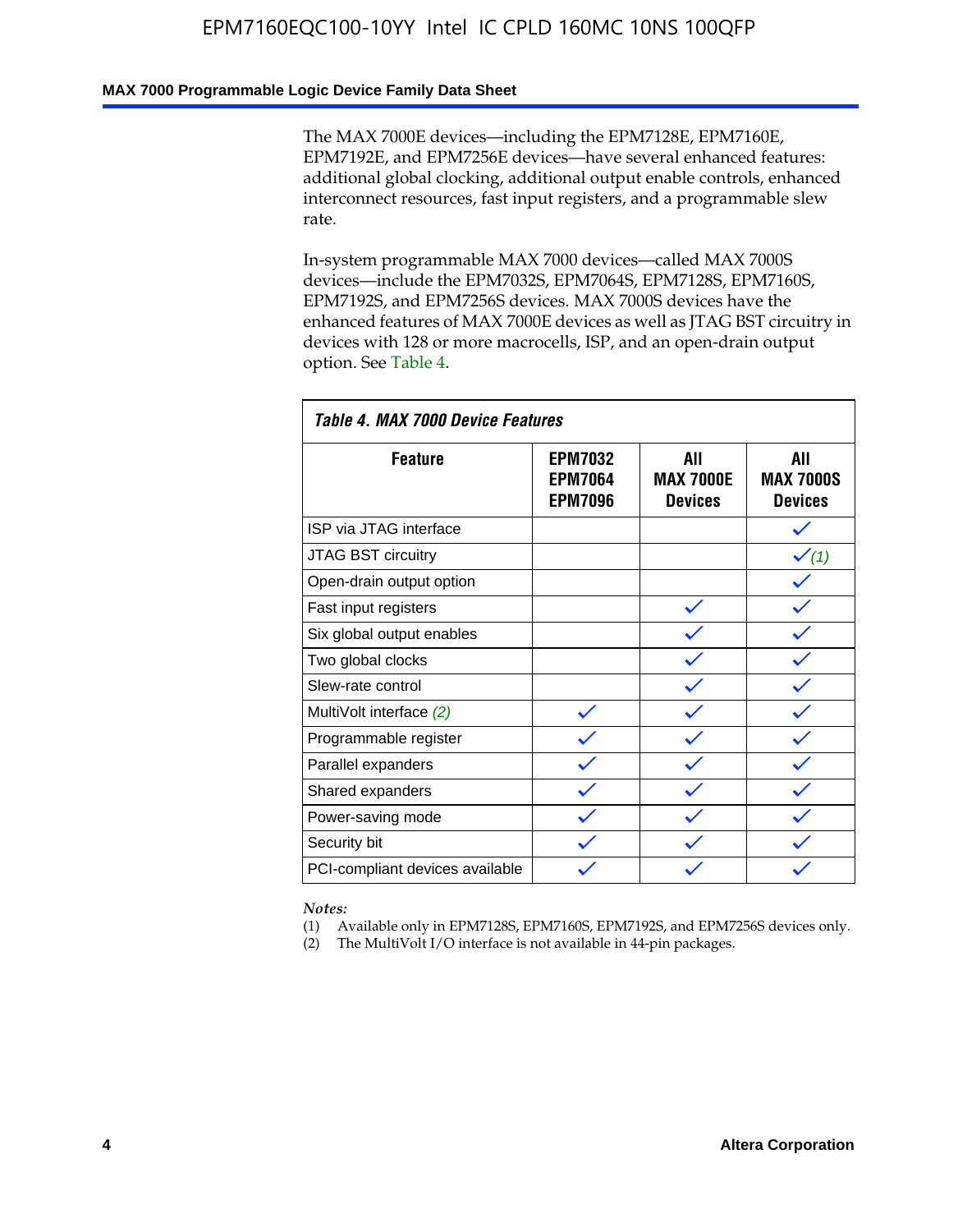The MAX 7000 architecture supports 100% TTL emulation and high-density integration of SSI, MSI, and LSI logic functions. The MAX 7000 architecture easily integrates multiple devices ranging from PALs, GALs, and 22V10s to MACH and pLSI devices. MAX 7000 devices are available in a wide range of packages, including PLCC, PGA, PQFP, RQFP, and TQFP packages. See Table 5.

|                 | Table 5. MAX 7000 Maximum User I/O Pins<br><i>Note</i> $(1)$ |                           |                    |                           |                           |                               |                            |                               |                              |                              |                               |                               |
|-----------------|--------------------------------------------------------------|---------------------------|--------------------|---------------------------|---------------------------|-------------------------------|----------------------------|-------------------------------|------------------------------|------------------------------|-------------------------------|-------------------------------|
| <b>Device</b>   | 44-<br>Pin<br><b>PLCC</b>                                    | 44-<br>Pin<br><b>PQFP</b> | 44-<br>Pin<br>TQFP | 68-<br>Pin<br><b>PLCC</b> | 84-<br>Pin<br><b>PLCC</b> | $100 -$<br>Pin<br><b>PQFP</b> | 100-<br>Pin<br><b>TQFP</b> | $160 -$<br>Pin<br><b>PQFP</b> | $160 -$<br>Pin<br><b>PGA</b> | $192 -$<br>Pin<br><b>PGA</b> | $208 -$<br>Pin<br><b>PQFP</b> | $208 -$<br>Pin<br><b>RQFP</b> |
| EPM7032         | 36                                                           | 36                        | 36                 |                           |                           |                               |                            |                               |                              |                              |                               |                               |
| <b>EPM7032S</b> | 36                                                           |                           | 36                 |                           |                           |                               |                            |                               |                              |                              |                               |                               |
| EPM7064         | 36                                                           |                           | 36                 | 52                        | 68                        | 68                            |                            |                               |                              |                              |                               |                               |
| <b>EPM7064S</b> | 36                                                           |                           | 36                 |                           | 68                        |                               | 68                         |                               |                              |                              |                               |                               |
| EPM7096         |                                                              |                           |                    | 52                        | 64                        | 76                            |                            |                               |                              |                              |                               |                               |
| <b>EPM7128E</b> |                                                              |                           |                    |                           | 68                        | 84                            |                            | 100                           |                              |                              |                               |                               |
| <b>EPM7128S</b> |                                                              |                           |                    |                           | 68                        | 84                            | 84(2)                      | 100                           |                              |                              |                               |                               |
| <b>EPM7160E</b> |                                                              |                           |                    |                           | 64                        | 84                            |                            | 104                           |                              |                              |                               |                               |
| <b>EPM7160S</b> |                                                              |                           |                    |                           | 64                        |                               | 84(2)                      | 104                           |                              |                              |                               |                               |
| <b>EPM7192E</b> |                                                              |                           |                    |                           |                           |                               |                            | 124                           | 124                          |                              |                               |                               |
| <b>EPM7192S</b> |                                                              |                           |                    |                           |                           |                               |                            | 124                           |                              |                              |                               |                               |
| <b>EPM7256E</b> |                                                              |                           |                    |                           |                           |                               |                            | 132(2)                        |                              | 164                          |                               | 164                           |
| <b>EPM7256S</b> |                                                              |                           |                    |                           |                           |                               |                            |                               |                              |                              | 164 $(2)$                     | 164                           |

#### *Notes:*

(1) When the JTAG interface in MAX 7000S devices is used for either boundary-scan testing or for ISP, four I/O pins become JTAG pins.

(2) Perform a complete thermal analysis before committing a design to this device package. For more information, see the *Operating Requirements for Altera Devices Data Sheet*.

> MAX 7000 devices use CMOS EEPROM cells to implement logic functions. The user-configurable MAX 7000 architecture accommodates a variety of independent combinatorial and sequential logic functions. The devices can be reprogrammed for quick and efficient iterations during design development and debug cycles, and can be programmed and erased up to 100 times.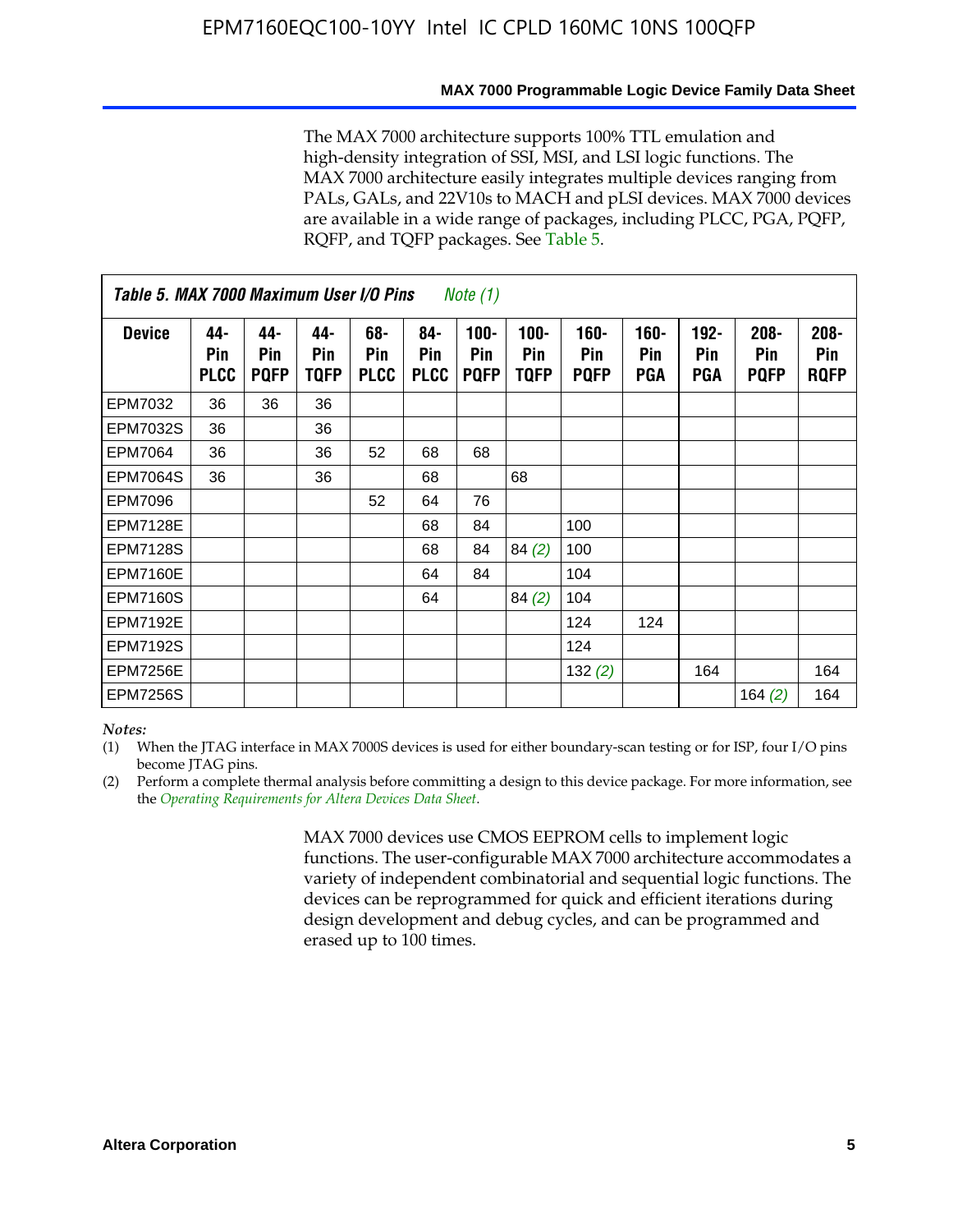### **MAX 7000 Programmable Logic Device Family Data Sheet**

MAX 7000 devices contain from 32 to 256 macrocells that are combined into groups of 16 macrocells, called logic array blocks (LABs). Each macrocell has a programmable-AND/fixed-OR array and a configurable register with independently programmable clock, clock enable, clear, and preset functions. To build complex logic functions, each macrocell can be supplemented with both shareable expander product terms and highspeed parallel expander product terms to provide up to 32 product terms per macrocell.

The MAX 7000 family provides programmable speed/power optimization. Speed-critical portions of a design can run at high speed/full power, while the remaining portions run at reduced speed/low power. This speed/power optimization feature enables the designer to configure one or more macrocells to operate at 50% or lower power while adding only a nominal timing delay. MAX 7000E and MAX 7000S devices also provide an option that reduces the slew rate of the output buffers, minimizing noise transients when non-speed-critical signals are switching. The output drivers of all MAX 7000 devices (except 44-pin devices) can be set for either 3.3-V or 5.0-V operation, allowing MAX 7000 devices to be used in mixed-voltage systems.

The MAX 7000 family is supported byAltera development systems, which are integrated packages that offer schematic, text—including VHDL, Verilog HDL, and the Altera Hardware Description Language (AHDL) and waveform design entry, compilation and logic synthesis, simulation and timing analysis, and device programming. The [software provides](http://www.altera.com/literature/ds/dsmii.pdf)  [EDIF 2 0 0 and 3 0 0, LPM, VHDL, Verilog HDL, and other in](http://www.altera.com/literature/ds/dsmii.pdf)terfaces for [additional design entry and simulation support from other industry](http://www.altera.com/literature/ds/quartus.pdf)standard PC- and UNIX-workstation-based EDA tools. The software runs on Windows-based PCs, as well as Sun SPARCstation, and HP 9000 Series 700/800 workstations.

For more information on development tools, see the **MAX+PLUS II** *Programmable Logic Development System & Software Data Sheet* and the *Quartus Programmable Logic Development System & Software Data Sheet*.

The MAX 7000 architecture includes the following elements:

# **Functional Description**

- Logic array blocks
- **Macrocells**
- Expander product terms (shareable and parallel)
- Programmable interconnect array
- I/O control blocks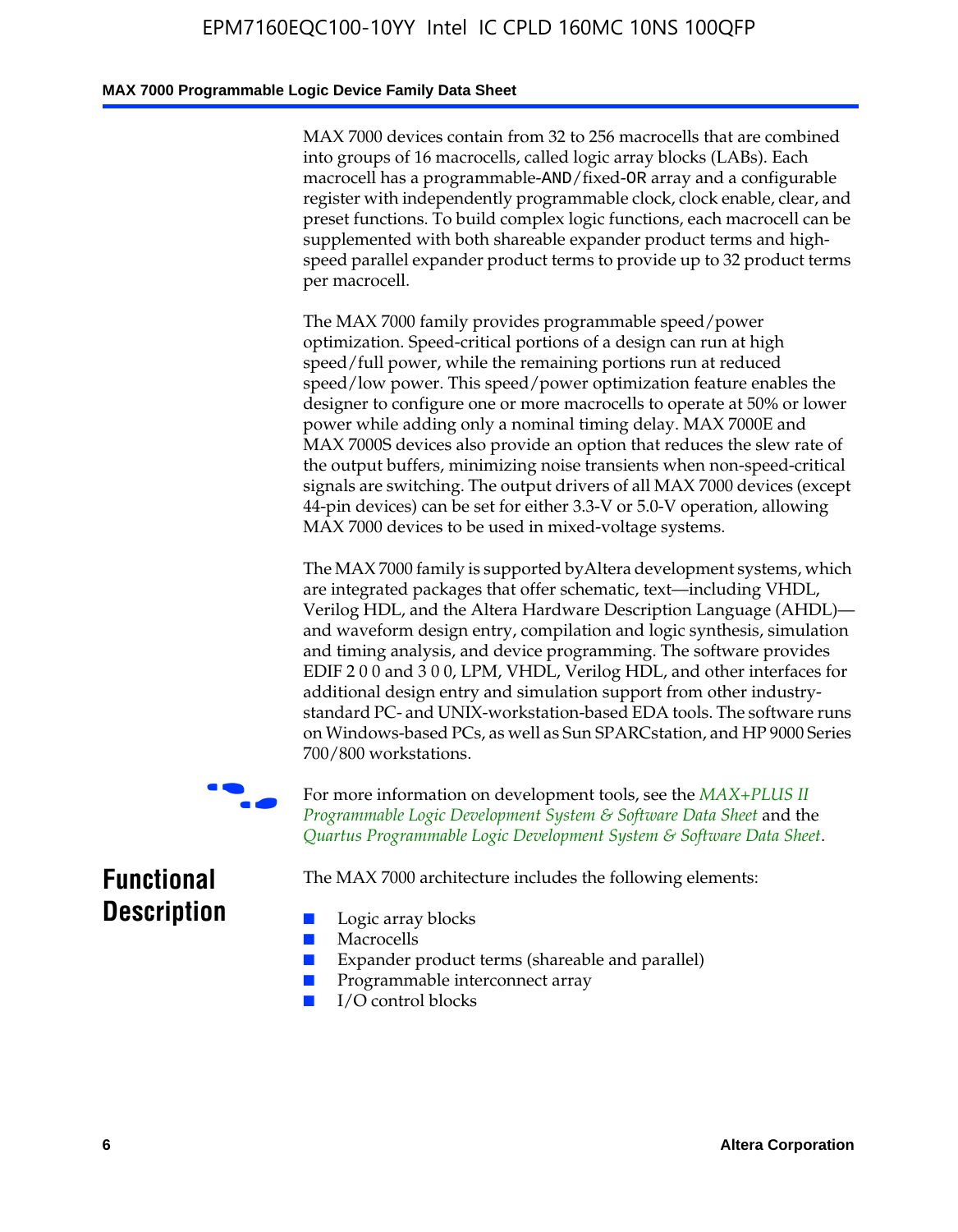### **MAX 7000 Programmable Logic Device Family Data Sheet**

The MAX 7000 architecture includes four dedicated inputs that can be used as general-purpose inputs or as high-speed, global control signals (clock, clear, and two output enable signals) for each macrocell and I/O pin. Figure 1 shows the architecture of EPM7032, EPM7064, and EPM7096 devices.



*Figure 1. EPM7032, EPM7064 & EPM7096 Device Block Diagram*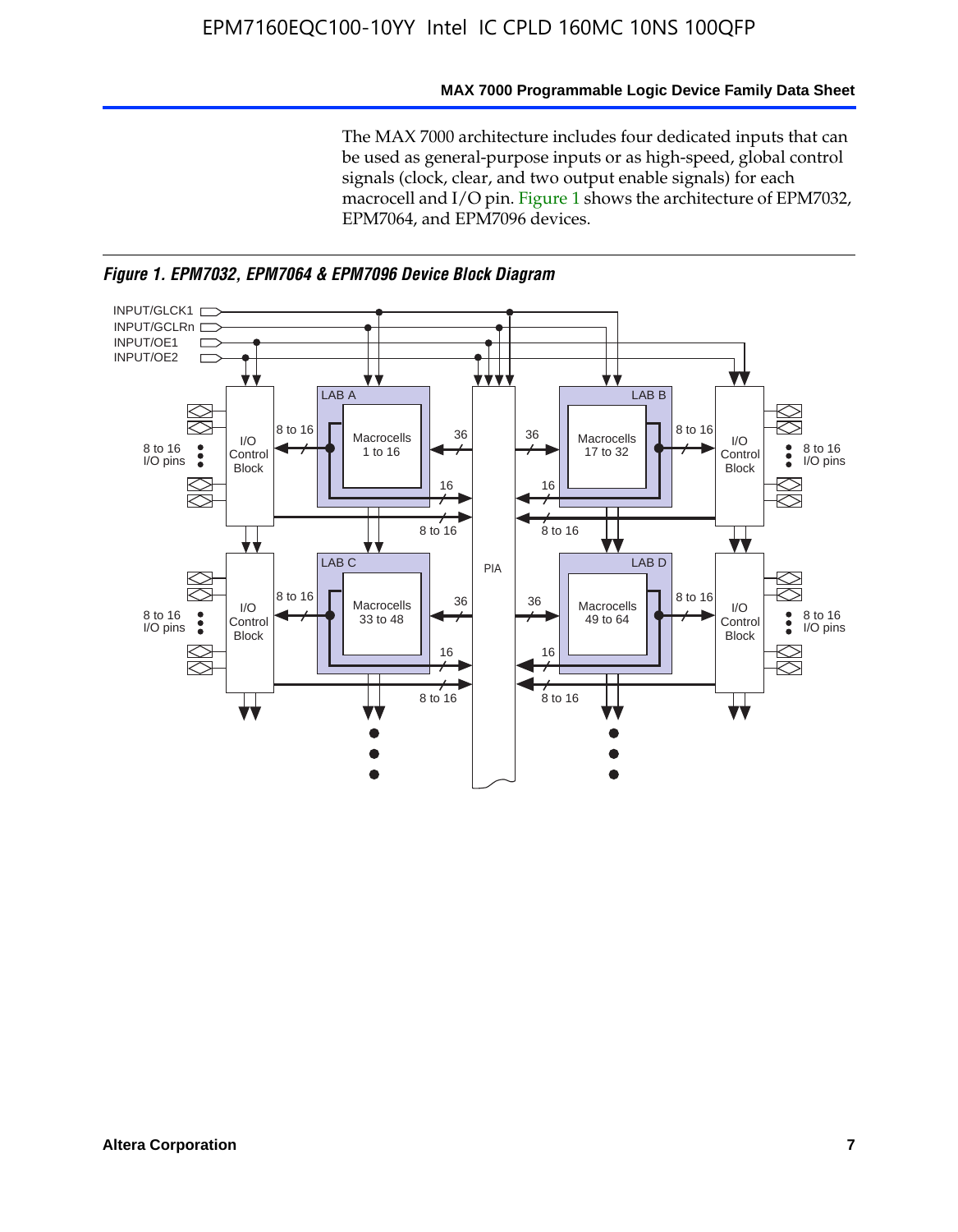Figure 2 shows the architecture of MAX 7000E and MAX 7000S devices.

### **MAX 7000 Programmable Logic Device Family Data Sheet**





# **Logic Array Blocks**

The MAX 7000 device architecture is based on the linking of highperformance, flexible, logic array modules called logic array blocks (LABs). LABs consist of 16-macrocell arrays, as shown in Figures 1 and 2. Multiple LABs are linked together via the programmable interconnect array (PIA), a global bus that is fed by all dedicated inputs, I/O pins, and macrocells.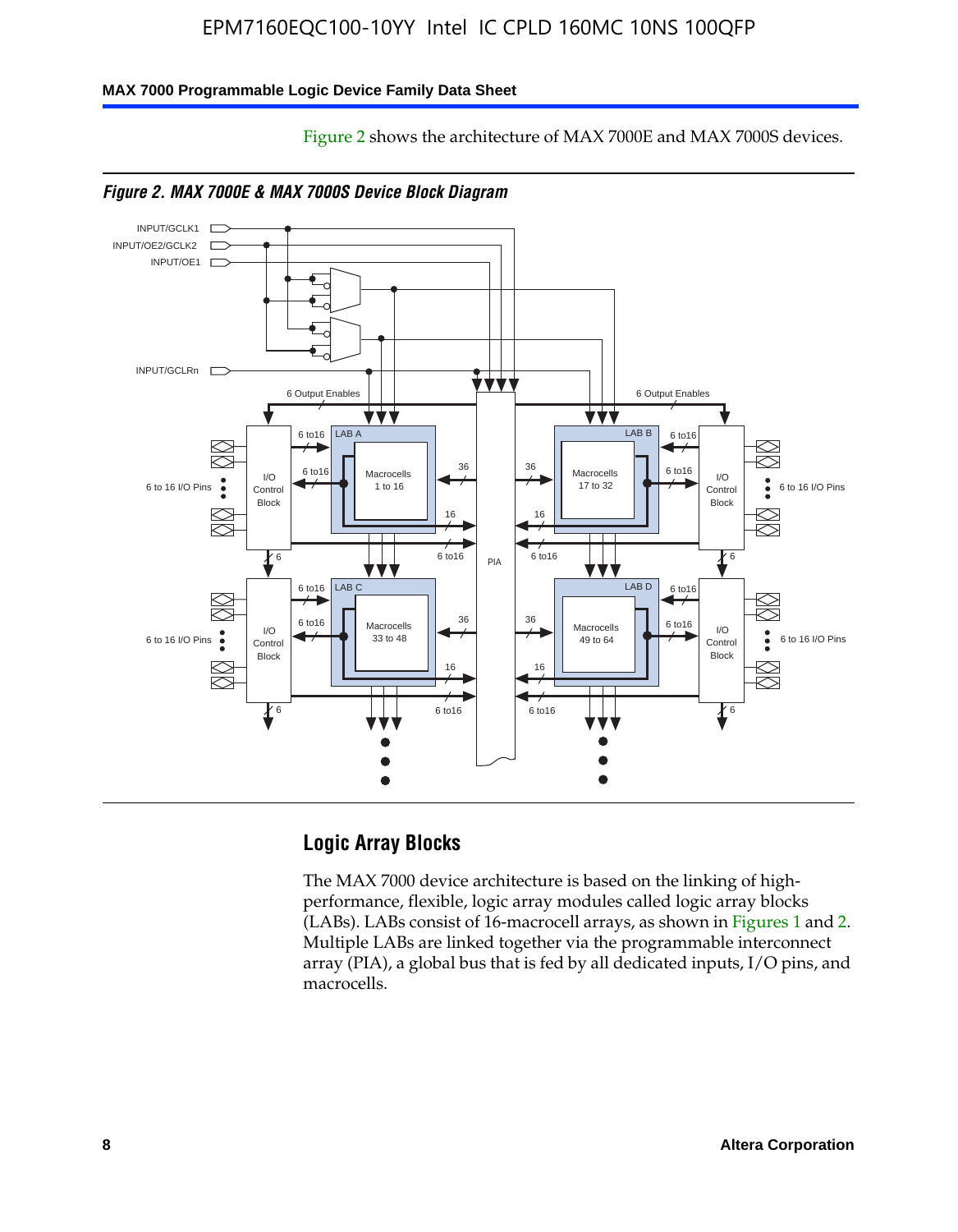#### **MAX 7000 Programmable Logic Device Family Data Sheet**

Each LAB is fed by the following signals:

- 36 signals from the PIA that are used for general logic inputs
- Global controls that are used for secondary register functions
- Direct input paths from I/O pins to the registers that are used for fast setup times for MAX 7000E and MAX 7000S devices

# **Macrocells**

The MAX 7000 macrocell can be individually configured for either sequential or combinatorial logic operation. The macrocell consists of three functional blocks: the logic array, the product-term select matrix, and the programmable register. The macrocell of EPM7032, EPM7064, and EPM7096 devices is shown in Figure 3.

*Figure 3. EPM7032, EPM7064 & EPM7096 Device Macrocell*

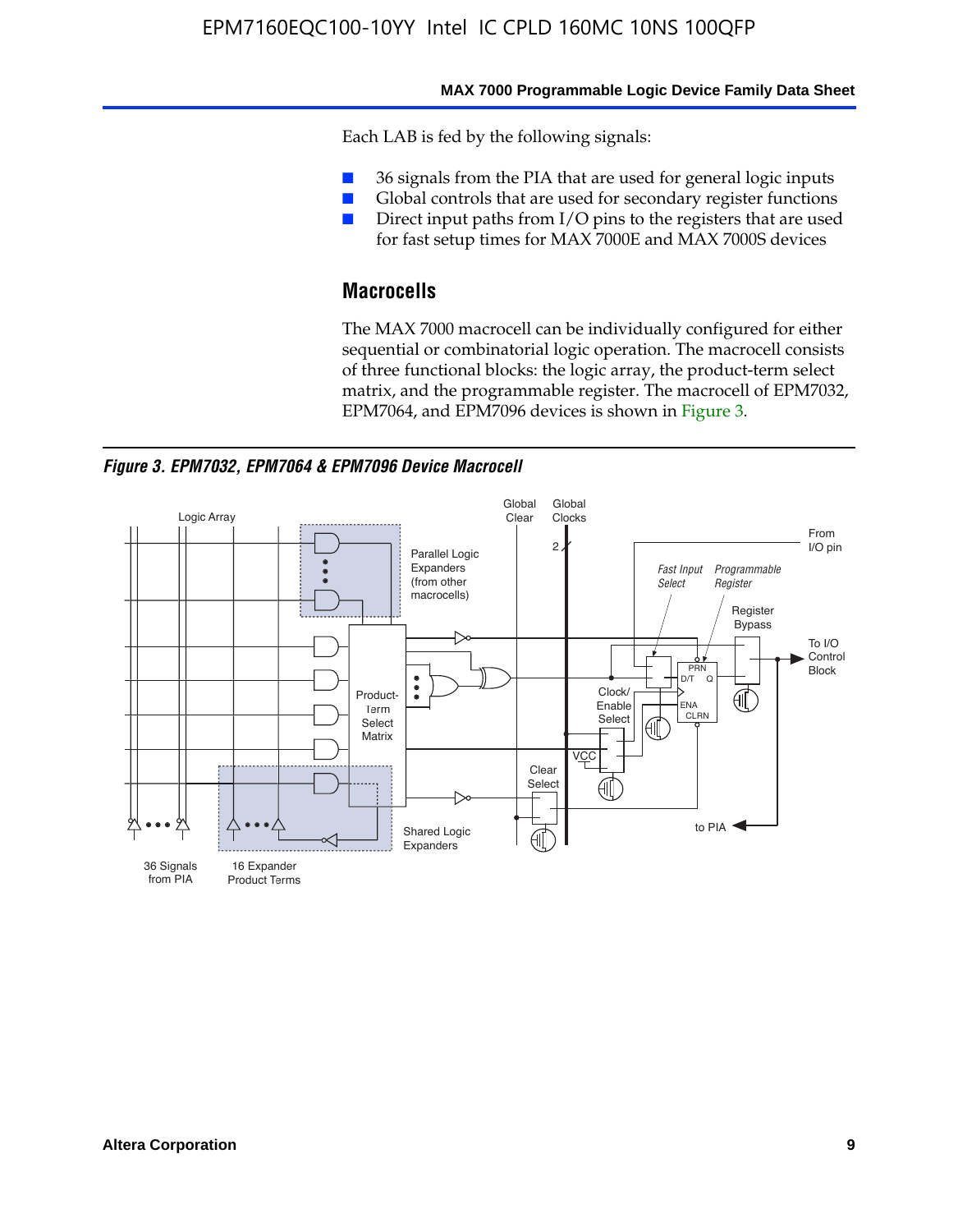#### **MAX 7000 Programmable Logic Device Family Data Sheet**



Figure 4 shows a MAX 7000E and MAX 7000S device macrocell.

*Figure 4. MAX 7000E & MAX 7000S Device Macrocell*

Combinatorial logic is implemented in the logic array, which provides five product terms per macrocell. The product-term select matrix allocates these product terms for use as either primary logic inputs (to the OR and XOR gates) to implement combinatorial functions, or as secondary inputs to the macrocell's register clear, preset, clock, and clock enable control functions. Two kinds of expander product terms ("expanders") are available to supplement macrocell logic resources:

- Shareable expanders, which are inverted product terms that are fed back into the logic array
- Parallel expanders, which are product terms borrowed from adjacent macrocells

The Altera development system automatically optimizes product-term allocation according to the logic requirements of the design.

For registered functions, each macrocell flipflop can be individually programmed to implement D, T, JK, or SR operation with programmable clock control. The flipflop can be bypassed for combinatorial operation. During design entry, the designer specifies the desired flipflop type; the Altera development software then selects the most efficient flipflop operation for each registered function to optimize resource utilization.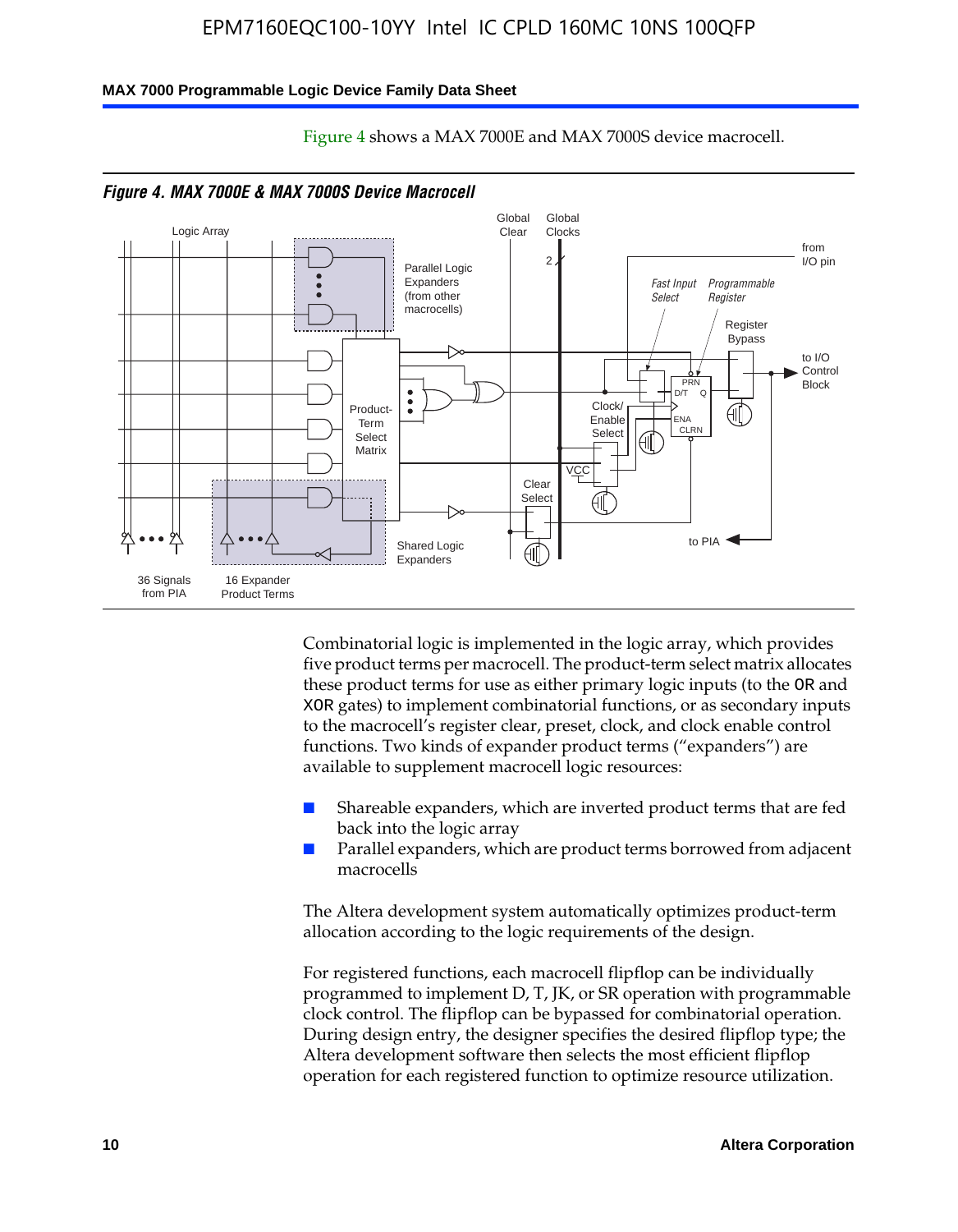Each programmable register can be clocked in three different modes:

- By a global clock signal. This mode achieves the fastest clock-tooutput performance.
- By a global clock signal and enabled by an active-high clock enable. This mode provides an enable on each flipflop while still achieving the fast clock-to-output performance of the global clock.
- By an array clock implemented with a product term. In this mode, the flipflop can be clocked by signals from buried macrocells or I/O pins.

In EPM7032, EPM7064, and EPM7096 devices, the global clock signal is available from a dedicated clock pin, GCLK1, as shown in Figure 1. In MAX 7000E and MAX 7000S devices, two global clock signals are available. As shown in Figure 2, these global clock signals can be the true or the complement of either of the global clock pins, GCLK1 or GCLK2.

Each register also supports asynchronous preset and clear functions. As shown in Figures 3 and 4, the product-term select matrix allocates product terms to control these operations. Although the product-term-driven preset and clear of the register are active high, active-low control can be obtained by inverting the signal within the logic array. In addition, each register clear function can be individually driven by the active-low dedicated global clear pin (GCLRn). Upon power-up, each register in the device will be set to a low state.

All MAX 7000E and MAX 7000S I/O pins have a fast input path to a macrocell register. This dedicated path allows a signal to bypass the PIA and combinatorial logic and be driven to an input D flipflop with an extremely fast (2.5 ns) input setup time.

### **Expander Product Terms**

Although most logic functions can be implemented with the five product terms available in each macrocell, the more complex logic functions require additional product terms. Another macrocell can be used to supply the required logic resources; however, the MAX 7000 architecture also allows both shareable and parallel expander product terms ("expanders") that provide additional product terms directly to any macrocell in the same LAB. These expanders help ensure that logic is synthesized with the fewest possible logic resources to obtain the fastest possible speed.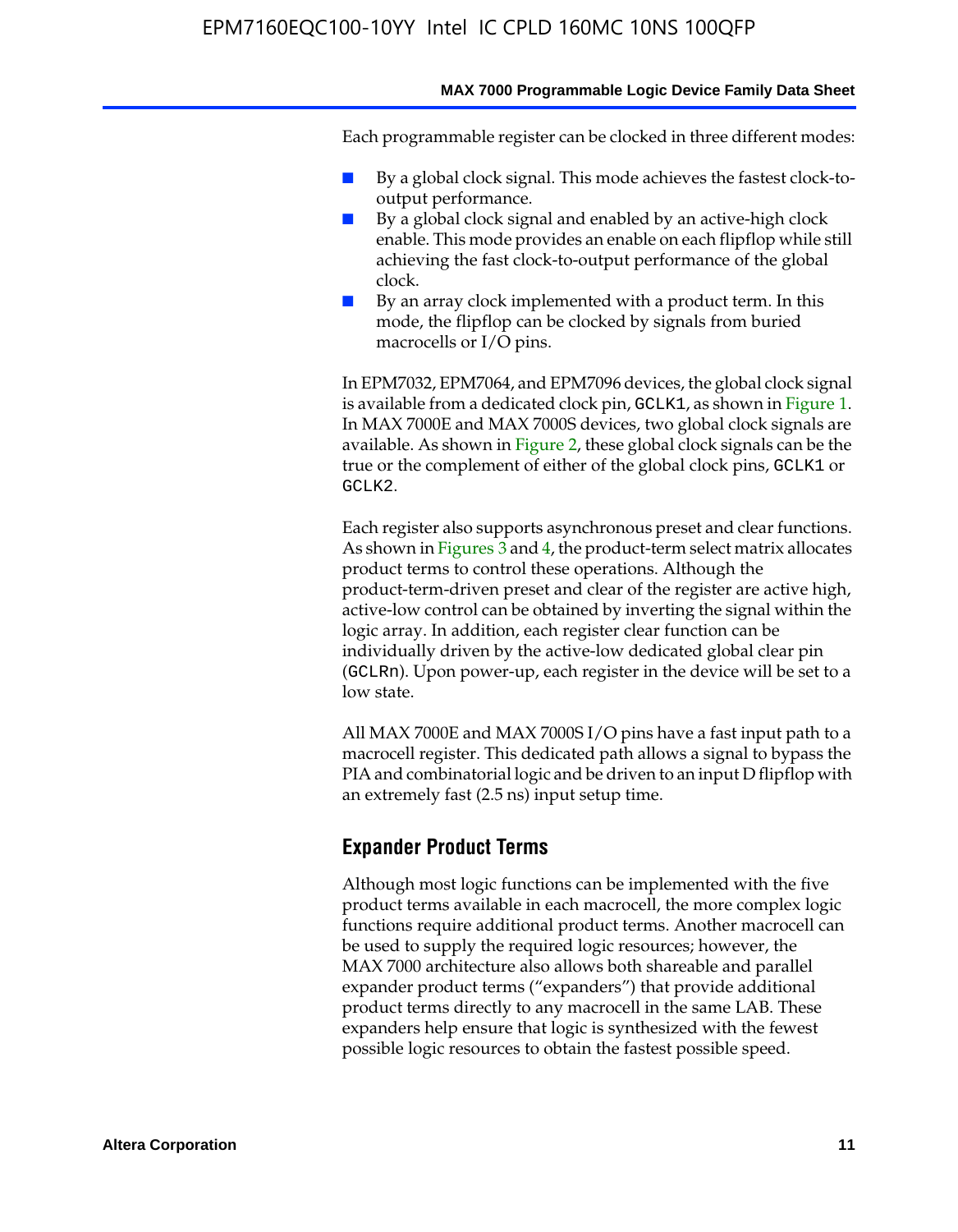### **MAX 7000 Programmable Logic Device Family Data Sheet**

### *Shareable Expanders*

Each LAB has 16 shareable expanders that can be viewed as a pool of uncommitted single product terms (one from each macrocell) with inverted outputs that feed back into the logic array. Each shareable expander can be used and shared by any or all macrocells in the LAB to build complex logic functions. A small delay ( $t_{SEXP}$ ) is incurred when shareable expanders are used. Figure 5 shows how shareable expanders can feed multiple macrocells.

### *Figure 5. Shareable Expanders*



*Shareable expanders can be shared by any or all macrocells in an LAB.*

### *Parallel Expanders*

Parallel expanders are unused product terms that can be allocated to a neighboring macrocell to implement fast, complex logic functions. Parallel expanders allow up to 20 product terms to directly feed the macrocell OR logic, with five product terms provided by the macrocell and 15 parallel expanders provided by neighboring macrocells in the LAB.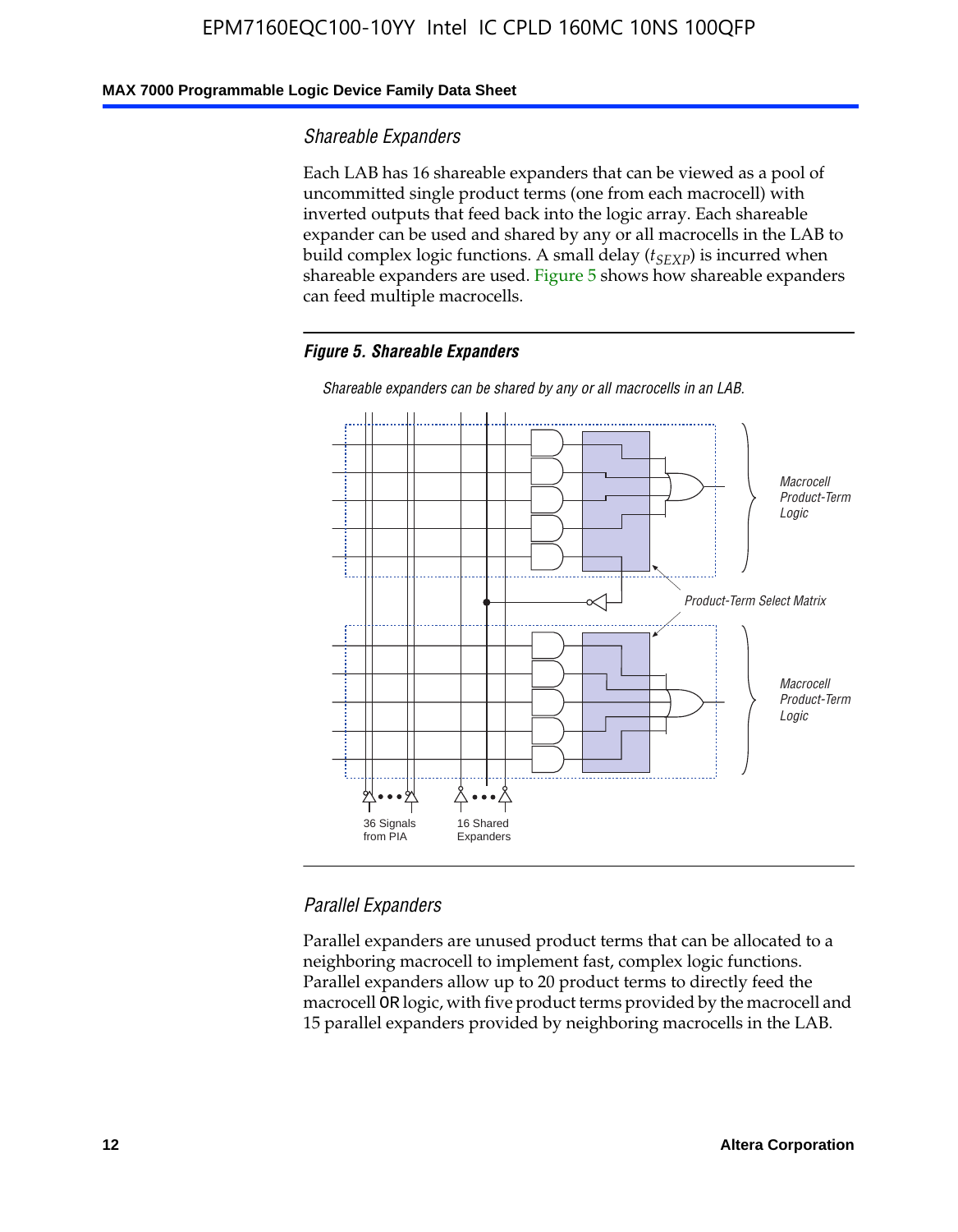The compiler can allocate up to three sets of up to five parallel expanders automatically to the macrocells that require additional product terms. Each set of five parallel expanders incurs a small, incremental timing delay (*t<sub>PEXP</sub>*). For example, if a macrocell requires 14 product terms, the Compiler uses the five dedicated product terms within the macrocell and allocates two sets of parallel expanders; the first set includes five product terms and the second set includes four product terms, increasing the total delay by  $2 \times t_{PFXP}$ .

Two groups of 8 macrocells within each LAB (e.g., macrocells 1 through 8 and 9 through 16) form two chains to lend or borrow parallel expanders. A macrocell borrows parallel expanders from lowernumbered macrocells. For example, macrocell 8 can borrow parallel expanders from macrocell 7, from macrocells 7 and 6, or from macrocells 7, 6, and 5. Within each group of 8, the lowest-numbered macrocell can only lend parallel expanders and the highest-numbered macrocell can only borrow them. Figure 6 shows how parallel expanders can be borrowed from a neighboring macrocell.

### *Figure 6. Parallel Expanders*

*Unused product terms in a macrocell can be allocated to a neighboring macrocell.*

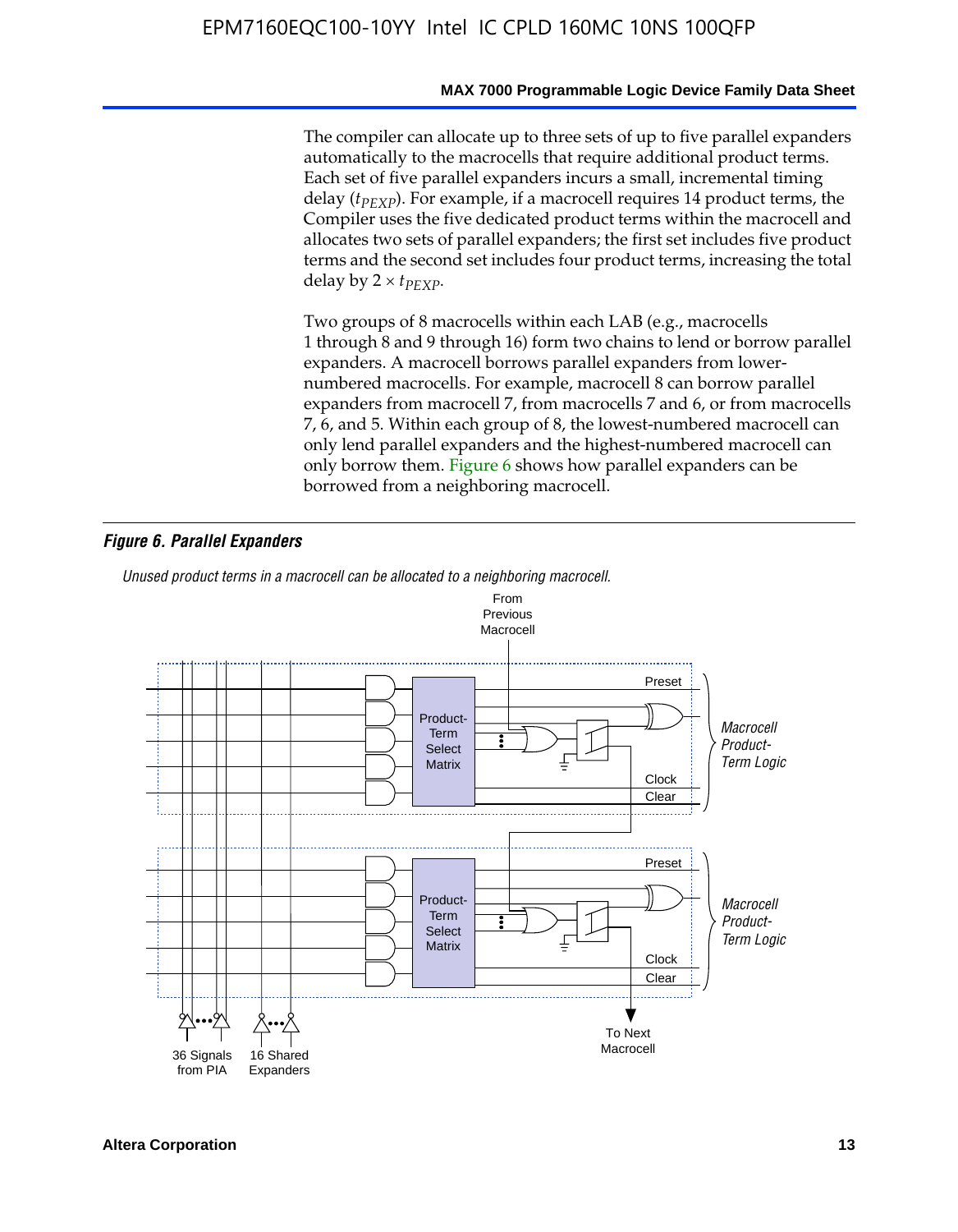#### **MAX 7000 Programmable Logic Device Family Data Sheet**

### **Programmable Interconnect Array**

Logic is routed between LABs via the programmable interconnect array (PIA). This global bus is a programmable path that connects any signal source to any destination on the device. All MAX 7000 dedicated inputs, I/O pins, and macrocell outputs feed the PIA, which makes the signals available throughout the entire device. Only the signals required by each LAB are actually routed from the PIA into the LAB. Figure 7 shows how the PIA signals are routed into the LAB. An EEPROM cell controls one input to a 2-input AND gate, which selects a PIA signal to drive into the LAB.





While the routing delays of channel-based routing schemes in masked or FPGAs are cumulative, variable, and path-dependent, the MAX 7000 PIA has a fixed delay. The PIA thus eliminates skew between signals and makes timing performance easy to predict.

### **I/O Control Blocks**

The I/O control block allows each I/O pin to be individually configured for input, output, or bidirectional operation. All I/O pins have a tri-state buffer that is individually controlled by one of the global output enable signals or directly connected to ground or  $V_{CC}$ . Figure 8 shows the I/O control block for the MAX 7000 family. The I/O control block of EPM7032, EPM7064, and EPM7096 devices has two global output enable signals that are driven by two dedicated active-low output enable pins (OE1 and OE2). The I/O control block of MAX 7000E and MAX 7000S devices has six global output enable signals that are driven by the true or complement of two output enable signals, a subset of the I/O pins, or a subset of the I/O macrocells.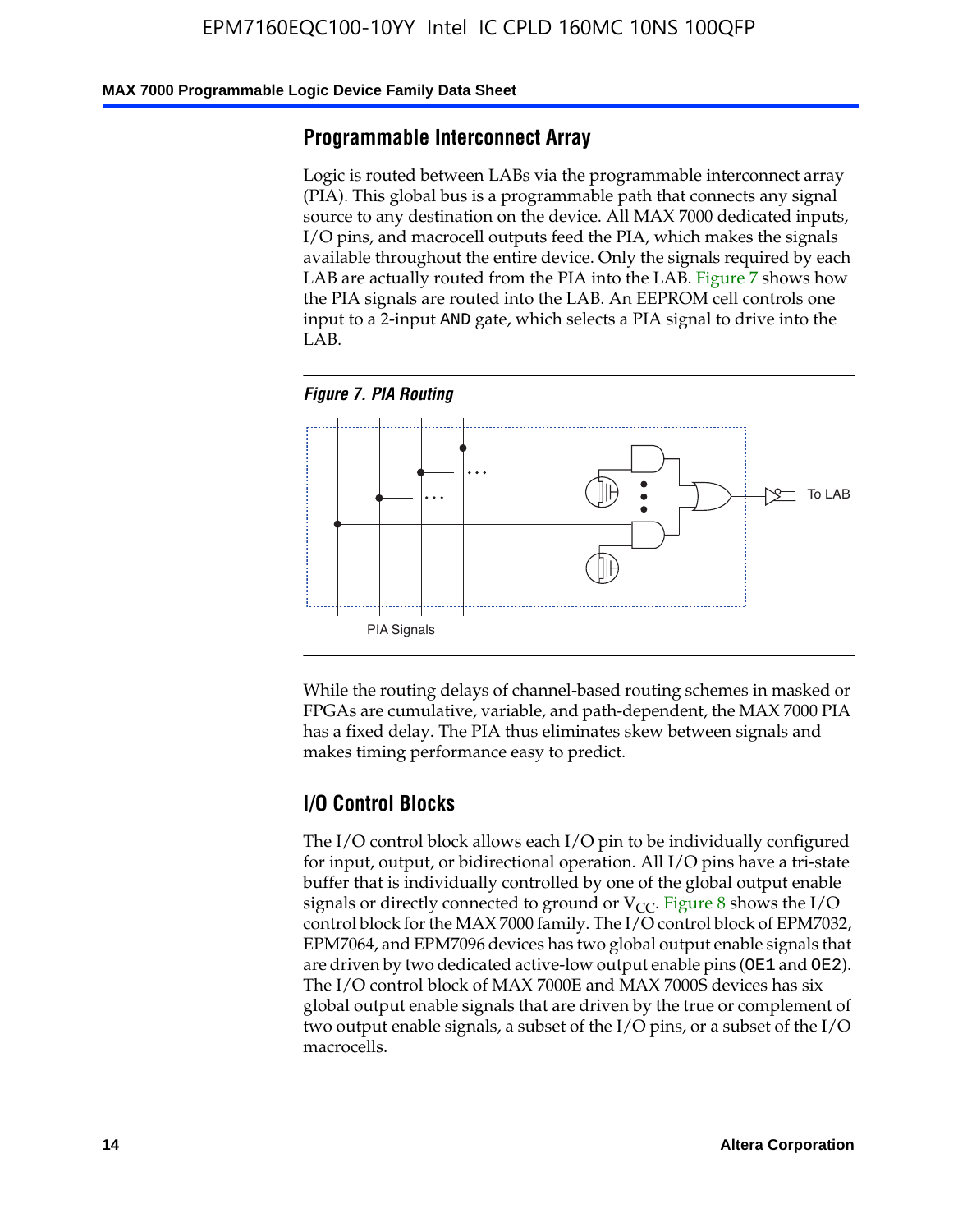

#### **EPM7032, EPM7064 & EPM7096 Devices**







#### *Note:*

(1) The open-drain output option is available only in MAX 7000S devices.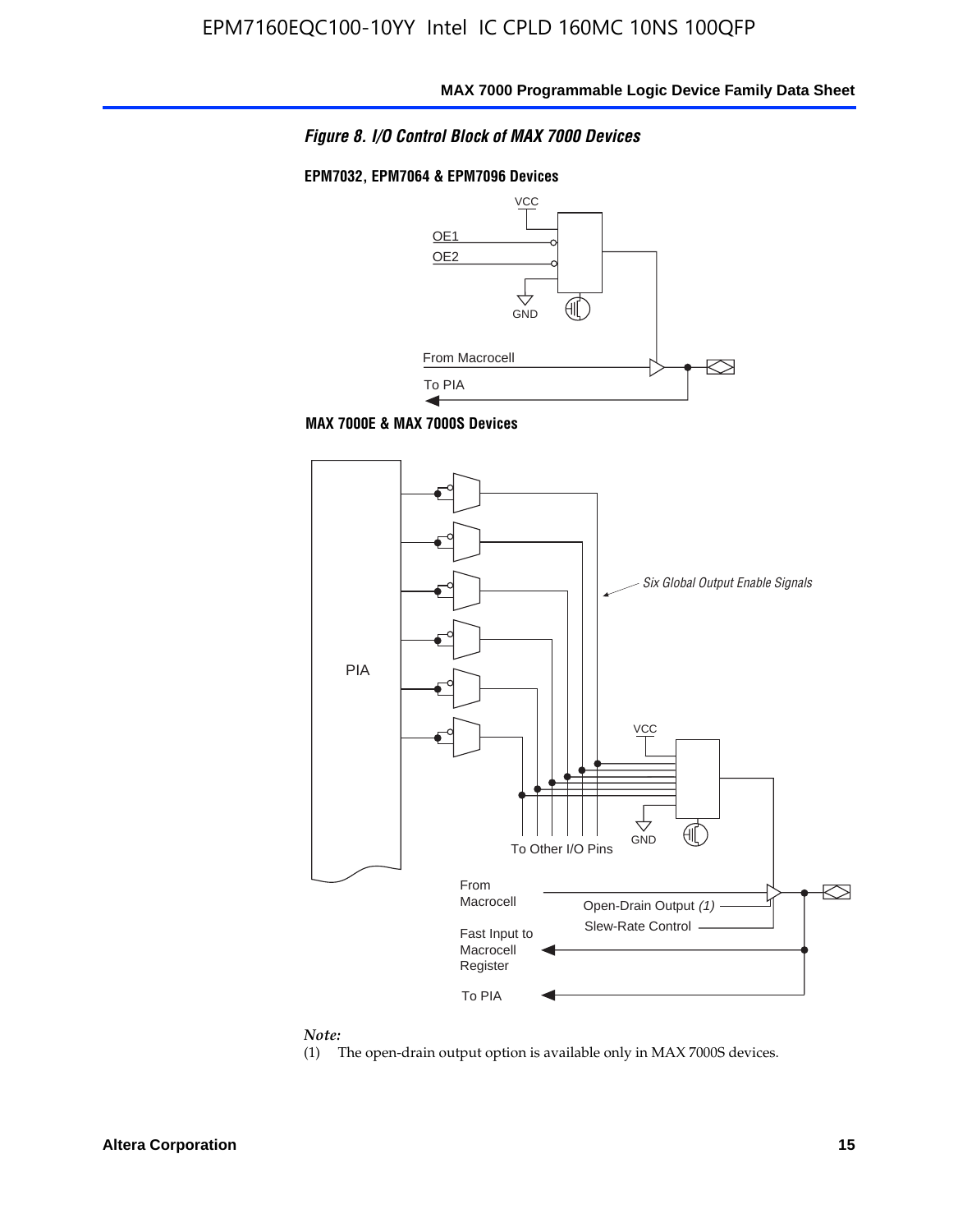When the tri-state buffer control is connected to ground, the output is tri-stated (high impedance) and the I/O pin can be used as a dedicated input. When the tri-state buffer control is connected to  $V_{CC}$ , the output is enabled.

The MAX 7000 architecture provides dual I/O feedback, in which macrocell and pin feedbacks are independent. When an I/O pin is configured as an input, the associated macrocell can be used for buried logic.

# **In-System Programmability (ISP)**

MAX 7000S devices are in-system programmable via an industry-standard 4-pin Joint Test Action Group (JTAG) interface (IEEE Std. 1149.1-1990). ISP allows quick, efficient iterations during design development and debugging cycles. The MAX 7000S architecture internally generates the high programming voltage required to program EEPROM cells, allowing in-system programming with only a single 5.0 V power supply. During in-system programming, the I/O pins are tri-stated and pulled-up to eliminate board conflicts. The pull-up value is nominally 50 k¾.

ISP simplifies the manufacturing flow by allowing devices to be mounted on a printed circuit board with standard in-circuit test equipment before they are programmed. MAX 7000S devices can be programmed by downloading the information via in-circuit testers (ICT), embedded processors, or the Altera MasterBlaster, ByteBlasterMV, ByteBlaster, BitBlaster download cables. (The ByteBlaster cable is obsolete and is replaced by the ByteBlasterMV cable, which can program and configure 2.5-V, 3.3-V, and 5.0-V devices.) Programming the devices after they are placed on the board eliminates lead damage on high-pin-count packages (e.g., QFP packages) due to device handling and allows devices to be reprogrammed after a system has already shipped to the field. For example, product upgrades can be performed in the field via software or modem.

In-system programming can be accomplished with either an adaptive or constant algorithm. An adaptive algorithm reads information from the unit and adapts subsequent programming steps to achieve the fastest possible programming time for that unit. Because some in-circuit testers cannot support an adaptive algorithm, Altera offers devices tested with a constant algorithm. Devices tested to the constant algorithm have an "F" suffix in the ordering code.

The Jam™ Standard Test and Programming Language (STAPL) can be used to program MAX 7000S devices with in-circuit testers, PCs, or embedded processor.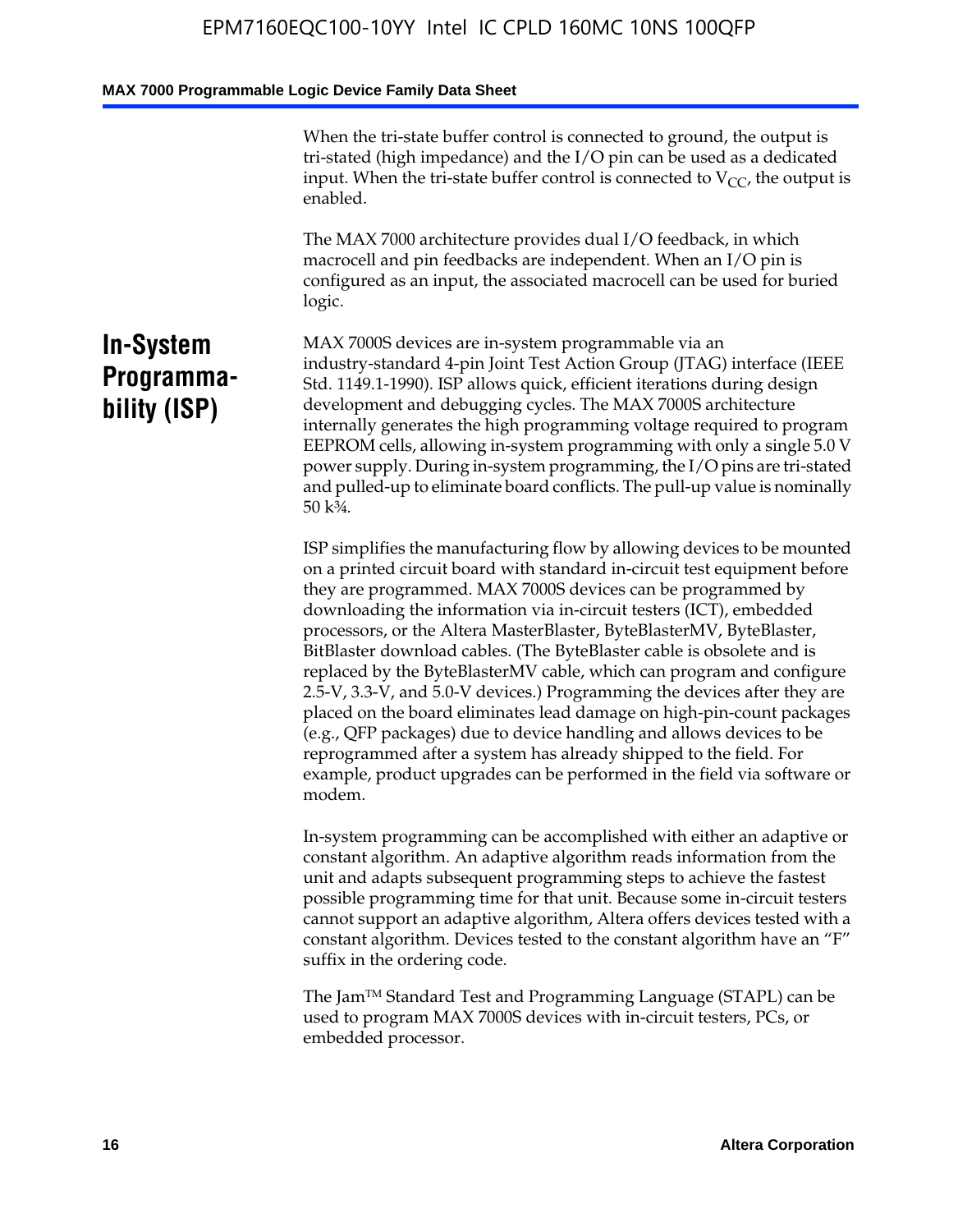For more information on using the Jam language, refer to *AN* 122: Using *Jam STAPL for ISP & ICR via an Embedded Processor*.

The ISP circuitry in MAX 7000S devices is compatible with IEEE Std. 1532 specification. The IEEE Std. 1532 is a standard developed to allow concurrent ISP between multiple PLD vendors.

# **Programming Sequence**

During in-system programming, instructions, addresses, and data are shifted into the MAX 7000S device through the TDI input pin. Data is shifted out through the TDO output pin and compared against the expected data.

Programming a pattern into the device requires the following six ISP stages. A stand-alone verification of a programmed pattern involves only stages 1, 2, 5, and 6.

- 1. *Enter ISP*. The enter ISP stage ensures that the I/O pins transition smoothly from user mode to ISP mode. The enter ISP stage requires 1 ms.
- 2. *Check ID*. Before any program or verify process, the silicon ID is checked. The time required to read this silicon ID is relatively small compared to the overall programming time.
- 3. *Bulk Erase*. Erasing the device in-system involves shifting in the instructions to erase the device and applying one erase pulse of 100 ms.
- 4. *Program*. Programming the device in-system involves shifting in the address and data and then applying the programming pulse to program the EEPROM cells. This process is repeated for each EEPROM address.
- 5. *Verify*. Verifying an Altera device in-system involves shifting in addresses, applying the read pulse to verify the EEPROM cells, and shifting out the data for comparison. This process is repeated for each EEPROM address.
- 6. *Exit ISP*. An exit ISP stage ensures that the I/O pins transition smoothly from ISP mode to user mode. The exit ISP stage requires 1 ms.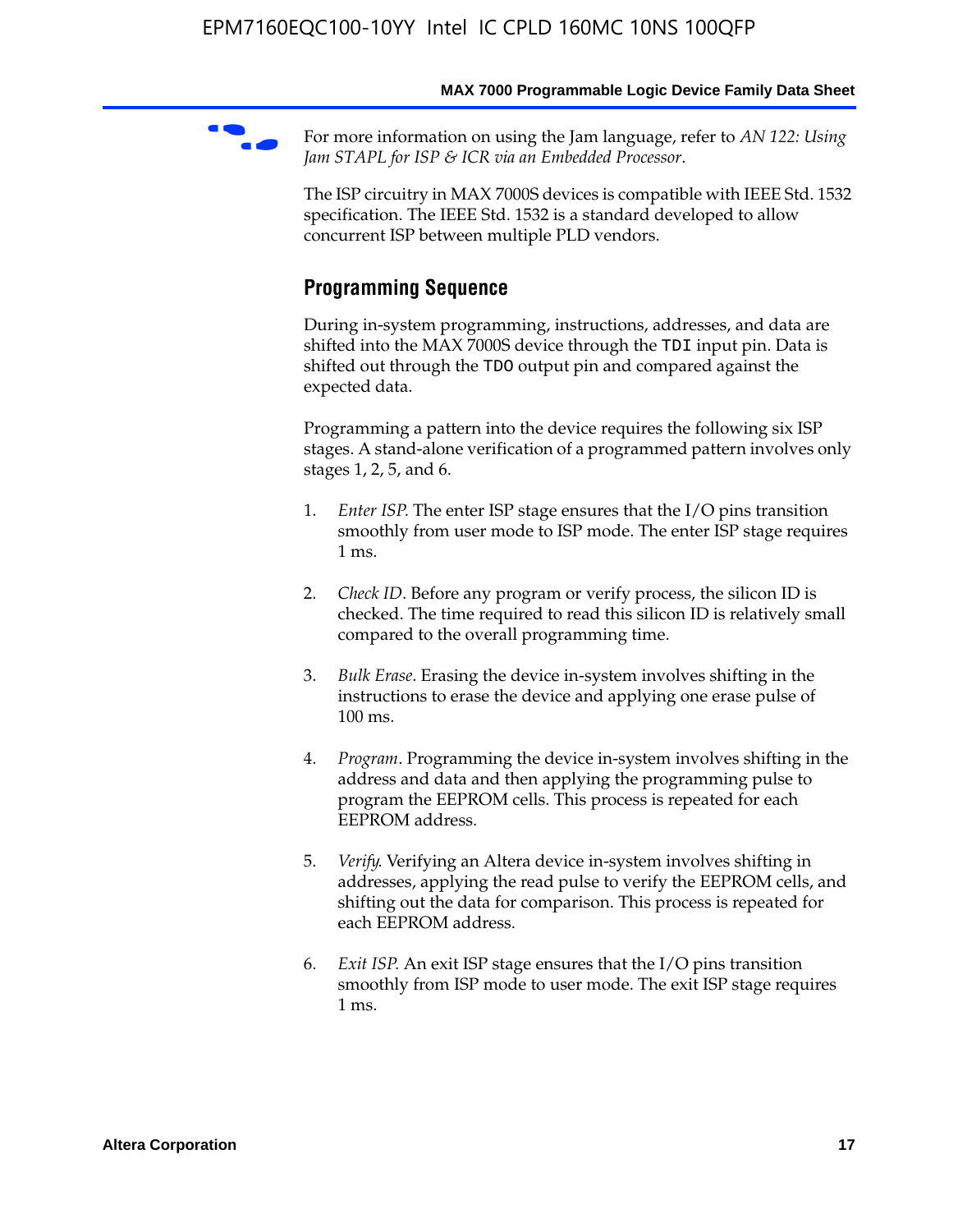# **Programming Times**

The time required to implement each of the six programming stages can be broken into the following two elements:

- A pulse time to erase, program, or read the EEPROM cells.
- A shifting time based on the test clock (TCK) frequency and the number of TCK cycles to shift instructions, address, and data into the device.

By combining the pulse and shift times for each of the programming stages, the program or verify time can be derived as a function of the TCK frequency, the number of devices, and specific target device(s). Because different ISP-capable devices have a different number of EEPROM cells, both the total fixed and total variable times are unique for a single device.

### *Programming a Single MAX 7000S Device*

The time required to program a single MAX 7000S device in-system can be calculated from the following formula:

$$
t_{PROG} = t_{PPULSE} + \frac{C_{ycle_{PTCK}}}{f_{TCK}}
$$
  
where:  $t_{PROG}$  = Programming time  
 $t_{PPULSE}$  = Sum of the fixed times to erase, program, and  
verify the EEPROM cells  
 $C_{ycle_{PTCK}}$  = Number of TCK cycles to program a device  
 $f_{TCK}$  = TCK frequency

The ISP times for a stand-alone verification of a single MAX 7000S device can be calculated from the following formula:

|                  | $t_{VER} = t_{VPULSE} + \frac{Cycle_{VTCK}}{f_{TCK}}$ |                                                                                                                                 |
|------------------|-------------------------------------------------------|---------------------------------------------------------------------------------------------------------------------------------|
| where: $t_{VFR}$ | $t_{VPULSE}$                                          | = Verify time<br>$=$ Sum of the fixed times to verify the EEPROM cells<br>$CycleVTCK$ = Number of TCK cycles to verify a device |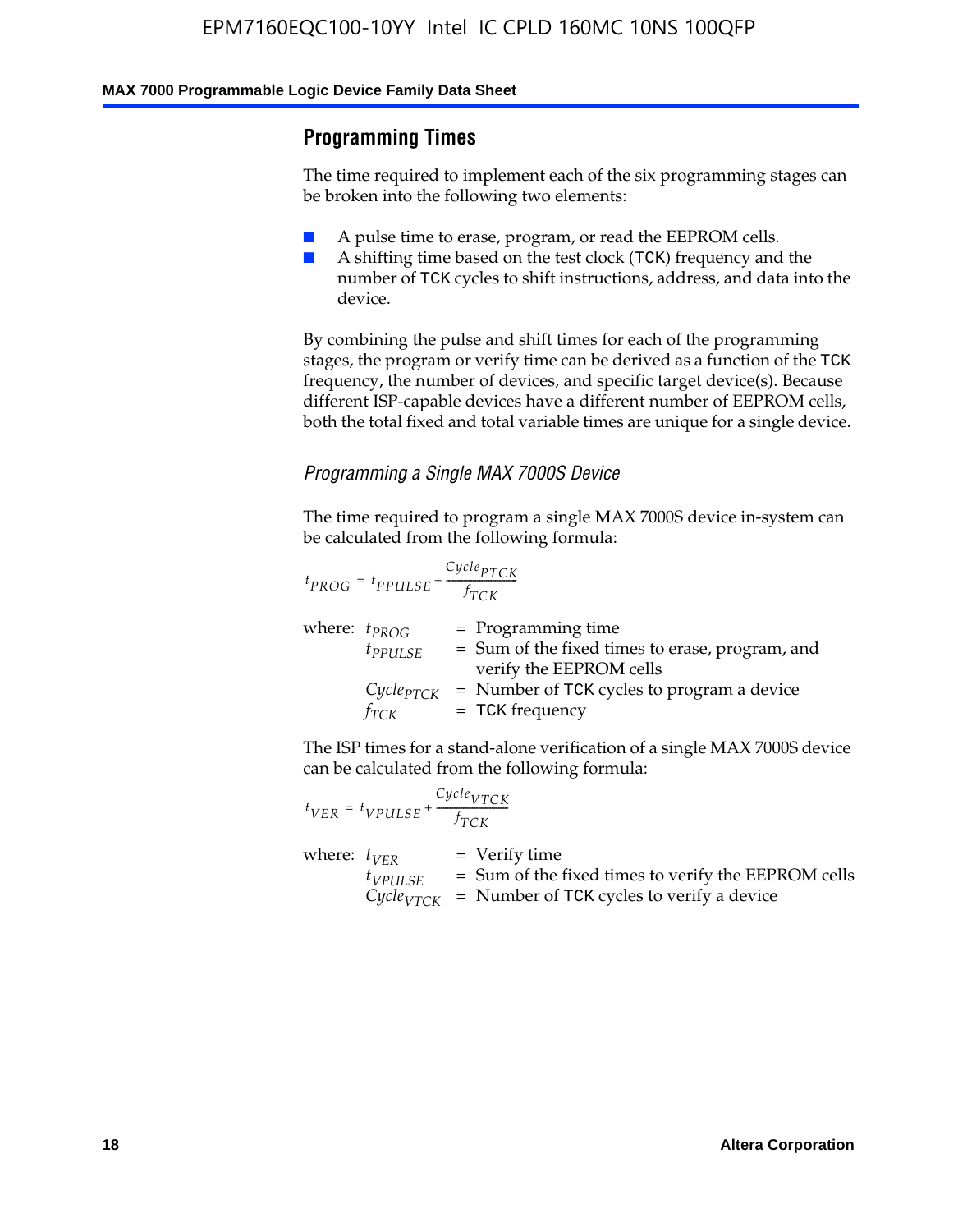### **MAX 7000 Programmable Logic Device Family Data Sheet**

The programming times described in Tables 6 through 8 are associated with the worst-case method using the enhanced ISP algorithm.

| Table 6. MAX 7000S t <sub>PULSE</sub> & Cycle <sub>TCK</sub> Values |                         |                       |                                 |                             |  |  |  |  |
|---------------------------------------------------------------------|-------------------------|-----------------------|---------------------------------|-----------------------------|--|--|--|--|
| <b>Device</b>                                                       |                         | <b>Programming</b>    | <b>Stand-Alone Verification</b> |                             |  |  |  |  |
|                                                                     | t <sub>PPULSE</sub> (S) | Cycle <sub>PTCK</sub> | $t_{VPULSE}(s)$                 | $\mathcal C$ ycle $_{VTCK}$ |  |  |  |  |
| EPM7032S                                                            | 4.02                    | 342,000               | 0.03                            | 200,000                     |  |  |  |  |
| <b>EPM7064S</b>                                                     | 4.50                    | 504,000               | 0.03                            | 308,000                     |  |  |  |  |
| <b>EPM7128S</b>                                                     | 5.11                    | 832,000               | 0.03                            | 528,000                     |  |  |  |  |
| <b>EPM7160S</b>                                                     | 5.35                    | 1,001,000             | 0.03                            | 640,000                     |  |  |  |  |
| <b>EPM7192S</b>                                                     | 5.71                    | 1,192,000             | 0.03                            | 764,000                     |  |  |  |  |
| <b>EPM7256S</b>                                                     | 6.43                    | 1,603,000             | 0.03                            | 1,024,000                   |  |  |  |  |

Tables 7 and 8 show the in-system programming and stand alone verification times for several common test clock frequencies.

| Table 7. MAX 7000S In-System Programming Times for Different Test Clock Frequencies |                  |       |       |       |                |                |                |               |              |
|-------------------------------------------------------------------------------------|------------------|-------|-------|-------|----------------|----------------|----------------|---------------|--------------|
| <b>Device</b>                                                                       | † <sub>TCK</sub> |       |       |       |                |                |                |               | <b>Units</b> |
|                                                                                     | <b>10 MHz</b>    | 5 MHz | 2 MHz | 1 MHz | <b>500 kHz</b> | <b>200 kHz</b> | <b>100 kHz</b> | <b>50 kHz</b> |              |
| <b>EPM7032S</b>                                                                     | 4.06             | 4.09  | 4.19  | 4.36  | 4.71           | 5.73           | 7.44           | 10.86         | s            |
| <b>EPM7064S</b>                                                                     | 4.55             | 4.60  | 4.76  | 5.01  | 5.51           | 7.02           | 9.54           | 14.58         | s            |
| <b>EPM7128S</b>                                                                     | 5.19             | 5.27  | 5.52  | 5.94  | 6.77           | 9.27           | 13.43          | 21.75         | s            |
| <b>EPM7160S</b>                                                                     | 5.45             | 5.55  | 5.85  | 6.35  | 7.35           | 10.35          | 15.36          | 25.37         | s            |
| <b>EPM7192S</b>                                                                     | 5.83             | 5.95  | 6.30  | 6.90  | 8.09           | 11.67          | 17.63          | 29.55         | s            |
| <b>EPM7256S</b>                                                                     | 6.59             | 6.75  | 7.23  | 8.03  | 9.64           | 14.45          | 22.46          | 38.49         | s            |

|                 | Table 8. MAX 7000S Stand-Alone Verification Times for Different Test Clock Frequencies |       |       |       |                |                |                |               |   |
|-----------------|----------------------------------------------------------------------------------------|-------|-------|-------|----------------|----------------|----------------|---------------|---|
| <b>Device</b>   | † <sub>TCK</sub>                                                                       |       |       |       |                |                |                | <b>Units</b>  |   |
|                 | <b>10 MHz</b>                                                                          | 5 MHz | 2 MHz | 1 MHz | <b>500 kHz</b> | <b>200 kHz</b> | <b>100 kHz</b> | <b>50 kHz</b> |   |
| <b>EPM7032S</b> | 0.05                                                                                   | 0.07  | 0.13  | 0.23  | 0.43           | 1.03           | 2.03           | 4.03          | s |
| <b>EPM7064S</b> | 0.06                                                                                   | 0.09  | 0.18  | 0.34  | 0.64           | 1.57           | 3.11           | 6.19          | s |
| <b>EPM7128S</b> | 0.08                                                                                   | 0.14  | 0.29  | 0.56  | 1.09           | 2.67           | 5.31           | 10.59         | s |
| <b>EPM7160S</b> | 0.09                                                                                   | 0.16  | 0.35  | 0.67  | 1.31           | 3.23           | 6.43           | 12.83         | s |
| <b>EPM7192S</b> | 0.11                                                                                   | 0.18  | 0.41  | 0.79  | 1.56           | 3.85           | 7.67           | 15.31         | s |
| <b>EPM7256S</b> | 0.13                                                                                   | 0.24  | 0.54  | 1.06  | 2.08           | 5.15           | 10.27          | 20.51         | s |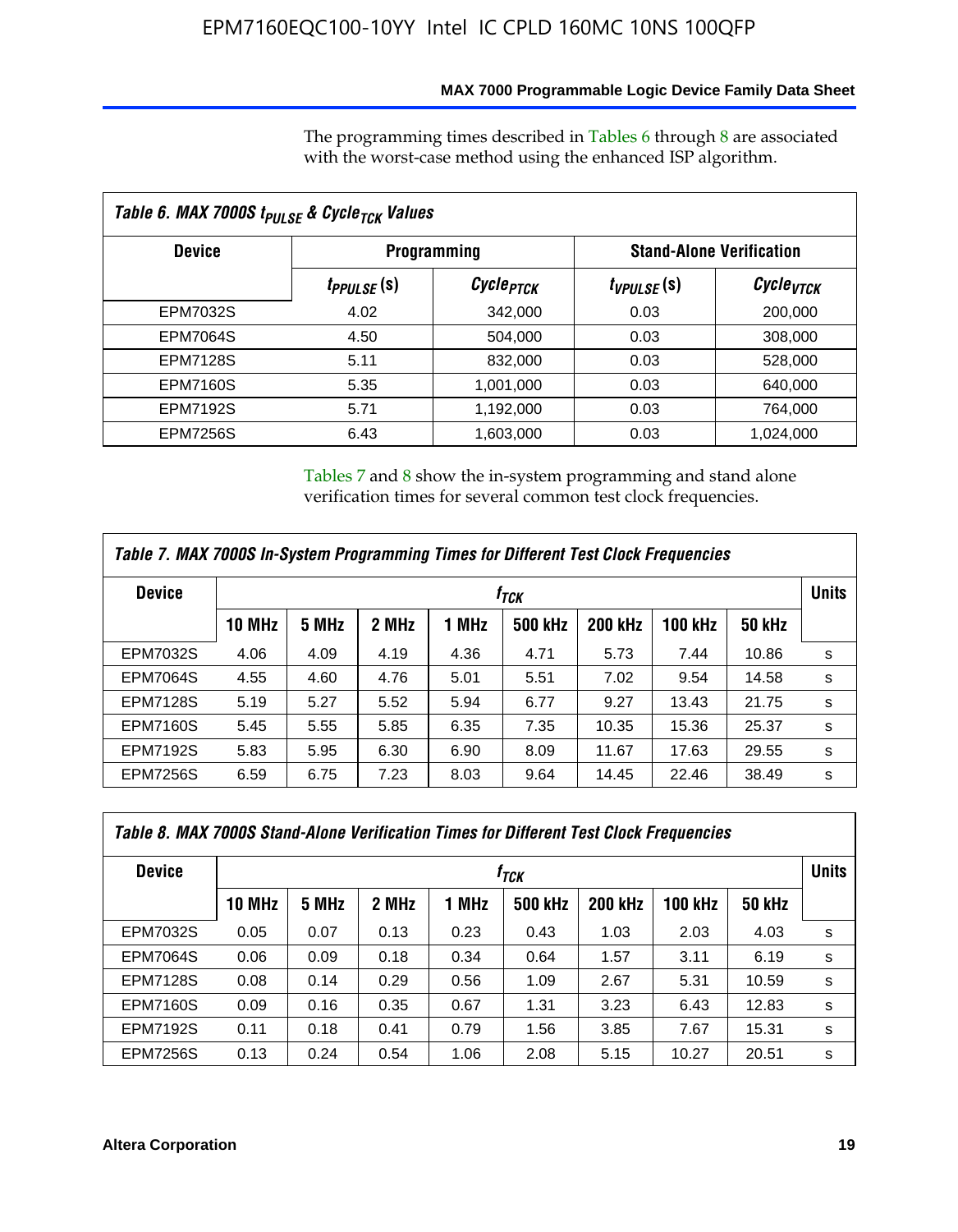# **Programmable Speed/Power Control**

MAX 7000 devices offer a power-saving mode that supports low-power operation across user-defined signal paths or the entire device. This feature allows total power dissipation to be reduced by 50% or more, because most logic applications require only a small fraction of all gates to operate at maximum frequency.

The designer can program each individual macrocell in a MAX 7000 device for either high-speed (i.e., with the Turbo  $Bit^{TM}$  option turned on) or low-power (i.e., with the Turbo Bit option turned off) operation. As a result, speed-critical paths in the design can run at high speed, while the remaining paths can operate at reduced power. Macrocells that run at low power incur a nominal timing delay adder  $(t_{LPA})$  for the  $t_{LAD}$ ,  $t_{LAC}$ ,  $t_{IC}$ ,  $t_{EN}$ , and  $t_{SEXP}$ ,  $t_{ACL}$ , and  $t_{CPPW}$  parameters.

# **Output Configuration**

MAX 7000 device outputs can be programmed to meet a variety of system-level requirements.

# **MultiVolt I/O Interface**

MAX 7000 devices—except 44-pin devices—support the MultiVolt I/O interface feature, which allows MAX 7000 devices to interface with systems that have differing supply voltages. The 5.0-V devices in all packages can be set for 3.3-V or 5.0-V I/O pin operation. These devices have one set of VCC pins for internal operation and input buffers (VCCINT), and another set for I/O output drivers (VCCIO).

The VCCINT pins must always be connected to a 5.0-V power supply. With a 5.0-V  $V_{\text{CCINT}}$  level, input voltage thresholds are at TTL levels, and are therefore compatible with both 3.3-V and 5.0-V inputs.

The VCCIO pins can be connected to either a 3.3-V or a 5.0-V power supply, depending on the output requirements. When the VCCIO pins are connected to a 5.0-V supply, the output levels are compatible with 5.0-V systems. When  $V_{\text{CGO}}$  is connected to a 3.3-V supply, the output high is 3.3 V and is therefore compatible with 3.3-V or 5.0-V systems. Devices operating with  $V_{\text{CCIO}}$  levels lower than 4.75 V incur a nominally greater timing delay of  $t_{OD2}$  instead of  $t_{OD1}$ .

# **Open-Drain Output Option (MAX 7000S Devices Only)**

MAX 7000S devices provide an optional open-drain (functionally equivalent to open-collector) output for each I/O pin. This open-drain output enables the device to provide system-level control signals (e.g., interrupt and write enable signals) that can be asserted by any of several devices. It can also provide an additional wired-OR plane.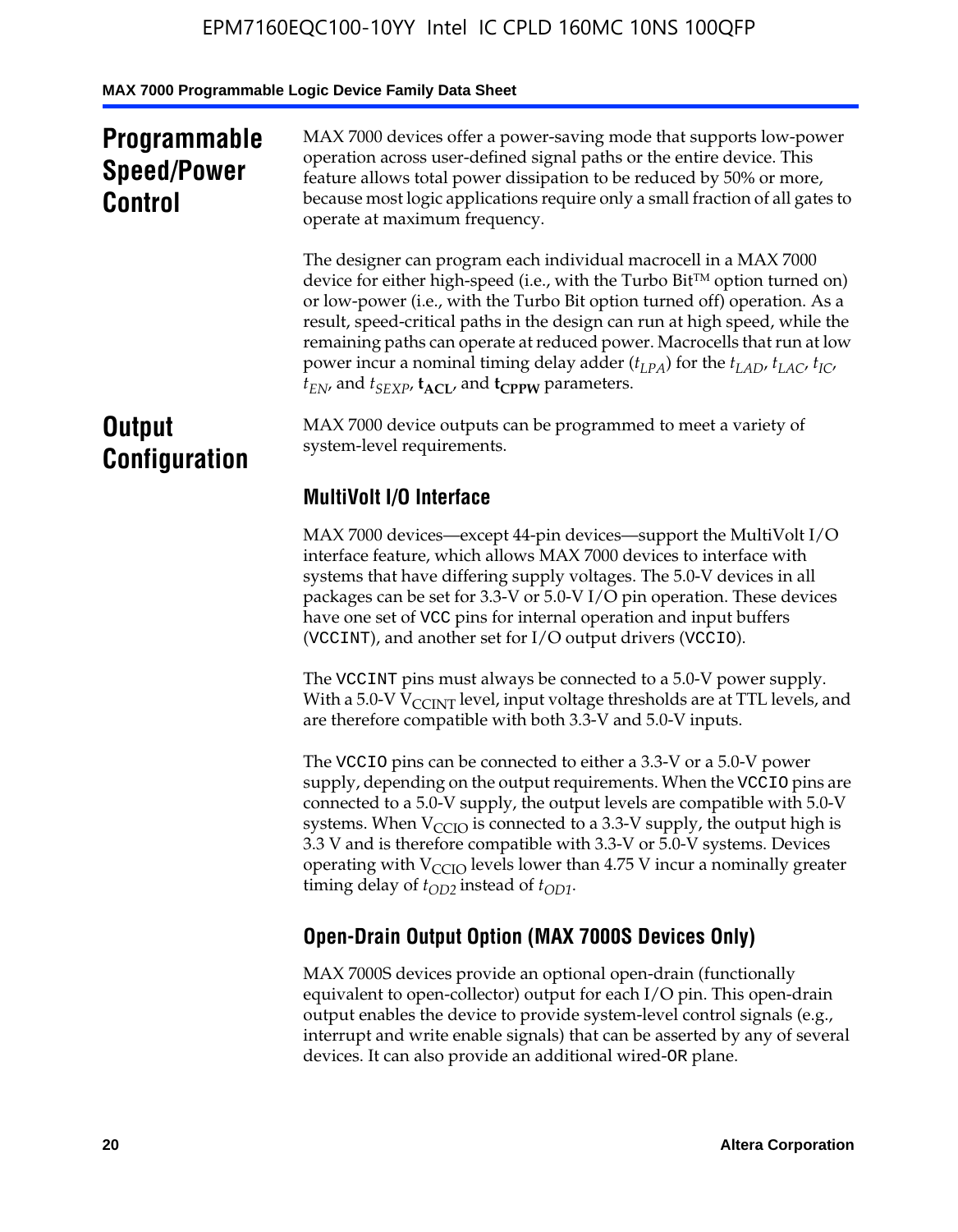By using an external 5.0-V pull-up resistor, output pins on MAX 7000S devices can be set to meet 5.0-V CMOS input voltages. When  $V_{\text{CCIO}}$  is 3.3 V, setting the open drain option will turn off the output pull-up transistor, allowing the external pull-up resistor to pull the output high enough to meet 5.0-V CMOS input voltages. When  $V_{\text{CCIO}}$  is 5.0 V, setting the output drain option is not necessary because the pull-up transistor will already turn off when the pin exceeds approximately 3.8 V, allowing the external pull-up resistor to pull the output high enough to meet 5.0-V CMOS input voltages.

# **Slew-Rate Control**

The output buffer for each MAX 7000E and MAX 7000S I/O pin has an adjustable output slew rate that can be configured for low-noise or high-speed performance. A faster slew rate provides high-speed transitions for high-performance systems. However, these fast transitions may introduce noise transients into the system. A slow slew rate reduces system noise, but adds a nominal delay of 4 to 5 ns. In MAX 7000E devices, when the Turbo Bit is turned off, the slew rate is set for low noise performance. For MAX 7000S devices, each I/O pin has an individual EEPROM bit that controls the slew rate, allowing designers to specify the slew rate on a pin-by-pin basis.

# **Programming with External Hardware**

[MAX](http://www.altera.com/literature/ds/dspghd.pdf) 7000 devices can be prog[rammed on Windows-based PCs with](http://www.altera.com/literature/ds/dspghd.pdf)  the Altera Logic Programmer card, the Master Programming Unit (MPU), and the appropriate device adapter. The MPU performs a continuity check to ensure adequate electrical contact between the adapter and the device.



For more information, see the *Altera Programming Hardware Data Sheet*.

The Altera development system can use text- or waveform-format test vectors created with the Text Editor or Waveform Editor to test the programmed device. For added design verification, designers can perform functional testing to compare the functional behavior of a MAX 7000 device with the results of simulation. Moreover, Data I/O, BP Microsystems, and other programming hardware manufacturers also provide programming support for Altera devices.



For more information, see the *Programming Hardware Manufacturers*.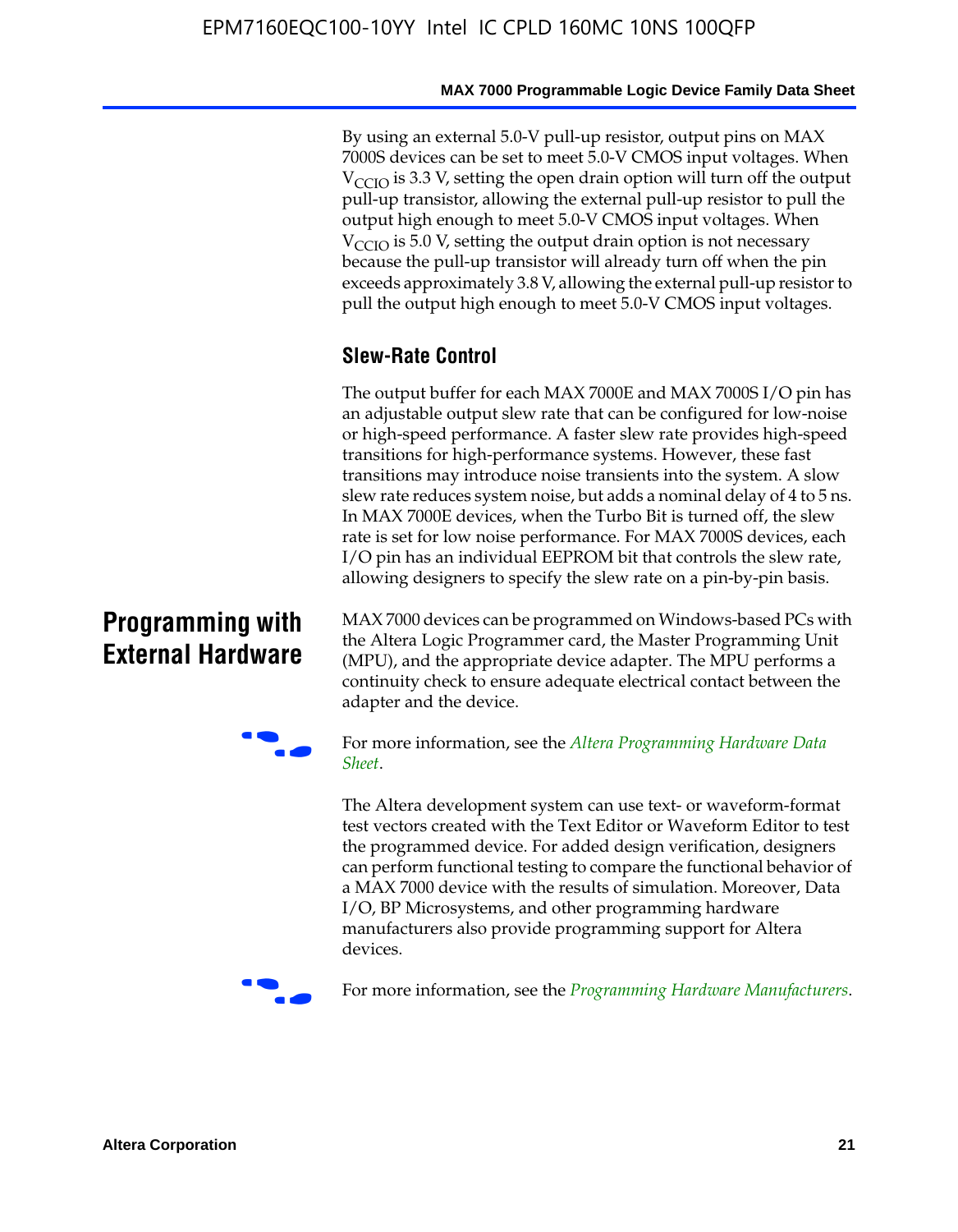# **MAX 7000 Programmable Logic Device Family Data Sheet**

# **IEEE Std. 1149.1 (JTAG) Boundary-Scan Support**

 $\mathsf{r}$ 

MAX 7000 devices support JTAG BST circuitry as specified by IEEE Std. 1149.1-1990. Table 9 describes the JTAG instructions supported by the MAX 7000 family. The pin-out tables (see the Altera web site (**http://www.altera.com**) or the *Altera Digital Library* for pin-out information) show the location of the JTAG control pins for each device. If the JTAG interface is not required, the JTAG pins are available as user I/O pins.

|                         | Table 9. MAX 7000 JTAG Instructions                                                                            |                                                                                                                                                                                                                                                                                                         |  |  |  |  |  |  |
|-------------------------|----------------------------------------------------------------------------------------------------------------|---------------------------------------------------------------------------------------------------------------------------------------------------------------------------------------------------------------------------------------------------------------------------------------------------------|--|--|--|--|--|--|
| <b>JTAG Instruction</b> | <b>Devices</b>                                                                                                 | <b>Description</b>                                                                                                                                                                                                                                                                                      |  |  |  |  |  |  |
| SAMPLE/PRELOAD          | <b>EPM7128S</b><br><b>EPM7160S</b><br><b>EPM7192S</b><br><b>EPM7256S</b>                                       | Allows a snapshot of signals at the device pins to be captured and<br>examined during normal device operation, and permits an initial data<br>pattern output at the device pins.                                                                                                                        |  |  |  |  |  |  |
| <b>EXTEST</b>           | <b>EPM7128S</b><br><b>EPM7160S</b><br><b>EPM7192S</b><br><b>EPM7256S</b>                                       | Allows the external circuitry and board-level interconnections to be<br>tested by forcing a test pattern at the output pins and capturing test<br>results at the input pins.                                                                                                                            |  |  |  |  |  |  |
| <b>BYPASS</b>           | EPM7032S<br><b>EPM7064S</b><br><b>EPM7128S</b><br><b>EPM7160S</b><br><b>EPM7192S</b><br><b>EPM7256S</b>        | Places the 1-bit bypass register between the TDI and TDO pins, which<br>allows the BST data to pass synchronously through a selected device<br>to adjacent devices during normal device operation.                                                                                                      |  |  |  |  |  |  |
| <b>IDCODE</b>           | <b>EPM7032S</b><br><b>EPM7064S</b><br><b>EPM7128S</b><br><b>EPM7160S</b><br><b>EPM7192S</b><br><b>EPM7256S</b> | Selects the IDCODE register and places it between TDI and TDO,<br>allowing the IDCODE to be serially shifted out of TDO.                                                                                                                                                                                |  |  |  |  |  |  |
| <b>ISP</b> Instructions | EPM7032S<br><b>EPM7064S</b><br><b>EPM7128S</b><br><b>EPM7160S</b><br><b>EPM7192S</b><br><b>EPM7256S</b>        | These instructions are used when programming MAX 7000S devices<br>via the JTAG ports with the MasterBlaster, ByteBlasterMV, BitBlaster<br>download cable, or using a Jam File (.jam), Jam Byte-Code file (.jbc),<br>or Serial Vector Format file (.svf) via an embedded processor or test<br>equipment. |  |  |  |  |  |  |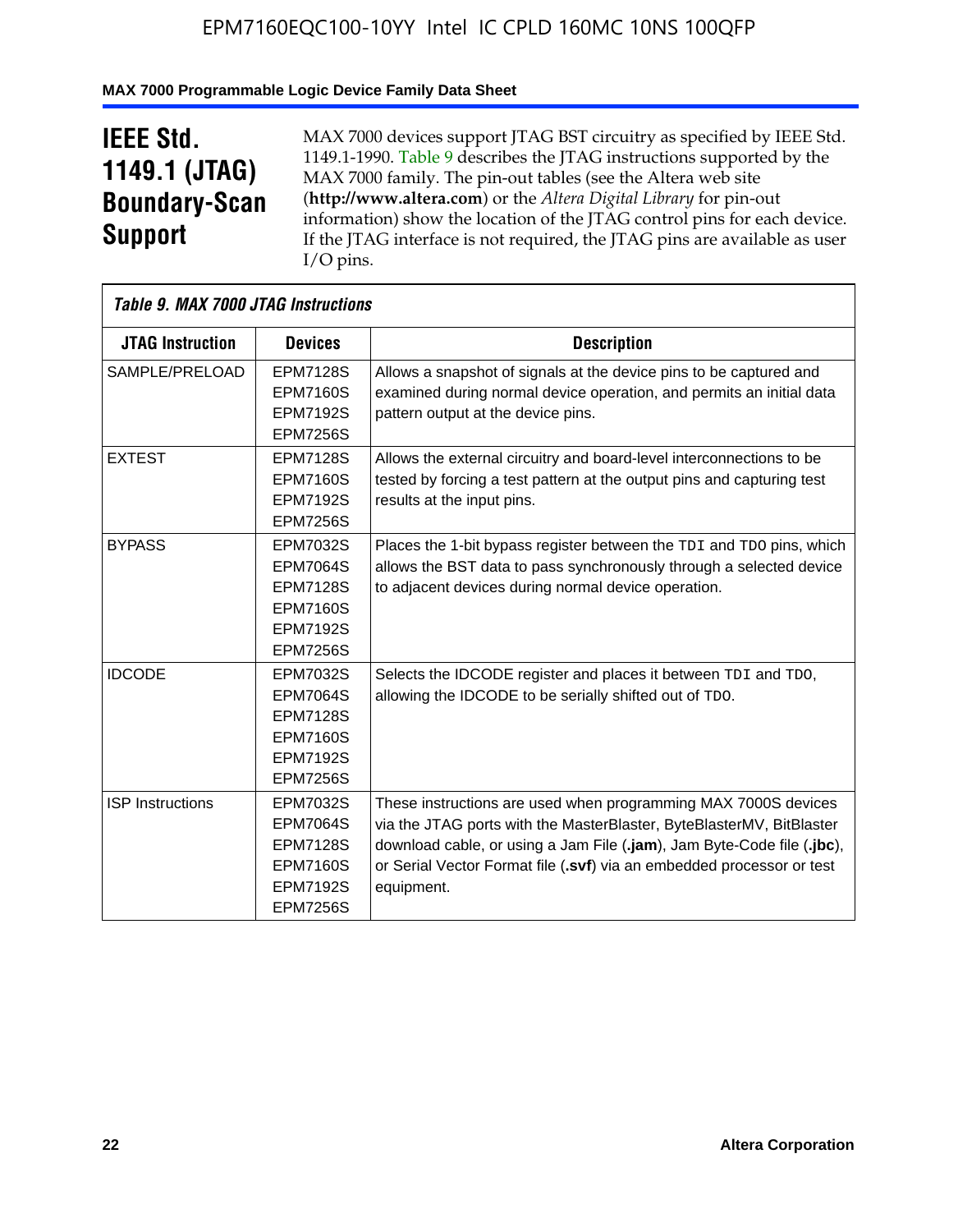The instruction register length of MAX 7000S devices is 10 bits. Tables 10 and 11 show the boundary-scan register length and device IDCODE information for MAX 7000S devices.

| Table 10. MAX 7000S Boundary-Scan Register Length     |         |  |  |  |  |  |
|-------------------------------------------------------|---------|--|--|--|--|--|
| <b>Boundary-Scan Register Length</b><br><b>Device</b> |         |  |  |  |  |  |
| EPM7032S                                              | 1 $(1)$ |  |  |  |  |  |
| <b>EPM7064S</b>                                       | 1 $(1)$ |  |  |  |  |  |
| <b>EPM7128S</b>                                       | 288     |  |  |  |  |  |
| <b>EPM7160S</b>                                       | 312     |  |  |  |  |  |
| <b>EPM7192S</b>                                       | 360     |  |  |  |  |  |
| <b>EPM7256S</b>                                       | 480     |  |  |  |  |  |

*Note:*

(1) This device does not support JTAG boundary-scan testing. Selecting either the EXTEST or SAMPLE/PRELOAD instruction will select the one-bit bypass register.

| Table 11, 32-Bit MAX 7000 Device IDCODE<br>Note (1) |                            |                              |                                                    |                  |  |  |  |  |
|-----------------------------------------------------|----------------------------|------------------------------|----------------------------------------------------|------------------|--|--|--|--|
| <b>Device</b>                                       |                            | <b>IDCODE (32 Bits)</b>      |                                                    |                  |  |  |  |  |
|                                                     | <b>Version</b><br>(4 Bits) | Part Number (16 Bits)        | <b>Manufacturer's</b><br><b>Identity (11 Bits)</b> | 1 (1 Bit)<br>(2) |  |  |  |  |
| EPM7032S                                            | 0000                       | 0010<br>0111<br>0000<br>0011 | 00001101110                                        | 1                |  |  |  |  |
| <b>EPM7064S</b>                                     | 0000                       | 0000<br>0110<br>0100<br>0111 | 00001101110                                        | 1                |  |  |  |  |
| <b>EPM7128S</b>                                     | 0000                       | 0001 0010<br>1000<br>0111    | 00001101110                                        | 1                |  |  |  |  |
| <b>EPM7160S</b>                                     | 0000                       | 0001<br>0110<br>0000<br>0111 | 00001101110                                        | $\mathbf{1}$     |  |  |  |  |
| <b>EPM7192S</b>                                     | 0000                       | 1001<br>0010<br>0111<br>0001 | 00001101110                                        | 1                |  |  |  |  |
| EPM7256S                                            | 0000                       | 0111<br>0010<br>0101<br>0110 | 00001101110                                        | 1                |  |  |  |  |

*Notes:*

(1) The most significant bit (MSB) is on the left.

(2) The least significant bit (LSB) for all JTAG IDCODEs is 1.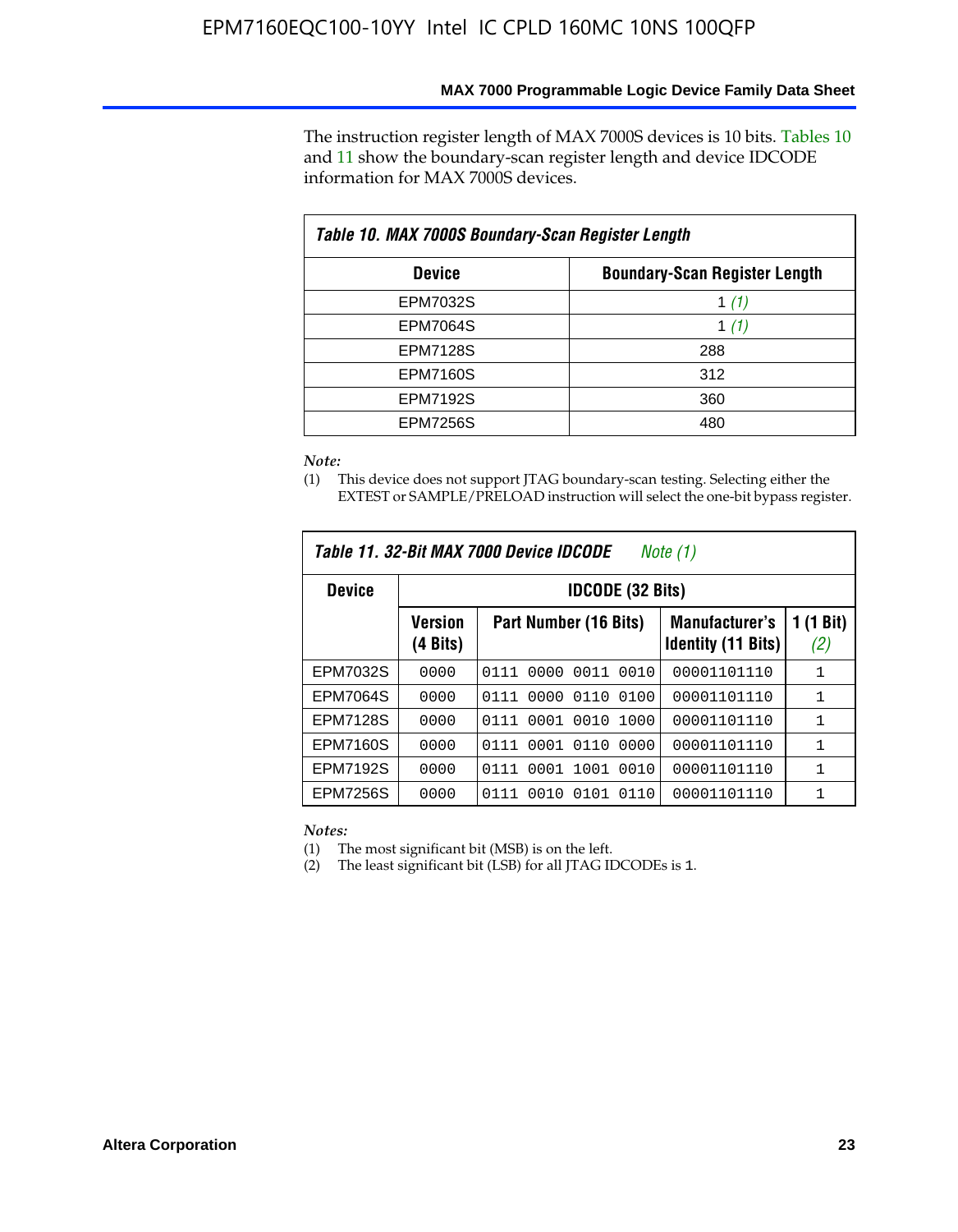### **MAX 7000 Programmable Logic Device Family Data Sheet**

Figure 9 shows the timing requirements for the JTAG signals.



Table 12 shows the JTAG timing parameters and values for MAX 7000S devices.

|                   | Table 12. JTAG Timing Parameters & Values for MAX 7000S Devices |     |     |      |  |  |  |  |  |
|-------------------|-----------------------------------------------------------------|-----|-----|------|--|--|--|--|--|
| <b>Symbol</b>     | Parameter                                                       | Min | Max | Unit |  |  |  |  |  |
| t <sub>JCP</sub>  | TCK clock period                                                | 100 |     | ns   |  |  |  |  |  |
| t <sub>JCH</sub>  | TCK clock high time                                             | 50  |     | ns   |  |  |  |  |  |
| $t_{JCL}$         | <b>TCK clock low time</b>                                       | 50  |     | ns   |  |  |  |  |  |
| tjpsu             | JTAG port setup time                                            | 20  |     | ns   |  |  |  |  |  |
| t <sub>JPH</sub>  | JTAG port hold time                                             | 45  |     | ns   |  |  |  |  |  |
| tjpco             | JTAG port clock to output                                       |     | 25  | ns   |  |  |  |  |  |
| t <sub>JPZX</sub> | JTAG port high impedance to valid output                        |     | 25  | ns   |  |  |  |  |  |
| t <sub>JPXZ</sub> | JTAG port valid output to high impedance                        |     | 25  | ns   |  |  |  |  |  |
| tjssu             | Capture register setup time                                     | 20  |     | ns   |  |  |  |  |  |
| t <sub>JSH</sub>  | Capture register hold time                                      | 45  |     | ns   |  |  |  |  |  |
| tjsco             | Update register clock to output                                 |     | 25  | ns   |  |  |  |  |  |
| t <sub>JSZX</sub> | Update register high impedance to valid output                  |     | 25  | ns   |  |  |  |  |  |
| tjsxz             | Update register valid output to high impedance                  |     | 25  | ns   |  |  |  |  |  |



For more information, see *Application Note 39 (IEEE 1149.1 (JTAG) Boundary-Scan Testing in Altera Devices)*.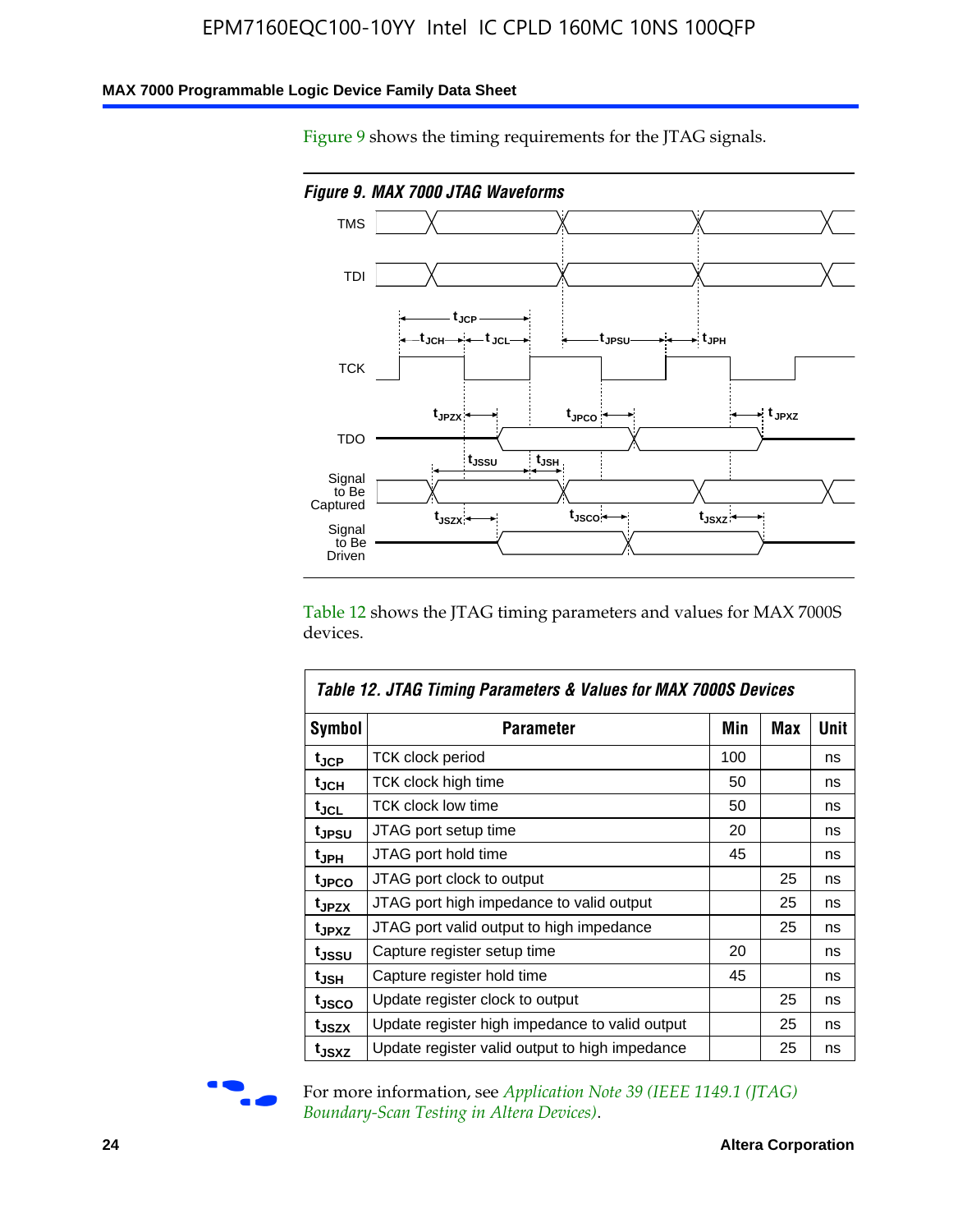### **MAX 7000 Programmable Logic Device Family Data Sheet**

**Design Security** All MAX 7000 devices contain a programmable security bit that controls access to the data programmed into the device. When this bit is programmed, a proprietary design implemented in the device cannot be copied or retrieved. This feature provides a high level of design security because programmed data within EEPROM cells is invisible. The security bit that controls this function, as well as all other programmed data, is reset only when the device is reprogrammed.

### **Generic Testing** Each MAX 7000 device is functionally tested. Complete testing of each programmable EEPROM bit and all internal logic elements ensures 100% programming yield. AC test measurements are taken under conditions equivalent to those shown in Figure 10. Test patterns can be used and then erased during early stages of the production flow.

#### *Figure 10. MAX 7000 AC Test Conditions*

*Power supply transients can affect AC measurements. Simultaneous transitions of multiple outputs should be avoided for accurate measurement. Threshold tests must not be performed under AC conditions. Large-amplitude, fast ground-current transients normally occur as the device outputs discharge the load capacitances. When these transients flow through the parasitic inductance between the device ground pin and the test system ground, significant reductions in observable noise immunity can result. Numbers in brackets are for 2.5-V devices and outputs. Numbers without brackets are for 3.3-V devices and outputs.*



# **QFP Carrier & Development Socket**

MAX 7000 and MAX 7000E devices in QFP packages with 10[0 or more](http://www.altera.com/literature/ds/dsqfp.pdf)  [pins are shipped in special plas](http://www.altera.com/literature/ds/dsqfp.pdf)tic carriers to protect the QFP leads. The carrier is used with a prototype development socket and special programming hardware available from Altera. This carrier technology makes it possible to program, test, erase, and reprogram a device without exposing the leads to mechanical stress.

For detailed information and carrier dimensions, refer to the *QFP Carrier & Development Socket Data Sheet*.

MAX 7000S devices are not shipped in carriers.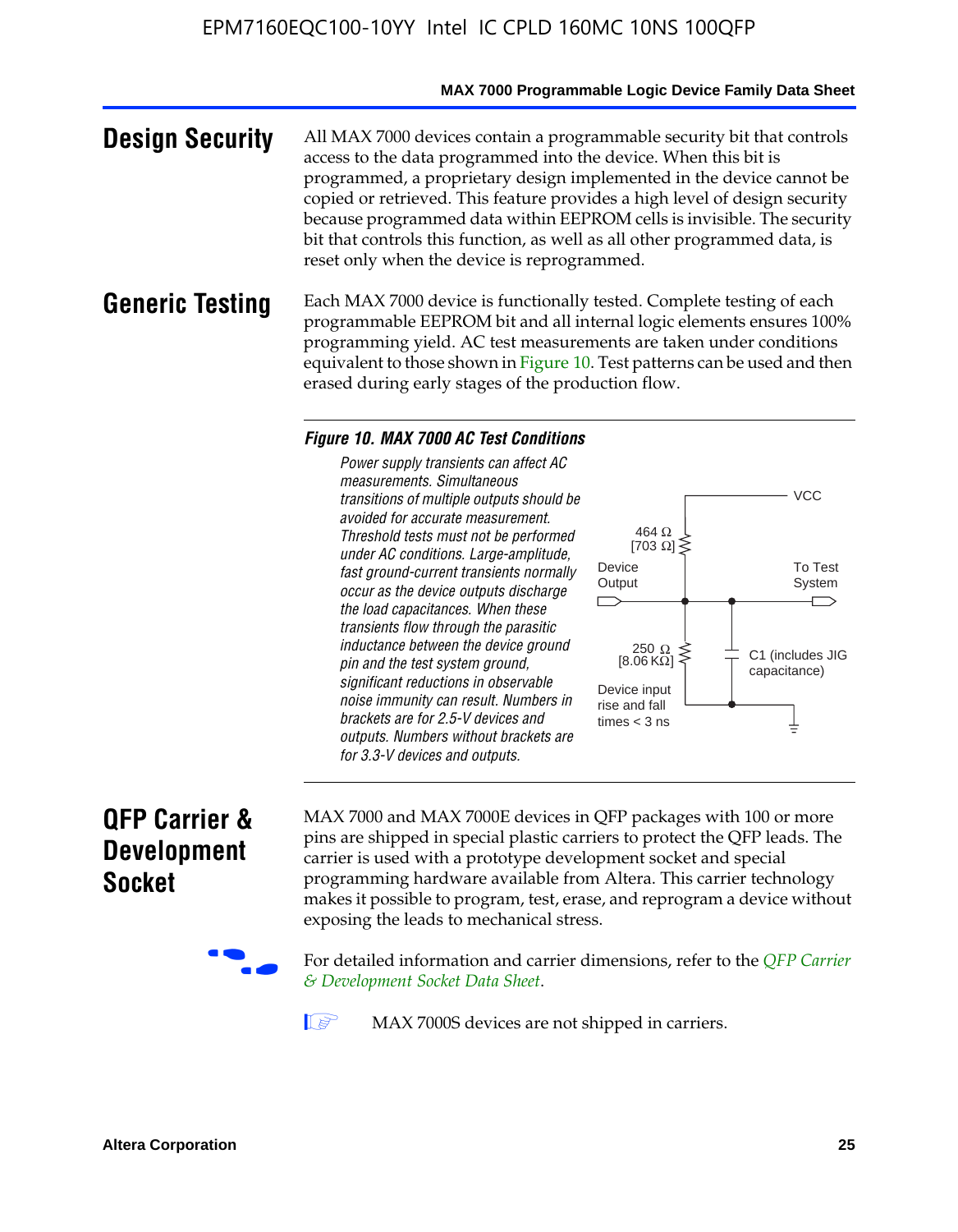### **MAX 7000 Programmable Logic Device Family Data Sheet**

# **Operating Conditions**

Tables 13 through 18 provide information about absolute maximum ratings, recommended operating conditions, operating conditions, and capacitance for 5.0-V MAX 7000 devices.

|                             | Table 13. MAX 7000 5.0-V Device Absolute Maximum Ratings<br>Note (1) |                                    |        |     |      |  |  |  |  |  |  |
|-----------------------------|----------------------------------------------------------------------|------------------------------------|--------|-----|------|--|--|--|--|--|--|
| Symbol                      | <b>Parameter</b>                                                     | <b>Conditions</b>                  | Min    | Max | Unit |  |  |  |  |  |  |
| $V_{\rm CC}$                | Supply voltage                                                       | With respect to ground (2)         | $-2.0$ | 7.0 | V    |  |  |  |  |  |  |
| $V_{1}$                     | DC input voltage                                                     |                                    | $-2.0$ | 7.0 | V    |  |  |  |  |  |  |
| $I_{\text{OUT}}$            | DC output current, per pin                                           |                                    | $-25$  | 25  | mA   |  |  |  |  |  |  |
| $\mathsf{T}_{\text{STG}}$   | Storage temperature                                                  | No bias                            | $-65$  | 150 | ° C  |  |  |  |  |  |  |
| $\mathsf{T}_{\mathsf{AMB}}$ | Ambient temperature                                                  | Under bias                         | $-65$  | 135 | ° C  |  |  |  |  |  |  |
| $T_{\rm J}$                 | Junction temperature                                                 | Ceramic packages, under bias       |        | 150 | ° C  |  |  |  |  |  |  |
|                             |                                                                      | PQFP and RQFP packages, under bias |        | 135 | ° C  |  |  |  |  |  |  |

|                          |                                                        | Table 14. MAX 7000 5.0-V Device Recommended Operating Conditions |                |                          |              |
|--------------------------|--------------------------------------------------------|------------------------------------------------------------------|----------------|--------------------------|--------------|
| Symbol                   | <b>Parameter</b>                                       | <b>Conditions</b>                                                | Min            | Max                      | Unit         |
| <b>V<sub>CCINT</sub></b> | Supply voltage for internal logic and<br>input buffers | (3), (4), (5)                                                    | 4.75<br>(4.50) | 5.25<br>(5.50)           | $\vee$       |
| V <sub>CCIO</sub>        | Supply voltage for output drivers,<br>5.0-V operation  | (3), (4)                                                         | 4.75<br>(4.50) | 5.25<br>(5.50)           | $\vee$       |
|                          | Supply voltage for output drivers,<br>3.3-V operation  | (3), (4), (6)                                                    | 3.00<br>(3.00) | 3.60<br>(3.60)           | $\vee$       |
| V <sub>CCISP</sub>       | Supply voltage during ISP                              | (7)                                                              | 4.75           | 5.25                     | V            |
| $V_{1}$                  | Input voltage                                          |                                                                  | $-0.5(8)$      | $V_{\text{CCINT}} + 0.5$ | $\vee$       |
| $V_{\rm O}$              | Output voltage                                         |                                                                  | 0              | V <sub>CCIO</sub>        | V            |
| T <sub>A</sub>           | Ambient temperature                                    | For commercial use                                               | $\Omega$       | 70                       | $^{\circ}$ C |
|                          |                                                        | For industrial use                                               | $-40$          | 85                       | °C           |
| $T_{\rm d}$              | Junction temperature                                   | For commercial use                                               | $\Omega$       | 90                       | ° C          |
|                          |                                                        | For industrial use                                               | $-40$          | 105                      | $^{\circ}$ C |
| $t_{R}$                  | Input rise time                                        |                                                                  |                | 40                       | ns           |
| $t_F$                    | Input fall time                                        |                                                                  |                | 40                       | ns           |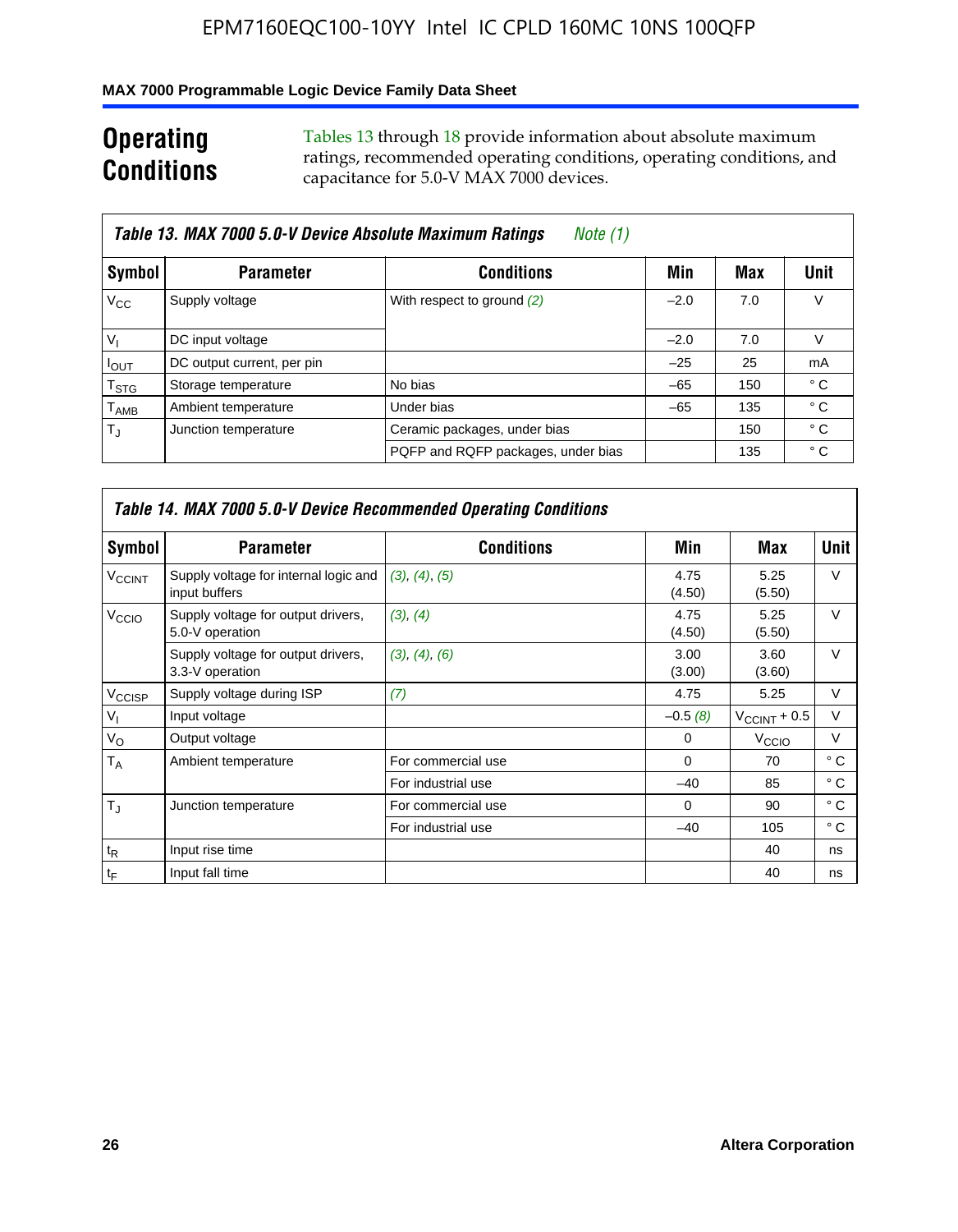|                 | Table 15. MAX 7000 5.0-V Device DC Operating Conditions<br>Note (9) |                                                                           |                 |                       |        |  |  |  |  |  |  |  |
|-----------------|---------------------------------------------------------------------|---------------------------------------------------------------------------|-----------------|-----------------------|--------|--|--|--|--|--|--|--|
| Symbol          | <b>Parameter</b>                                                    | <b>Conditions</b>                                                         | Min             | Max                   | Unit   |  |  |  |  |  |  |  |
| V <sub>IH</sub> | High-level input voltage                                            |                                                                           | 2.0             | $V_{\rm CCINT}$ + 0.5 | V      |  |  |  |  |  |  |  |
| $V_{IL}$        | Low-level input voltage                                             |                                                                           | $-0.5(8)$       | 0.8                   | V      |  |  |  |  |  |  |  |
| $V_{OH}$        | 5.0-V high-level TTL output voltage                                 | $I_{OH} = -4$ mA DC, $V_{CClO} = 4.75$ V (10)                             | 2.4             |                       | V      |  |  |  |  |  |  |  |
|                 | 3.3-V high-level TTL output voltage                                 | $I_{OH} = -4$ mA DC, $V_{CClO} = 3.00$ V (10)                             | 2.4             |                       | V      |  |  |  |  |  |  |  |
|                 | 3.3-V high-level CMOS output<br>voltage                             | $I_{OH} = -0.1$ mA DC, $V_{CClO} = 3.0$ V (10)                            | $V_{CCD}$ – 0.2 |                       | $\vee$ |  |  |  |  |  |  |  |
| $V_{OL}$        | 5.0-V low-level TTL output voltage                                  | $I_{\text{OI}}$ = 12 mA DC, $V_{\text{CCIO}}$ = 4.75 V (11)               |                 | 0.45                  | V      |  |  |  |  |  |  |  |
|                 | 3.3-V low-level TTL output voltage                                  | $I_{OL}$ = 12 mA DC, $V_{CCIO}$ = 3.00 V (11)                             |                 | 0.45                  | $\vee$ |  |  |  |  |  |  |  |
|                 | 3.3-V low-level CMOS output<br>voltage                              | $I_{\text{OI}} = 0.1 \text{ mA DC}, V_{\text{CCIO}} = 3.0 \text{ V} (11)$ |                 | 0.2                   | $\vee$ |  |  |  |  |  |  |  |
| 4               | Leakage current of dedicated input<br>pins                          | $V_1 = -0.5$ to 5.5 V (11)                                                | $-10$           | 10                    | μA     |  |  |  |  |  |  |  |
| $I_{OZ}$        | I/O pin tri-state output off-state<br>current                       | $V_1 = -0.5$ to 5.5 V (11), (12)                                          | $-40$           | 40                    | μA     |  |  |  |  |  |  |  |

| Table 16. MAX 7000 5.0-V Device Capacitance: EPM7032, EPM7064 & EPM7096 Devices |                       |                                     |     |     |             |
|---------------------------------------------------------------------------------|-----------------------|-------------------------------------|-----|-----|-------------|
| Symbol                                                                          | <b>Parameter</b>      | <b>Conditions</b>                   | Min | Max | <b>Unit</b> |
| $C_{IN}$                                                                        | Input pin capacitance | $V_{IN} = 0 V$ , f = 1.0 MHz        |     | 12  | рF          |
| C <sub>I/O</sub>                                                                | I/O pin capacitance   | $V_{\text{OUT}} = 0$ V, f = 1.0 MHz |     | 12  | рF          |

|                  | Table 17. MAX 7000 5.0-V Device Capacitance: MAX 7000E Devices<br><i>Note (13)</i> |                                |     |     |        |  |  |  |
|------------------|------------------------------------------------------------------------------------|--------------------------------|-----|-----|--------|--|--|--|
| Symbol           | <b>Parameter</b>                                                                   | <b>Conditions</b>              | Min | Max | Unit I |  |  |  |
| $C_{IN}$         | Input pin capacitance                                                              | $V_{1N} = 0 V$ , f = 1.0 MHz   |     | 15  | pF     |  |  |  |
| C <sub>I/O</sub> | I/O pin capacitance                                                                | $V_{OIII} = 0 V$ , f = 1.0 MHz |     | 15  | pF     |  |  |  |

|                  | Table 18. MAX 7000 5.0-V Device Capacitance: MAX 7000S Devices<br><i>Note (13)</i> |                                     |     |     |        |  |  |
|------------------|------------------------------------------------------------------------------------|-------------------------------------|-----|-----|--------|--|--|
| Symbol           | <b>Parameter</b>                                                                   | <b>Conditions</b>                   | Min | Max | Unit I |  |  |
| $C_{IN}$         | Dedicated input pin capacitance                                                    | $V_{IN} = 0 V$ , f = 1.0 MHz        |     | 10  | pF     |  |  |
| C <sub>I/O</sub> | I/O pin capacitance                                                                | $V_{\text{OUT}} = 0$ V, f = 1.0 MHz |     | 10  | pF     |  |  |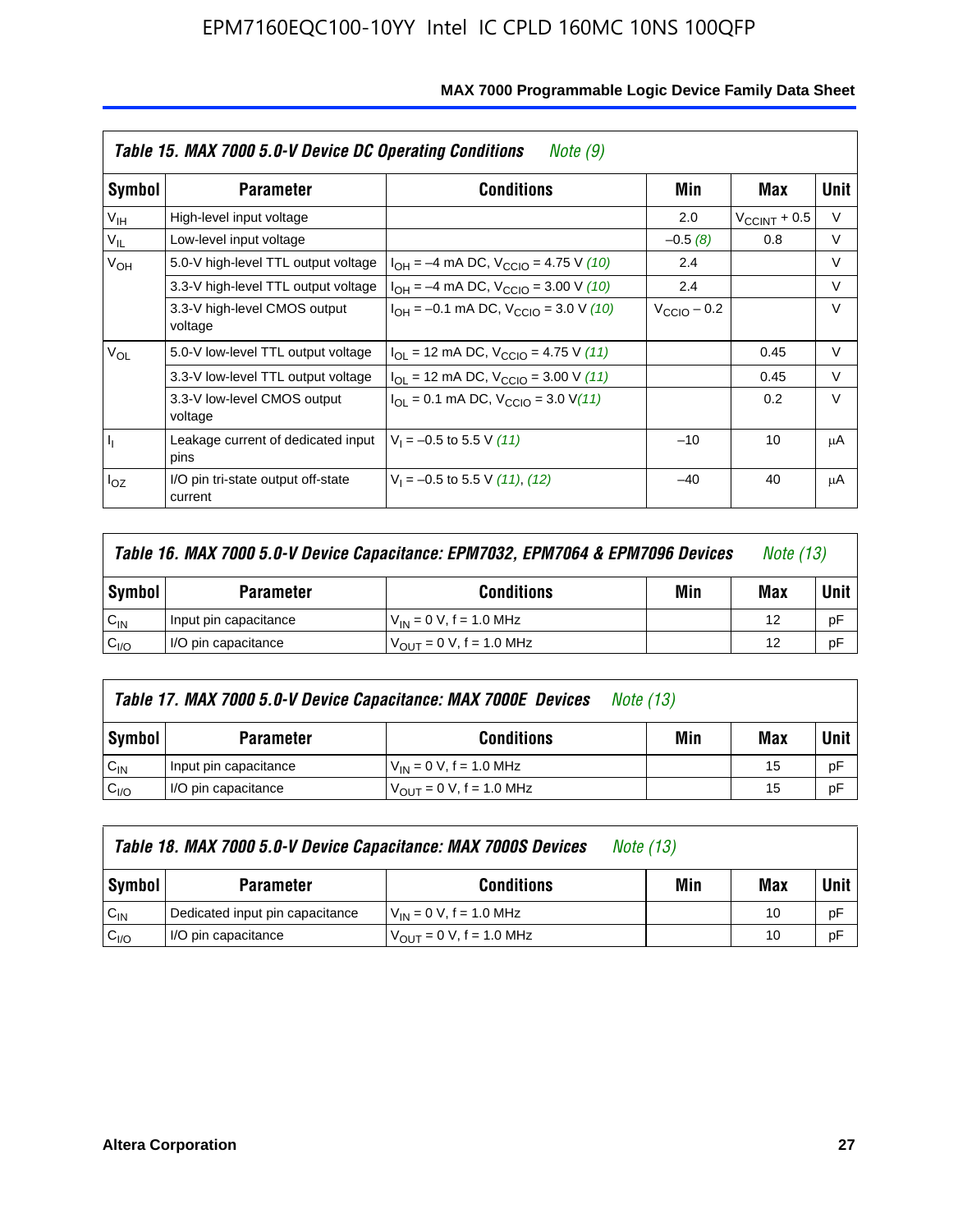#### **MAX 7000 Programmable Logic Device Family Data Sheet**

*Notes to tables:*

- (1) See the *Operating Requirements for Altera Devices Data Sheet*.
- (2) Minimum DC input voltage on I/O pins is –0.5 V and on 4 dedicated input pins is –0.3 V. During transitions, the inputs may undershoot to –2.0 V or overshoot to 7.0 V for input currents less than 100 mA and periods shorter than  $20$  ns.
- (3) Numbers in parentheses are for industrial-temperature-range devices.
- (4)  $V_{CC}$  must rise monotonically.
- (5) The POR time for all 7000S devices does not exceed 300 µs. The sufficient V<sub>CCINT</sub> voltage level for POR is 4.5 V. The device is fully initialized within the POR time after  $V_{\text{CCINT}}$  reaches the sufficient POR voltage level.
- (6) 3.3-V I/O operation is not available for 44-pin packages.
- (7) The  $V_{\text{CCISP}}$  parameter applies only to MAX 7000S devices.
- (8) During in-system programming, the minimum DC input voltage is –0.3 V.
- (9) These values are specified under the MAX 7000 recommended operating conditions in Table 14 on page 26.
- (10) The parameter is measured with 50% of the outputs each sourcing the specified current. The  $I_{OH}$  parameter refers to high-level TTL or CMOS output current.
- (11) The parameter is measured with 50% of the outputs each sinking the specified current. The  $I_{OL}$  parameter refers to low-level TTL, PCI, or CMOS output current.
- (12) When the JTAG interface is enabled in MAX 7000S devices, the input leakage current on the JTAG pins is typically –60 μA.
- (13) Capacitance is measured at 25° C and is sample-tested only. The OE1 pin has a maximum capacitance of 20 pF.

Figure 11 shows the typical output drive characteristics of MAX 7000 devices.

### *Figure 11. Output Drive Characteristics of 5.0-V MAX 7000 Devices*



**Timing Model** MAX 7000 device timing can be analyzed with the Altera software, with a variety of popular industry-standard EDA simulators and timing analyzers, or with the timing model shown in Figure 12. MAX 7000 devices have fixed internal delays that enable the designer to determine the worst-case timing of any design. The Altera software provides timing simulation, point-to-point delay prediction, and detailed timing analysis for a device-wide performance evaluation.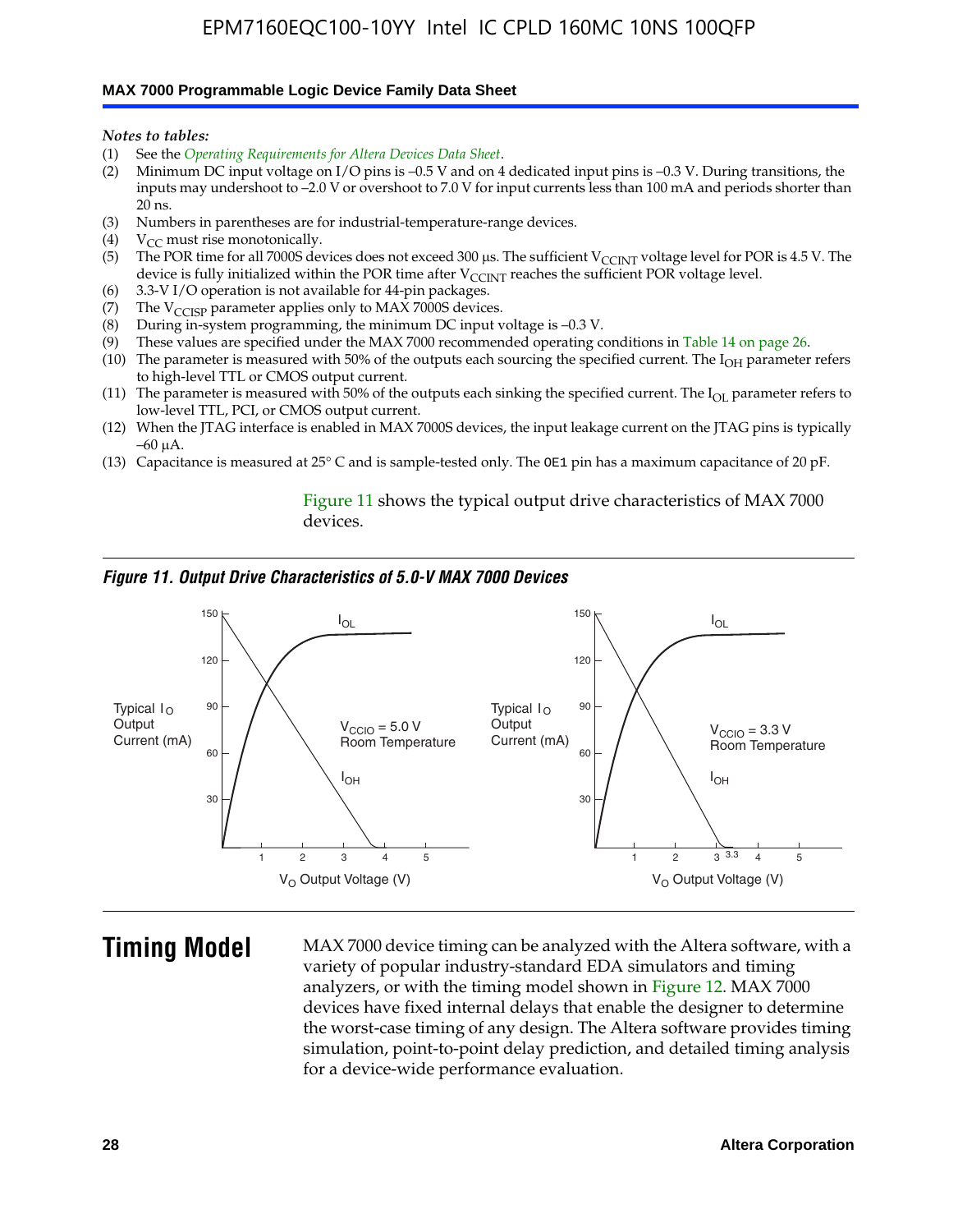

# **MAX 7000 Programmable Logic Device Family Data Sheet**

#### *Notes:*

- (1) Only available in MAX 7000E and MAX 7000S devices.
- (2) Not available in 44-pin devices.

[The tim](http://www.altera.com/literature/an/an094.pdf)ing characteristics [of any signal path can be derived from the](http://www.altera.com/literature/an/an094.pdf)  timing model and parameters of a particular device. External timing parameters, which represent pin-to-pin timing delays, can be calculated as the sum of internal parameters. Figure 13 shows the internal timing relationship of internal and external delay parameters.



For more infomration, see *Application Note 94 (Understanding MAX 7000 Timing)*.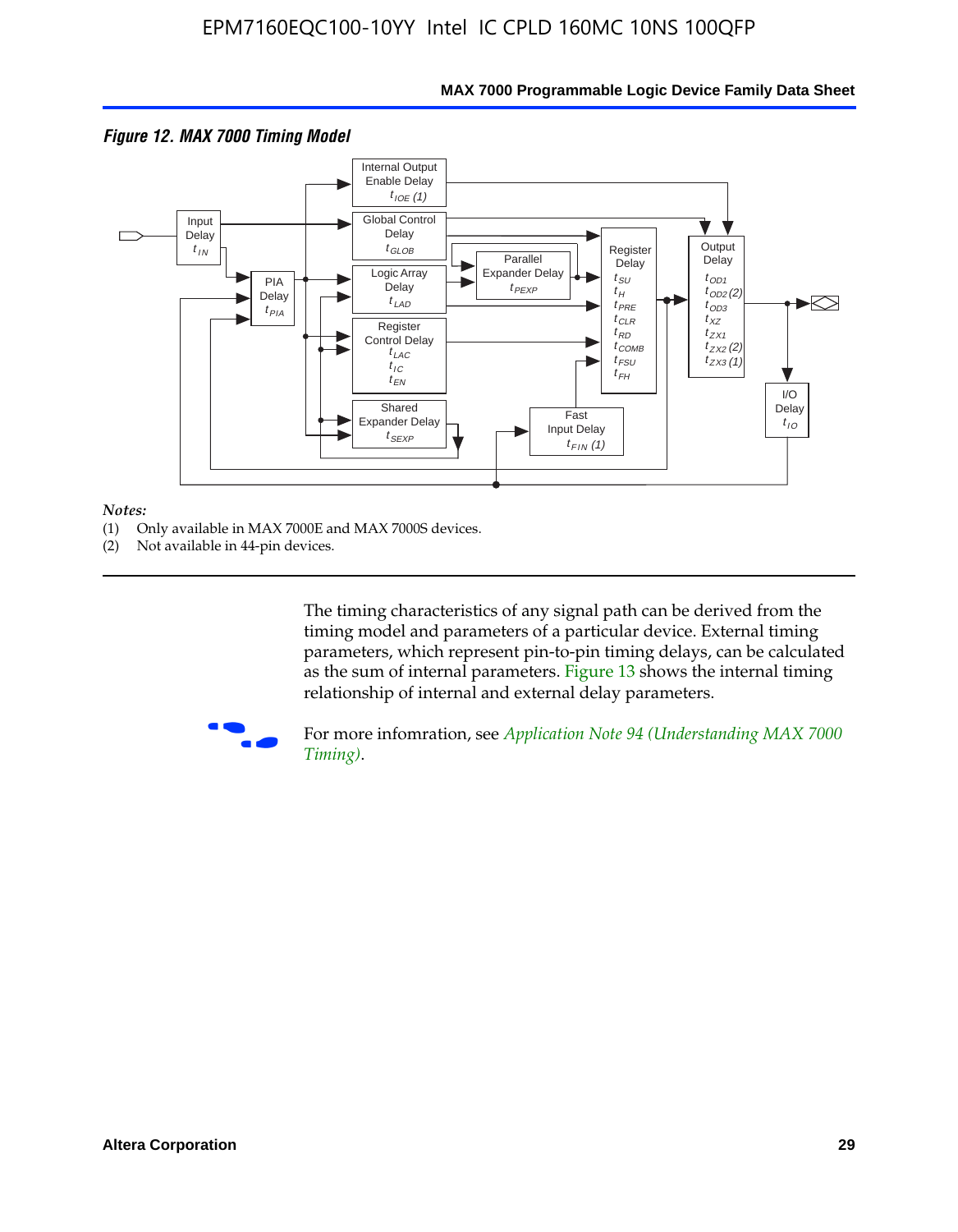### *Figure 13. Switching Waveforms*



**30 Altera Corporation**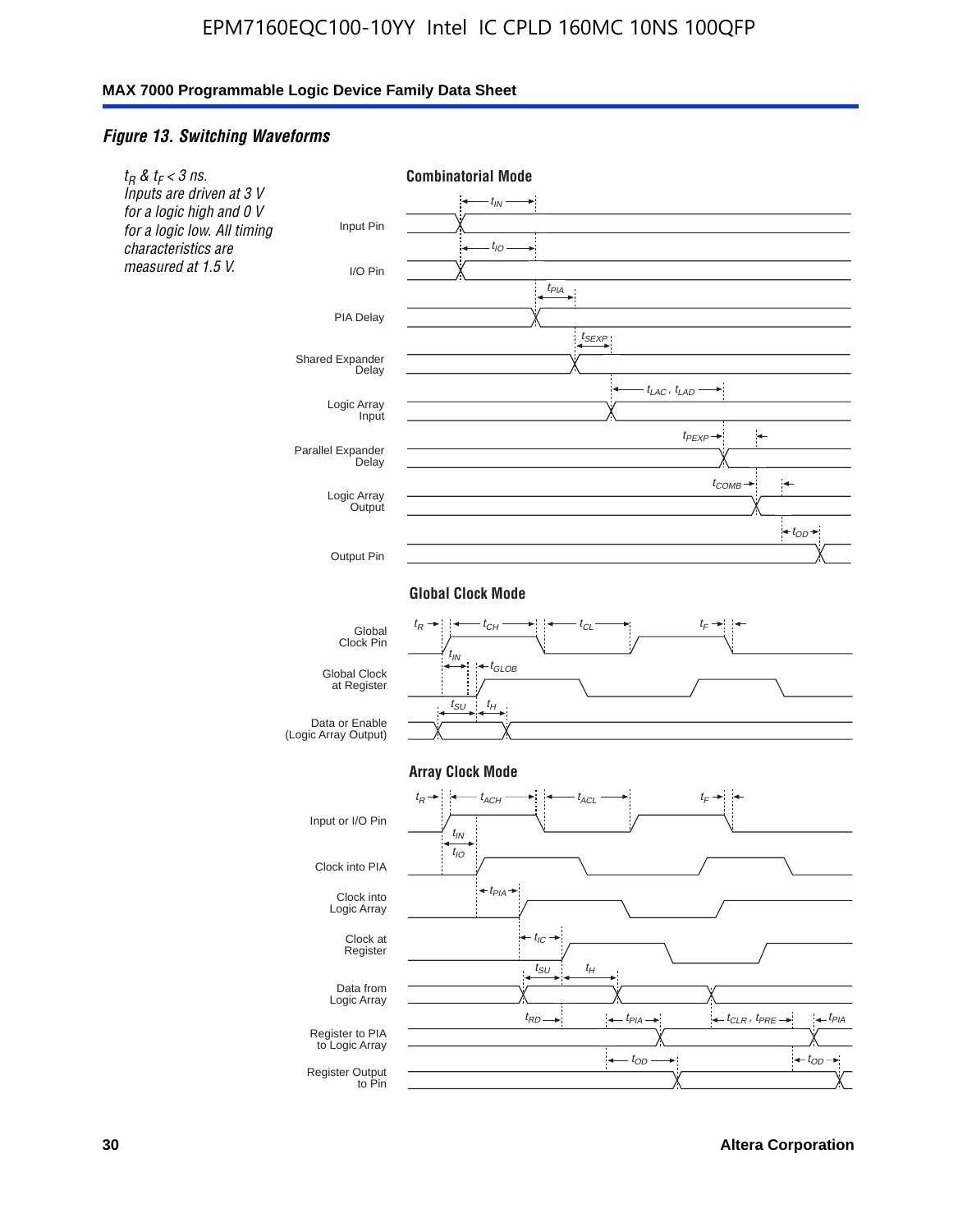operating conditions.

|                   | Table 19. MAX 7000 & MAX 7000E External Timing Parameters<br><i>Note</i> $(1)$ |                    |                |     |       |                |            |  |  |  |
|-------------------|--------------------------------------------------------------------------------|--------------------|----------------|-----|-------|----------------|------------|--|--|--|
| Symbol            | <b>Parameter</b>                                                               | <b>Conditions</b>  | -6 Speed Grade |     |       | -7 Speed Grade | Unit       |  |  |  |
|                   |                                                                                |                    | Min            | Max | Min   | Max            |            |  |  |  |
| t <sub>PD1</sub>  | Input to non-registered output                                                 | $C1 = 35 pF$       |                | 6.0 |       | 7.5            | ns         |  |  |  |
| t <sub>PD2</sub>  | I/O input to non-registered output                                             | $C1 = 35 pF$       |                | 6.0 |       | 7.5            | ns         |  |  |  |
| $t_{\texttt{SU}}$ | Global clock setup time                                                        |                    | 5.0            |     | 6.0   |                | ns         |  |  |  |
| $t_H$             | Global clock hold time                                                         |                    | 0.0            |     | 0.0   |                | ns         |  |  |  |
| t <sub>FSU</sub>  | Global clock setup time of fast input                                          | (2)                | 2.5            |     | 3.0   |                | ns         |  |  |  |
| $t_{FH}$          | Global clock hold time of fast input                                           | (2)                | 0.5            |     | 0.5   |                | ns         |  |  |  |
| $t_{CO1}$         | Global clock to output delay                                                   | $C1 = 35 pF$       |                | 4.0 |       | 4.5            | ns         |  |  |  |
| $t_{\mathsf{CH}}$ | Global clock high time                                                         |                    | 2.5            |     | 3.0   |                | ns         |  |  |  |
| $t_{CL}$          | Global clock low time                                                          |                    | 2.5            |     | 3.0   |                | ns         |  |  |  |
| t <sub>ASU</sub>  | Array clock setup time                                                         |                    | 2.5            |     | 3.0   |                | ns         |  |  |  |
| t <sub>АН</sub>   | Array clock hold time                                                          |                    | 2.0            |     | 2.0   |                | ns         |  |  |  |
| t <sub>ACO1</sub> | Array clock to output delay                                                    | $C1 = 35 pF$       |                | 6.5 |       | 7.5            | ns         |  |  |  |
| $t_{ACH}$         | Array clock high time                                                          |                    | 3.0            |     | 3.0   |                | ns         |  |  |  |
| $t_{\sf ACL}$     | Array clock low time                                                           |                    | 3.0            |     | 3.0   |                | ns         |  |  |  |
| t <sub>CPPW</sub> | Minimum pulse width for clear and<br>preset                                    | (3)                | 3.0            |     | 3.0   |                | ns         |  |  |  |
| t <sub>ODH</sub>  | Output data hold time after clock                                              | $C1 = 35$ pF $(4)$ | 1.0            |     | 1.0   |                | ns         |  |  |  |
| $t_{\text{CNT}}$  | Minimum global clock period                                                    |                    |                | 6.6 |       | 8.0            | ns         |  |  |  |
| $f_{\text{CNT}}$  | Maximum internal global clock<br>frequency                                     | (5)                | 151.5          |     | 125.0 |                | <b>MHz</b> |  |  |  |
| t <sub>ACNT</sub> | Minimum array clock period                                                     |                    |                | 6.6 |       | 8.0            | ns         |  |  |  |
| f <sub>ACNT</sub> | Maximum internal array clock<br>frequency                                      | (5)                | 151.5          |     | 125.0 |                | <b>MHz</b> |  |  |  |
| $f_{MAX}$         | Maximum clock frequency                                                        | (6)                | 200            |     | 166.7 |                | <b>MHz</b> |  |  |  |

**MAX 7000 Programmable Logic Device Family Data Sheet**

Tables 19 through 26 show the MAX 7000 and MAX 7000E AC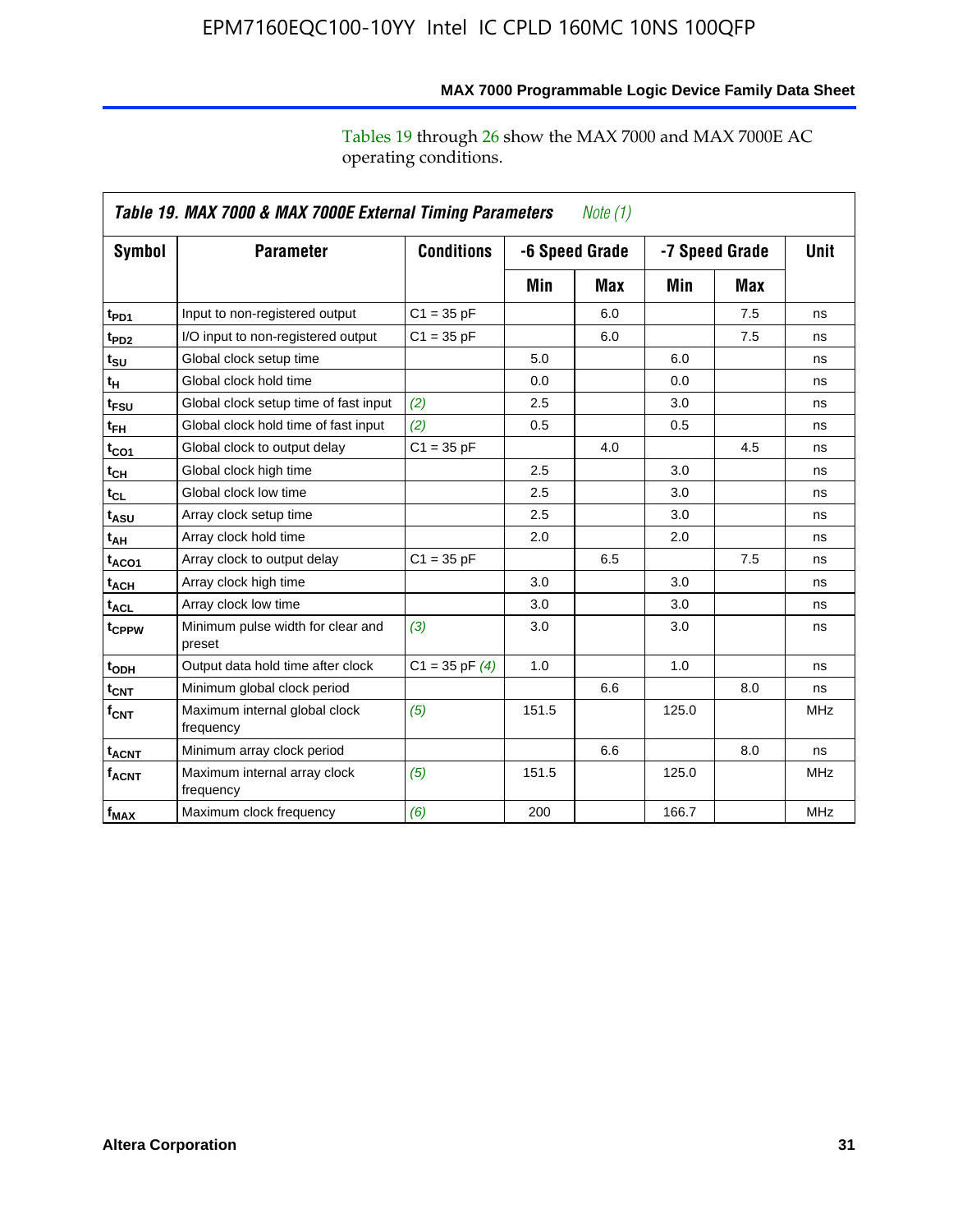| <b>Symbol</b>               | <b>Parameter</b>                                                                                             | <b>Conditions</b>  |     | Speed Grade -6 |     | Speed Grade -7 | Unit |
|-----------------------------|--------------------------------------------------------------------------------------------------------------|--------------------|-----|----------------|-----|----------------|------|
|                             |                                                                                                              |                    | Min | Max            | Min | Max            |      |
| $t_{\mathsf{IN}}$           | Input pad and buffer delay                                                                                   |                    |     | 0.4            |     | 0.5            | ns   |
| tιo                         | I/O input pad and buffer delay                                                                               |                    |     | 0.4            |     | 0.5            | ns   |
| t <sub>FIN</sub>            | Fast input delay                                                                                             | (2)                |     | 0.8            |     | 1.0            | ns   |
| <sup>t</sup> SEXP           | Shared expander delay                                                                                        |                    |     | 3.5            |     | 4.0            | ns   |
| t <sub>PEXP</sub>           | Parallel expander delay                                                                                      |                    |     | 0.8            |     | 0.8            | ns   |
| t <sub>LAD</sub>            | Logic array delay                                                                                            |                    |     | 2.0            |     | 3.0            | ns   |
| $t_{LAC}$                   | Logic control array delay                                                                                    |                    |     | 2.0            |     | 3.0            | ns   |
| t <sub>IOE</sub>            | Internal output enable delay                                                                                 | (2)                |     |                |     | 2.0            | ns   |
| $t_{OD1}$                   | Output buffer and pad delay<br>Slow slew rate = off, $V_{\text{CCIO}} = 5.0 \text{ V}$                       | $C1 = 35 pF$       |     | 2.0            |     | 2.0            | ns   |
| $t_{OD2}$                   | Output buffer and pad delay<br>Slow slew rate = off, $V_{\text{CCIO}} = 3.3$ V                               | $C1 = 35$ pF $(7)$ |     | 2.5            |     | 2.5            | ns   |
| $t_{OD3}$                   | Output buffer and pad delay<br>Slow slew rate $=$ on,<br>$V_{\text{CCIO}} = 5.0 \text{ V or } 3.3 \text{ V}$ | $C1 = 35$ pF $(2)$ |     | 7.0            |     | 7.0            | ns   |
| tzx1                        | Output buffer enable delay<br>Slow slew rate = off, $V_{\text{CCIO}} = 5.0 V$                                | $C1 = 35 pF$       |     | 4.0            |     | 4.0            | ns   |
| t <sub>ZX2</sub>            | Output buffer enable delay<br>Slow slew rate = off, $V_{\text{CCIO}} = 3.3 \text{ V}$                        | $C1 = 35$ pF $(7)$ |     | 4.5            |     | 4.5            | ns   |
| tzx3                        | Output buffer enable delay<br>Slow slew rate $=$ on<br>$V_{\text{CCIO}} = 5.0 \text{ V or } 3.3 \text{ V}$   | $C1 = 35$ pF $(2)$ |     | 9.0            |     | 9.0            | ns   |
| $t_{\mathsf{XZ}}$           | Output buffer disable delay                                                                                  | $C1 = 5pF$         |     | 4.0            |     | 4.0            | ns   |
| $t_{\scriptstyle\text{SU}}$ | Register setup time                                                                                          |                    | 3.0 |                | 3.0 |                | ns   |
| $t_H$                       | Register hold time                                                                                           |                    | 1.5 |                | 2.0 |                | ns   |
| t <sub>FSU</sub>            | Register setup time of fast input                                                                            | (2)                | 2.5 |                | 3.0 |                | ns   |
| t <sub>FH</sub>             | Register hold time of fast input                                                                             | (2)                | 0.5 |                | 0.5 |                | ns   |
| t <sub>RD</sub>             | Register delay                                                                                               |                    |     | 0.8            |     | 1.0            | ns   |
| $t_{\mathsf{COMB}}$         | Combinatorial delay                                                                                          |                    |     | 0.8            |     | 1.0            | ns   |
| $t_{IC}$                    | Array clock delay                                                                                            |                    |     | 2.5            |     | 3.0            | ns   |
| t <sub>EN</sub>             | Register enable time                                                                                         |                    |     | 2.0            |     | 3.0            | ns   |
| t <sub>GLOB</sub>           | Global control delay                                                                                         |                    |     | 0.8            |     | 1.0            | ns   |
| $t_{PRE}$                   | Register preset time                                                                                         |                    |     | 2.0            |     | 2.0            | ns   |
| t <sub>CLR</sub>            | Register clear time                                                                                          |                    |     | 2.0            |     | 2.0            | ns   |
| t <sub>PIA</sub>            | PIA delay                                                                                                    |                    |     | 0.8            |     | 1.0            | ns   |
| $t_{LPA}$                   | Low-power adder                                                                                              | (8)                |     | 10.0           |     | 10.0           | ns   |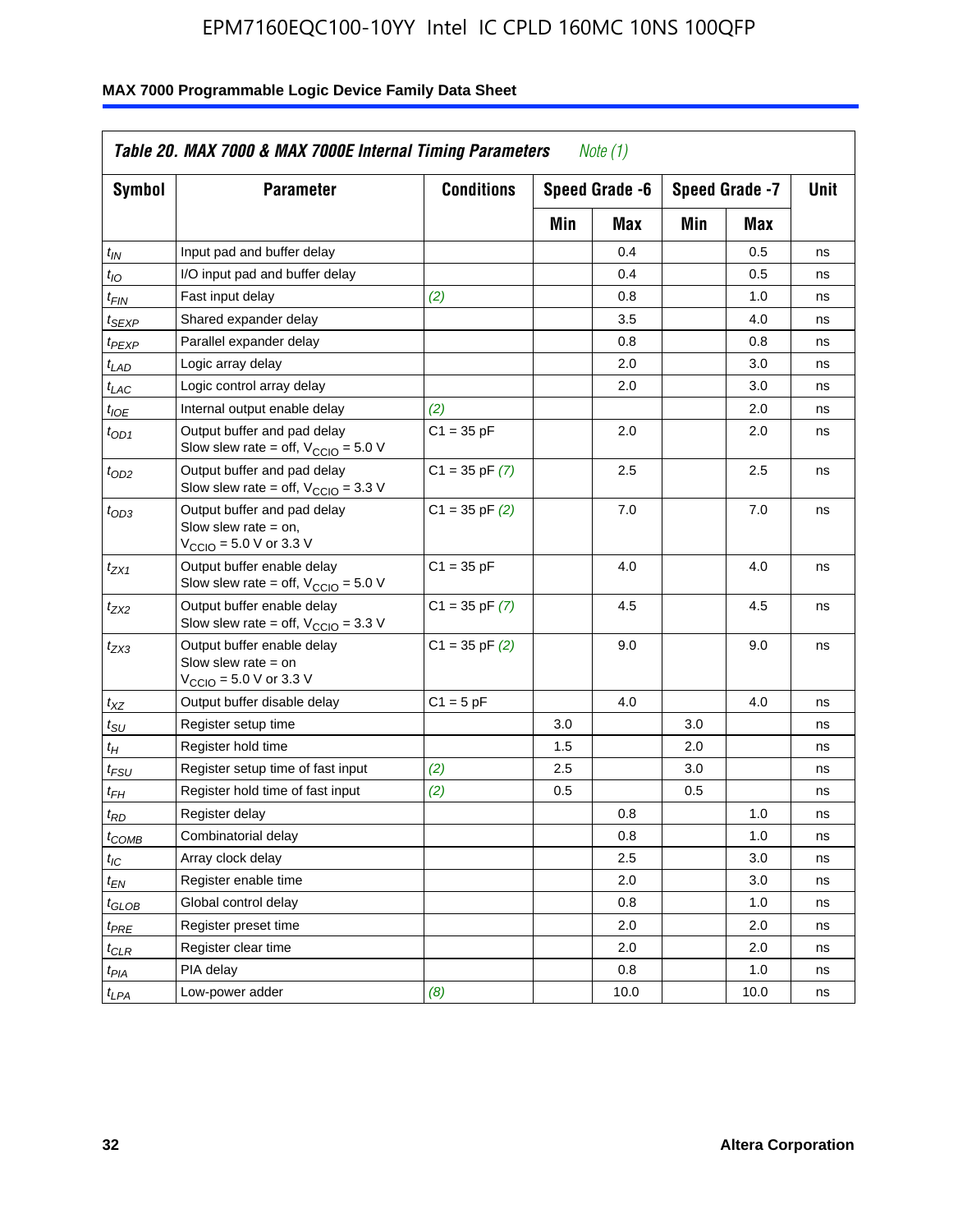|                         | Table 21. MAX 7000 & MAX 7000E External Timing Parameters |                    | Note $(1)$ |                         |                                          |      |             |
|-------------------------|-----------------------------------------------------------|--------------------|------------|-------------------------|------------------------------------------|------|-------------|
| Symbol                  | <b>Parameter</b>                                          | <b>Conditions</b>  |            | <b>Speed Grade</b>      |                                          |      | <b>Unit</b> |
|                         |                                                           |                    |            | <b>MAX 7000E (-10P)</b> | MAX 7000 (-10)<br><b>MAX 7000E (-10)</b> |      |             |
|                         |                                                           |                    | Min        | Max                     | Min                                      | Max  |             |
| t <sub>PD1</sub>        | Input to non-registered output                            | $C1 = 35 pF$       |            | 10.0                    |                                          | 10.0 | ns          |
| t <sub>PD2</sub>        | I/O input to non-registered output                        | $C1 = 35 pF$       |            | 10.0                    |                                          | 10.0 | ns          |
| t <sub>SU</sub>         | Global clock setup time                                   |                    | 7.0        |                         | 8.0                                      |      | ns          |
| tμ                      | Global clock hold time                                    |                    | 0.0        |                         | 0.0                                      |      | ns          |
| <sup>t</sup> FSU        | Global clock setup time of fast input                     | (2)                | 3.0        |                         | 3.0                                      |      | ns          |
| $t_{FH}$                | Global clock hold time of fast input                      | (2)                | 0.5        |                         | 0.5                                      |      | ns          |
| t <sub>CO1</sub>        | Global clock to output delay                              | $C1 = 35 pF$       |            | 5.0                     |                                          | 5    | ns          |
| $t_{\mathsf{CH}}$       | Global clock high time                                    |                    | 4.0        |                         | 4.0                                      |      | ns          |
| $t_{CL}$                | Global clock low time                                     |                    | 4.0        |                         | 4.0                                      |      | ns          |
| t <sub>ASU</sub>        | Array clock setup time                                    |                    | 2.0        |                         | 3.0                                      |      | ns          |
| t <sub>АН</sub>         | Array clock hold time                                     |                    | 3.0        |                         | 3.0                                      |      | ns          |
| t <sub>ACO1</sub>       | Array clock to output delay                               | $C1 = 35 pF$       |            | 10.0                    |                                          | 10.0 | ns          |
| t <sub>ACH</sub>        | Array clock high time                                     |                    | 4.0        |                         | 4.0                                      |      | ns          |
| $t_{\sf ACL}$           | Array clock low time                                      |                    | 4.0        |                         | 4.0                                      |      | ns          |
| t <sub>CPPW</sub>       | Minimum pulse width for clear and<br>preset               | (3)                | 4.0        |                         | 4.0                                      |      | ns          |
| t <sub>ODH</sub>        | Output data hold time after clock                         | $C1 = 35$ pF $(4)$ | 1.0        |                         | 1.0                                      |      | ns          |
| $t_{\text{CNT}}$        | Minimum global clock period                               |                    |            | 10.0                    |                                          | 10.0 | ns          |
| f <sub>CNT</sub>        | Maximum internal global clock<br>frequency                | (5)                | 100.0      |                         | 100.0                                    |      | <b>MHz</b>  |
| <b>t<sub>ACNT</sub></b> | Minimum array clock period                                |                    |            | 10.0                    |                                          | 10.0 | ns          |
| $f_{ACNT}$              | Maximum internal array clock<br>frequency                 | (5)                | 100.0      |                         | 100.0                                    |      | <b>MHz</b>  |
| f <sub>MAX</sub>        | Maximum clock frequency                                   | (6)                | 125.0      |                         | 125.0                                    |      | <b>MHz</b>  |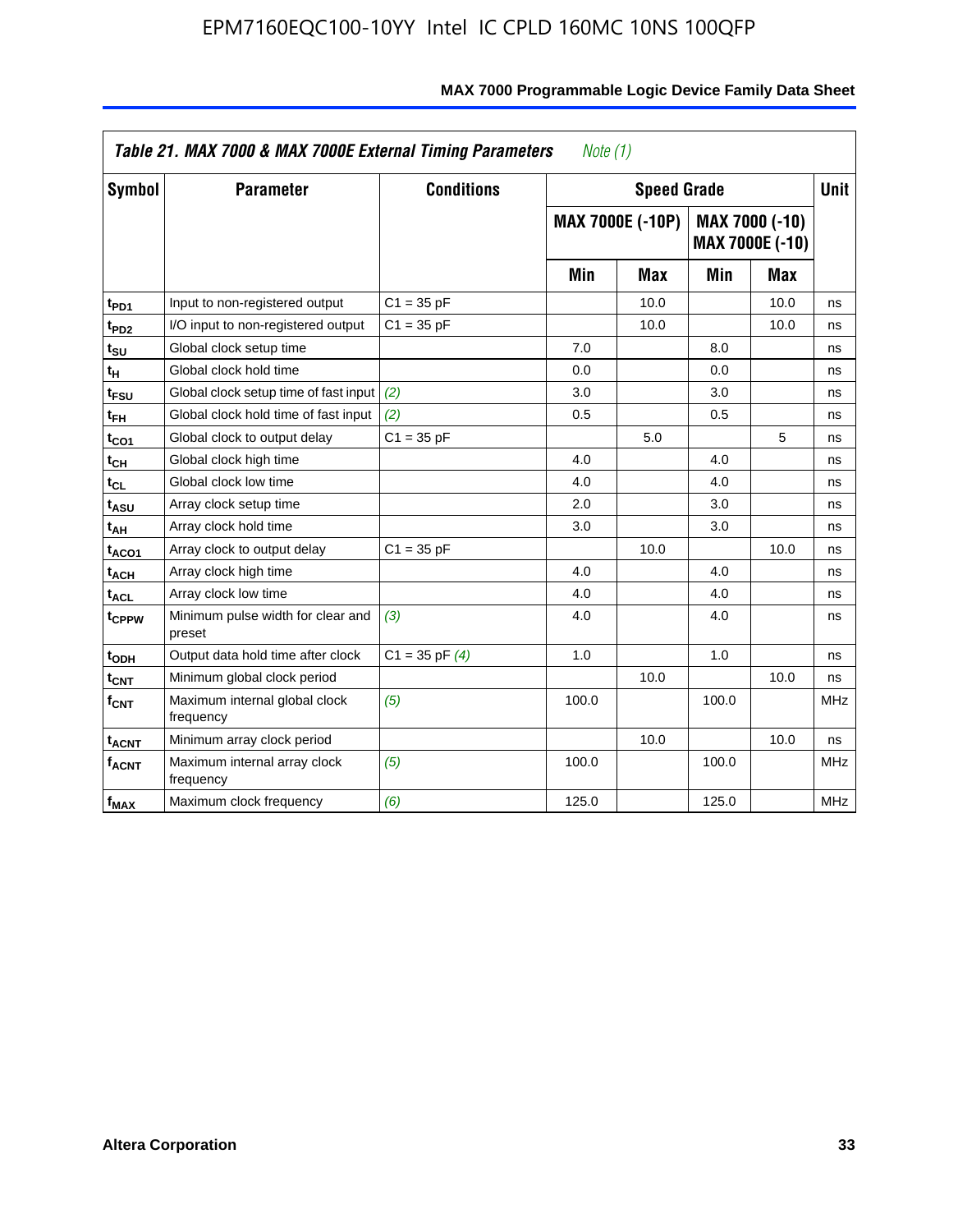| Symbol                      | <b>Parameter</b>                                                                                            | <b>Conditions</b>  |     | <b>Speed Grade</b> |     |                                   | Unit |
|-----------------------------|-------------------------------------------------------------------------------------------------------------|--------------------|-----|--------------------|-----|-----------------------------------|------|
|                             |                                                                                                             |                    |     | MAX 7000E (-10P)   |     | MAX 7000 (-10)<br>MAX 7000E (-10) |      |
|                             |                                                                                                             |                    | Min | Max                | Min | Max                               |      |
| t <sub>IN</sub>             | Input pad and buffer delay                                                                                  |                    |     | 0.5                |     | 1.0                               | ns   |
| $t_{IO}$                    | I/O input pad and buffer delay                                                                              |                    |     | 0.5                |     | 1.0                               | ns   |
| t <sub>FIN</sub>            | Fast input delay                                                                                            | (2)                |     | 1.0                |     | 1.0                               | ns   |
| t <sub>SEXP</sub>           | Shared expander delay                                                                                       |                    |     | 5.0                |     | 5.0                               | ns   |
| t <sub>PEXP</sub>           | Parallel expander delay                                                                                     |                    |     | 0.8                |     | 0.8                               | ns   |
| t <sub>LAD</sub>            | Logic array delay                                                                                           |                    |     | 5.0                |     | 5.0                               | ns   |
| t <sub>LAC</sub>            | Logic control array delay                                                                                   |                    |     | 5.0                |     | 5.0                               | ns   |
| $t_{\mathit{IOE}}$          | Internal output enable delay                                                                                | (2)                |     | 2.0                |     | 2.0                               | ns   |
| $t_{OD1}$                   | Output buffer and pad delay<br>Slow slew rate $=$ off<br>$V_{\text{CCIO}} = 5.0 V$                          | $C1 = 35 pF$       |     | 1.5                |     | 2.0                               | ns   |
| $t_{OD2}$                   | Output buffer and pad delay<br>Slow slew rate $=$ off<br>$VCCIO = 3.3 V$                                    | $C1 = 35$ pF $(7)$ |     | 2.0                |     | 2.5                               | ns   |
| $t_{OD3}$                   | Output buffer and pad delay<br>Slow slew rate $=$ on<br>$V_{\text{CCIO}} = 5.0 \text{ V or } 3.3 \text{ V}$ | $C1 = 35$ pF $(2)$ |     | 5.5                |     | 6.0                               | ns   |
| tzx1                        | Output buffer enable delay<br>Slow slew rate $=$ off<br>$V_{\text{CCIO}} = 5.0 V$                           | $C1 = 35 pF$       |     | 5.0                |     | 5.0                               | ns   |
| t <sub>ZX2</sub>            | Output buffer enable delay<br>Slow slew rate $=$ off<br>$VCCIO = 3.3 V$                                     | $C1 = 35$ pF $(7)$ |     | 5.5                |     | 5.5                               | ns   |
| t <sub>ZX3</sub>            | Output buffer enable delay<br>Slow slew rate $=$ on<br>$V_{\text{CCIO}} = 5.0 \text{ V or } 3.3 \text{ V}$  | $C1 = 35$ pF $(2)$ |     | 9.0                |     | 9.0                               | ns   |
| $t_{\mathsf{XZ}}$           | Output buffer disable delay                                                                                 | $C1 = 5 pF$        |     | 5.0                |     | 5.0                               | ns   |
| $t_{\scriptstyle\text{SU}}$ | Register setup time                                                                                         |                    | 2.0 |                    | 3.0 |                                   | ns   |
| $t_H$                       | Register hold time                                                                                          |                    | 3.0 |                    | 3.0 |                                   | ns   |
| t <sub>FSU</sub>            | Register setup time of fast input                                                                           | (2)                | 3.0 |                    | 3.0 |                                   | ns   |
| t <sub>FH</sub>             | Register hold time of fast input                                                                            | (2)                | 0.5 |                    | 0.5 |                                   | ns   |
| t <sub>RD</sub>             | Register delay                                                                                              |                    |     | 2.0                |     | 1.0                               | ns   |
| $t_{COMB}$                  | Combinatorial delay                                                                                         |                    |     | 2.0                |     | 1.0                               | ns   |
| ЧC                          | Array clock delay                                                                                           |                    |     | 5.0                |     | 5.0                               | ns   |
| $t_{EN}$                    | Register enable time                                                                                        |                    |     | 5.0                |     | 5.0                               | ns   |
| $t_{GLOB}$                  | Global control delay                                                                                        |                    |     | 1.0                |     | 1.0                               | ns   |
| $t_{PRE}$                   | Register preset time                                                                                        |                    |     | 3.0                |     | 3.0                               | ns   |
| $t_{\sf CLR}$               | Register clear time                                                                                         |                    |     | 3.0                |     | 3.0                               | ns   |
| t <sub>PIA</sub>            | PIA delay                                                                                                   |                    |     | 1.0                |     | 1.0                               | ns   |
| $t_{LPA}$                   | Low-power adder                                                                                             | (8)                |     | 11.0               |     | 11.0                              | ns   |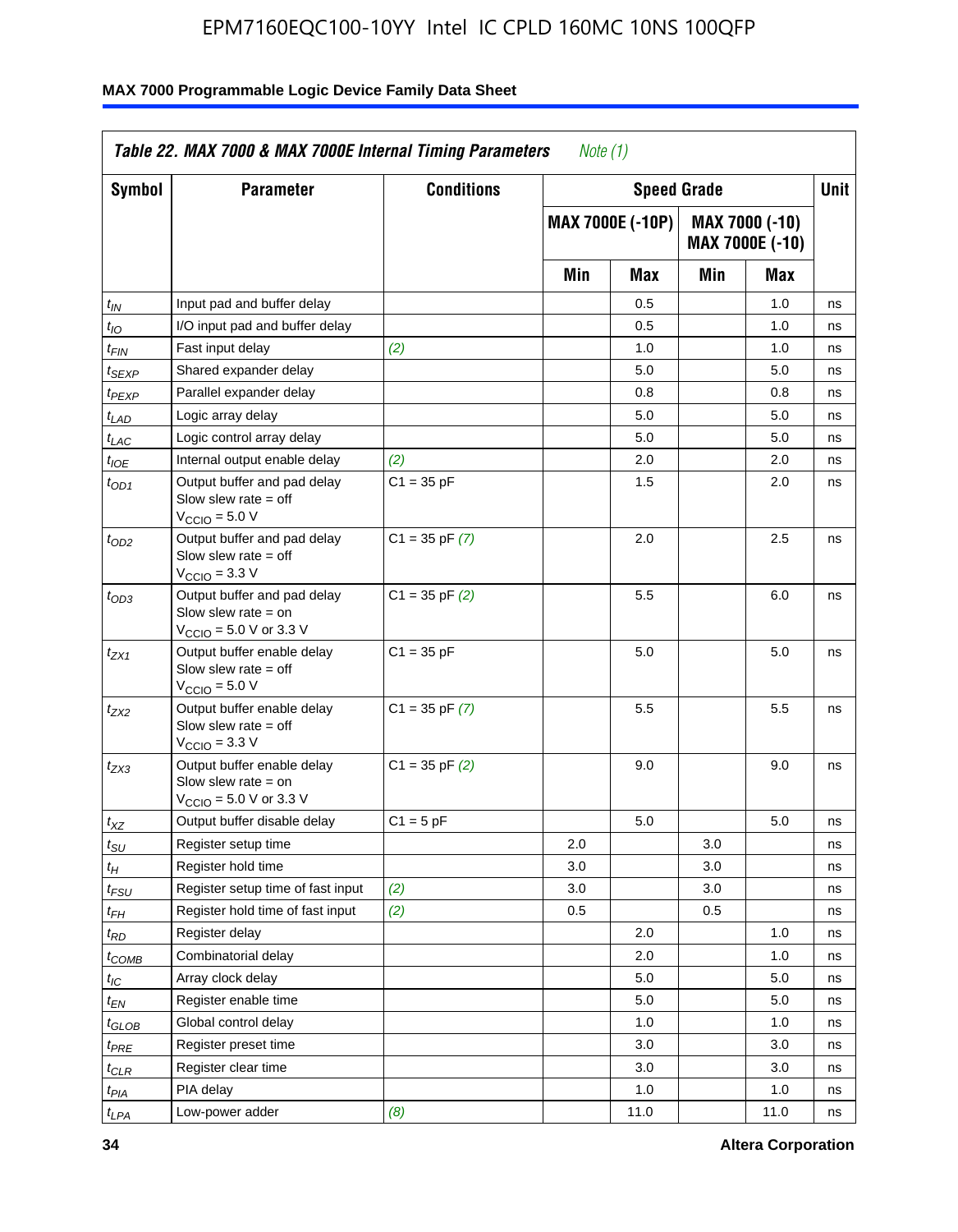| Symbol                        | <b>Parameter</b>                            | <b>Conditions</b>  |       | <b>Speed Grade</b>      |       |                                   | <b>Unit</b> |
|-------------------------------|---------------------------------------------|--------------------|-------|-------------------------|-------|-----------------------------------|-------------|
|                               |                                             |                    |       | <b>MAX 7000E (-12P)</b> |       | MAX 7000 (-12)<br>MAX 7000E (-12) |             |
|                               |                                             |                    | Min   | Max                     | Min   | Max                               |             |
| t <sub>PD1</sub>              | Input to non-registered output              | $C1 = 35 pF$       |       | 12.0                    |       | 12.0                              | ns          |
| t <sub>PD2</sub>              | I/O input to non-registered output          | $C1 = 35 pF$       |       | 12.0                    |       | 12.0                              | ns          |
| $t_{\scriptstyle\textrm{SU}}$ | Global clock setup time                     |                    | 7.0   |                         | 10.0  |                                   | ns          |
| tμ                            | Global clock hold time                      |                    | 0.0   |                         | 0.0   |                                   | ns          |
| t <sub>FSU</sub>              | Global clock setup time of fast input       | (2)                | 3.0   |                         | 3.0   |                                   | ns          |
| $t_{FH}$                      | Global clock hold time of fast input        | (2)                | 0.0   |                         | 0.0   |                                   | ns          |
| t <sub>CO1</sub>              | Global clock to output delay                | $C1 = 35 pF$       |       | 6.0                     |       | 6.0                               | ns          |
| $t_{\mathsf{CH}}$             | Global clock high time                      |                    | 4.0   |                         | 4.0   |                                   | ns          |
| $t_{CL}$                      | Global clock low time                       |                    | 4.0   |                         | 4.0   |                                   | ns          |
| t <sub>ASU</sub>              | Array clock setup time                      |                    | 3.0   |                         | 4.0   |                                   | ns          |
| t <sub>АН</sub>               | Array clock hold time                       |                    | 4.0   |                         | 4.0   |                                   | ns          |
| t <sub>ACO1</sub>             | Array clock to output delay                 | $C1 = 35 pF$       |       | 12.0                    |       | 12.0                              | ns          |
| <sup>t</sup> ach              | Array clock high time                       |                    | 5.0   |                         | 5.0   |                                   | ns          |
| t <sub>ACL</sub>              | Array clock low time                        |                    | 5.0   |                         | 5.0   |                                   | ns          |
| t <sub>CPPW</sub>             | Minimum pulse width for clear and<br>preset | (3)                | 5.0   |                         | 5.0   |                                   | ns          |
| t <sub>ODH</sub>              | Output data hold time after clock           | $C1 = 35$ pF $(4)$ | 1.0   |                         | 1.0   |                                   | ns          |
| $\mathfrak{t}_{\textsf{CNT}}$ | Minimum global clock period                 |                    |       | 11.0                    |       | 11.0                              | ns          |
| $f_{\mathsf{CNT}}$            | Maximum internal global clock<br>frequency  | (5)                | 90.9  |                         | 90.9  |                                   | <b>MHz</b>  |
| <b>t<sub>ACNT</sub></b>       | Minimum array clock period                  |                    |       | 11.0                    |       | 11.0                              | ns          |
| <b>f<sub>ACNT</sub></b>       | Maximum internal array clock<br>frequency   | (5)                | 90.9  |                         | 90.9  |                                   | <b>MHz</b>  |
| f <sub>MAX</sub>              | Maximum clock frequency                     | (6)                | 125.0 |                         | 125.0 |                                   | <b>MHz</b>  |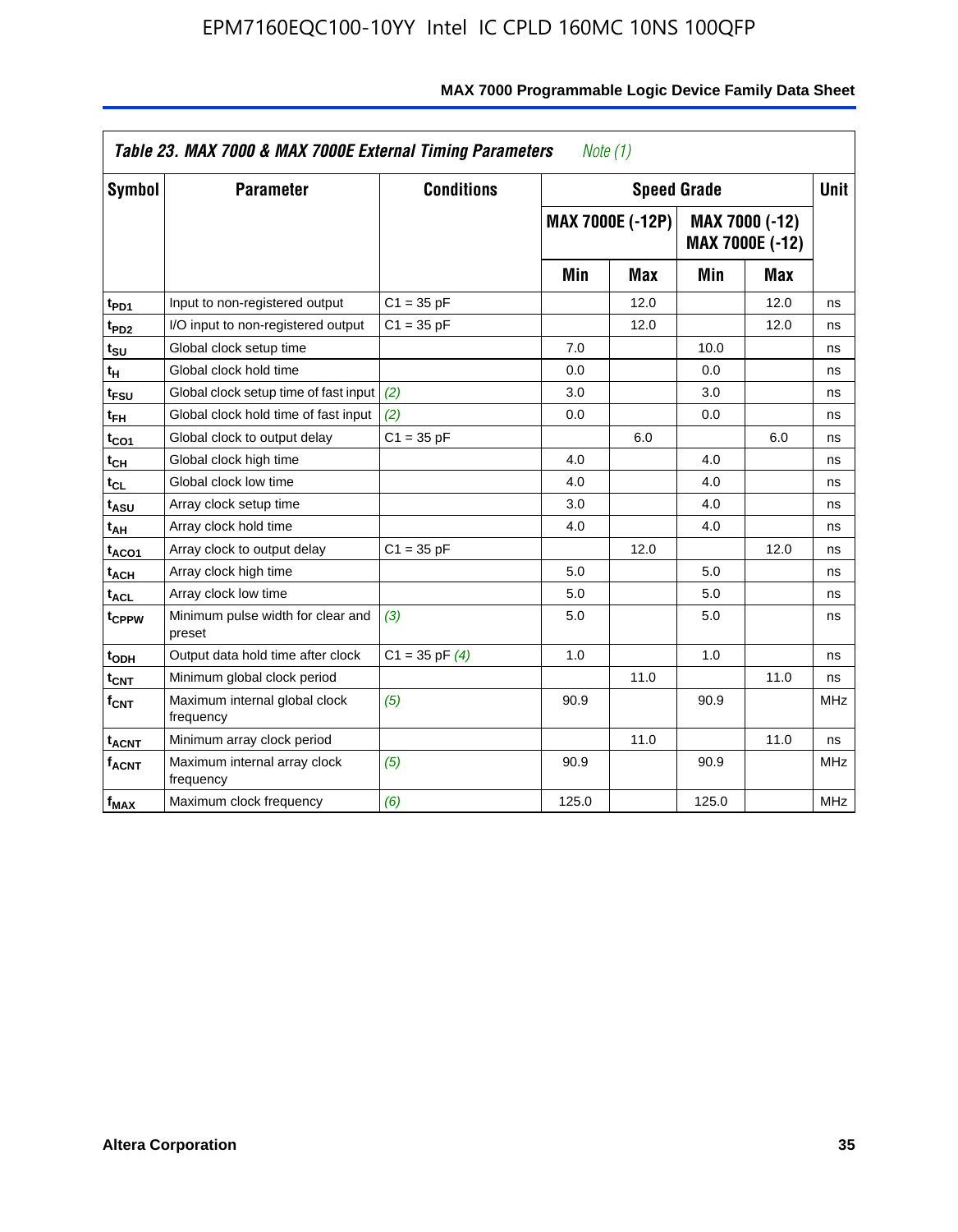| <b>Symbol</b>               | <b>Parameter</b>                                                                                           | <b>Conditions</b>  |     | <b>Speed Grade</b>      |     |                                          | <b>Unit</b> |
|-----------------------------|------------------------------------------------------------------------------------------------------------|--------------------|-----|-------------------------|-----|------------------------------------------|-------------|
|                             |                                                                                                            |                    |     | <b>MAX 7000E (-12P)</b> |     | MAX 7000 (-12)<br><b>MAX 7000E (-12)</b> |             |
|                             |                                                                                                            |                    | Min | Max                     | Min | Max                                      |             |
| $t_{\mathsf{IN}}$           | Input pad and buffer delay                                                                                 |                    |     | 1.0                     |     | 2.0                                      | ns          |
| $t_{IO}$                    | I/O input pad and buffer delay                                                                             |                    |     | 1.0                     |     | 2.0                                      | ns          |
| $t_{\sf FIN}$               | Fast input delay                                                                                           | (2)                |     | 1.0                     |     | 1.0                                      | ns          |
| t <sub>SEXP</sub>           | Shared expander delay                                                                                      |                    |     | 7.0                     |     | 7.0                                      | ns          |
| t <sub>PEXP</sub>           | Parallel expander delay                                                                                    |                    |     | 1.0                     |     | 1.0                                      | ns          |
| t <sub>LAD</sub>            | Logic array delay                                                                                          |                    |     | 7.0                     |     | 5.0                                      | ns          |
| $t_{LAC}$                   | Logic control array delay                                                                                  |                    |     | 5.0                     |     | 5.0                                      | ns          |
| $t_{IOE}$                   | Internal output enable delay                                                                               | (2)                |     | 2.0                     |     | 2.0                                      | ns          |
| $t_{OD1}$                   | Output buffer and pad delay<br>Slow slew rate $=$ off<br>$V_{\text{CCIO}} = 5.0 V$                         | $C1 = 35 pF$       |     | 1.0                     |     | 3.0                                      | ns          |
| $t_{OD2}$                   | Output buffer and pad delay<br>Slow slew rate $=$ off<br>V <sub>CCIO</sub> = 3.3 V                         | $C1 = 35$ pF $(7)$ |     | 2.0                     |     | 4.0                                      | ns          |
| $t_{OD3}$                   | Output buffer and pad delay<br>Slow slew rate = on<br>$V_{\text{CCIO}} = 5.0 \text{ V or } 3.3 \text{ V}$  | $C1 = 35$ pF $(2)$ |     | 5.0                     |     | 7.0                                      | ns          |
| $t_{ZX1}$                   | Output buffer enable delay<br>Slow slew rate $=$ off<br>$V_{\text{CCIO}} = 5.0 V$                          | $C1 = 35 pF$       |     | 6.0                     |     | 6.0                                      | ns          |
| t <sub>ZX2</sub>            | Output buffer enable delay<br>Slow slew rate $=$ off<br>$V_{\text{CCIO}} = 3.3 \text{ V}$                  | $C1 = 35$ pF $(7)$ |     | 7.0                     |     | 7.0                                      | ns          |
| $t_{ZX3}$                   | Output buffer enable delay<br>Slow slew rate $=$ on<br>$V_{\text{CCIO}} = 5.0 \text{ V or } 3.3 \text{ V}$ | $C1 = 35$ pF $(2)$ |     | 10.0                    |     | 10.0                                     | ns          |
| $t_{\mathsf{XZ}}$           | Output buffer disable delay                                                                                | $C1 = 5 pF$        |     | 6.0                     |     | 6.0                                      | ns          |
| $t_{\scriptstyle\text{SU}}$ | Register setup time                                                                                        |                    | 1.0 |                         | 4.0 |                                          | ns          |
| t <sub>Η</sub>              | Register hold time                                                                                         |                    | 6.0 |                         | 4.0 |                                          | ns          |
| $t_{\mathit{FSU}}$          | Register setup time of fast input                                                                          | (2)                | 4.0 |                         | 2.0 |                                          | ns          |
| t <sub>FН</sub>             | Register hold time of fast input                                                                           | (2)                | 0.0 |                         | 2.0 |                                          | ns          |
| $t_{RD}$                    | Register delay                                                                                             |                    |     | 2.0                     |     | 1.0                                      | ns          |
| $t_{COMB}$                  | Combinatorial delay                                                                                        |                    |     | 2.0                     |     | 1.0                                      | ns          |
| ЧC                          | Array clock delay                                                                                          |                    |     | $5.0\,$                 |     | 5.0                                      | 115         |
| $t_{EN}$                    | Register enable time                                                                                       |                    |     | 7.0                     |     | 5.0                                      | ns          |
| $t_{GLOB}$                  | Global control delay                                                                                       |                    |     | 2.0                     |     | 0.0                                      | ns          |
| t <sub>PRE</sub>            | Register preset time                                                                                       |                    |     | 4.0                     |     | 3.0                                      | ns          |
| $t_{CLR}$                   | Register clear time                                                                                        |                    |     | 4.0                     |     | 3.0                                      | ns          |
| t <sub>PIA</sub>            | PIA delay                                                                                                  |                    |     | 1.0                     |     | 1.0                                      | ns          |
| $t_{LPA}$                   | Low-power adder                                                                                            | (8)                |     | 12.0                    |     | 12.0                                     | ns          |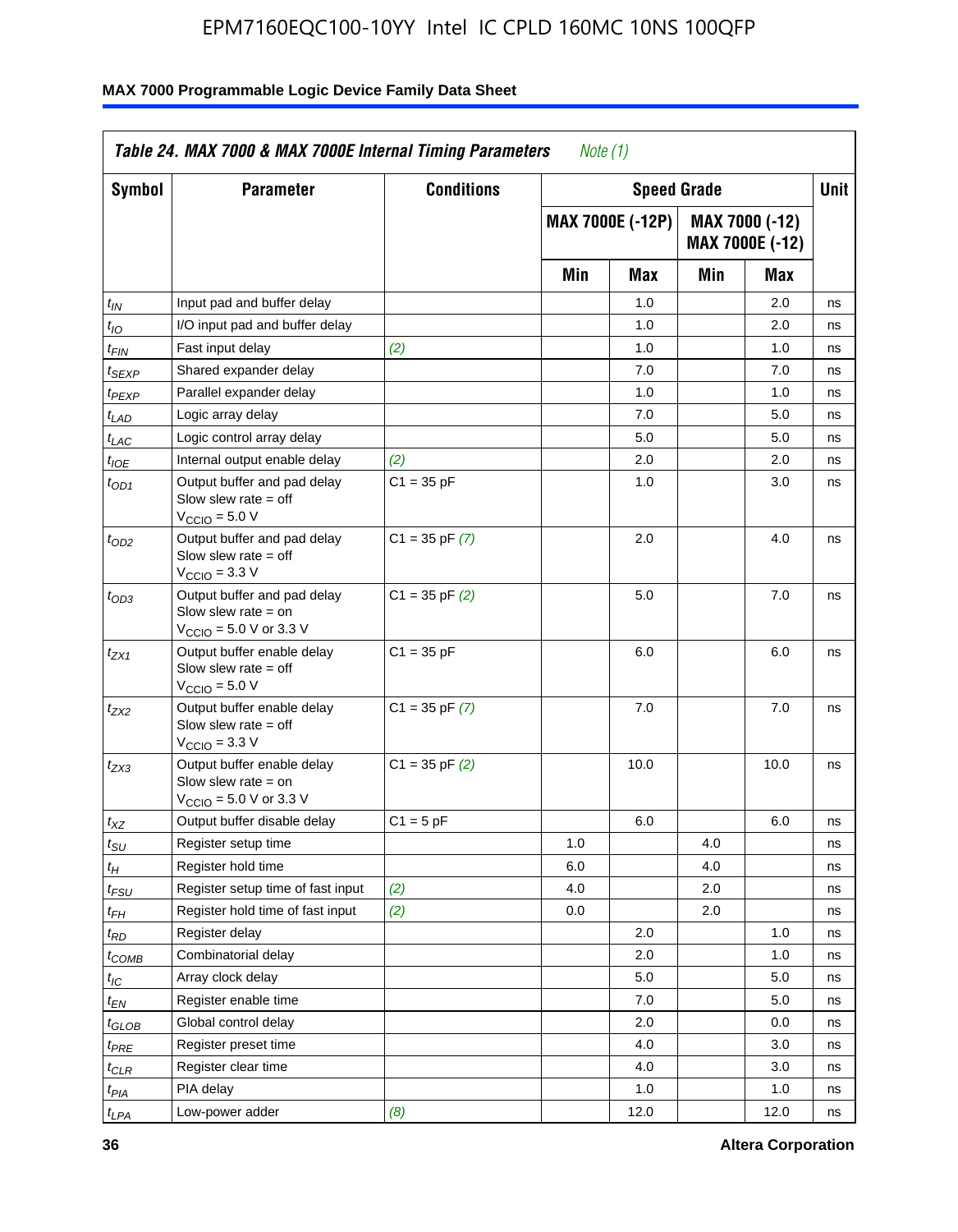| <b>Symbol</b>     | <b>Parameter</b>                            | <b>Conditions</b>  |      |            |      | <b>Speed Grade</b> |      |            | <b>Unit</b> |
|-------------------|---------------------------------------------|--------------------|------|------------|------|--------------------|------|------------|-------------|
|                   |                                             |                    |      | $-15$      |      | $-15T$             |      | $-20$      |             |
|                   |                                             |                    | Min  | <b>Max</b> | Min  | <b>Max</b>         | Min  | <b>Max</b> |             |
| t <sub>PD1</sub>  | Input to non-registered output              | $C1 = 35 pF$       |      | 15.0       |      | 15.0               |      | 20.0       | ns          |
| t <sub>PD2</sub>  | I/O input to non-registered<br>output       | $C1 = 35 pF$       |      | 15.0       |      | 15.0               |      | 20.0       | ns          |
| t <sub>su</sub>   | Global clock setup time                     |                    | 11.0 |            | 11.0 |                    | 12.0 |            | ns          |
| $t_H$             | Global clock hold time                      |                    | 0.0  |            | 0.0  |                    | 0.0  |            | ns          |
| t <sub>FSU</sub>  | Global clock setup time of fast<br>input    | (2)                | 3.0  |            | -    |                    | 5.0  |            | ns          |
| $t_{FH}$          | Global clock hold time of fast<br>input     | (2)                | 0.0  |            | -    |                    | 0.0  |            | ns          |
| $t_{CO1}$         | Global clock to output delay                | $C1 = 35 pF$       |      | 8.0        |      | 8.0                |      | 12.0       | ns          |
| $t_{\mathsf{CH}}$ | Global clock high time                      |                    | 5.0  |            | 6.0  |                    | 6.0  |            | ns          |
| $t_{CL}$          | Global clock low time                       |                    | 5.0  |            | 6.0  |                    | 6.0  |            | ns          |
| t <sub>ASU</sub>  | Array clock setup time                      |                    | 4.0  |            | 4.0  |                    | 5.0  |            | ns          |
| t <sub>АН</sub>   | Array clock hold time                       |                    | 4.0  |            | 4.0  |                    | 5.0  |            | ns          |
| t <sub>ACO1</sub> | Array clock to output delay                 | $C1 = 35 pF$       |      | 15.0       |      | 15.0               |      | 20.0       | ns          |
| $t_{\sf ACH}$     | Array clock high time                       |                    | 6.0  |            | 6.5  |                    | 8.0  |            | ns          |
| t <sub>ACL</sub>  | Array clock low time                        |                    | 6.0  |            | 6.5  |                    | 8.0  |            | ns          |
| t <sub>CPPW</sub> | Minimum pulse width for clear<br>and preset | (3)                | 6.0  |            | 6.5  |                    | 8.0  |            | ns          |
| t <sub>ODH</sub>  | Output data hold time after<br>clock        | $C1 = 35$ pF $(4)$ | 1.0  |            | 1.0  |                    | 1.0  |            | ns          |
| $t_{\text{CNT}}$  | Minimum global clock period                 |                    |      | 13.0       |      | 13.0               |      | 16.0       | ns          |
| $f_{CNT}$         | Maximum internal global clock<br>frequency  | (5)                | 76.9 |            | 76.9 |                    | 62.5 |            | <b>MHz</b>  |
| $t_{ACNT}$        | Minimum array clock period                  |                    |      | 13.0       |      | 13.0               |      | 16.0       | ns          |
| f <sub>ACNT</sub> | Maximum internal array clock<br>frequency   | (5)                | 76.9 |            | 76.9 |                    | 62.5 |            | <b>MHz</b>  |
| $f_{MAX}$         | Maximum clock frequency                     | (6)                | 100  |            | 83.3 |                    | 83.3 |            | MHz         |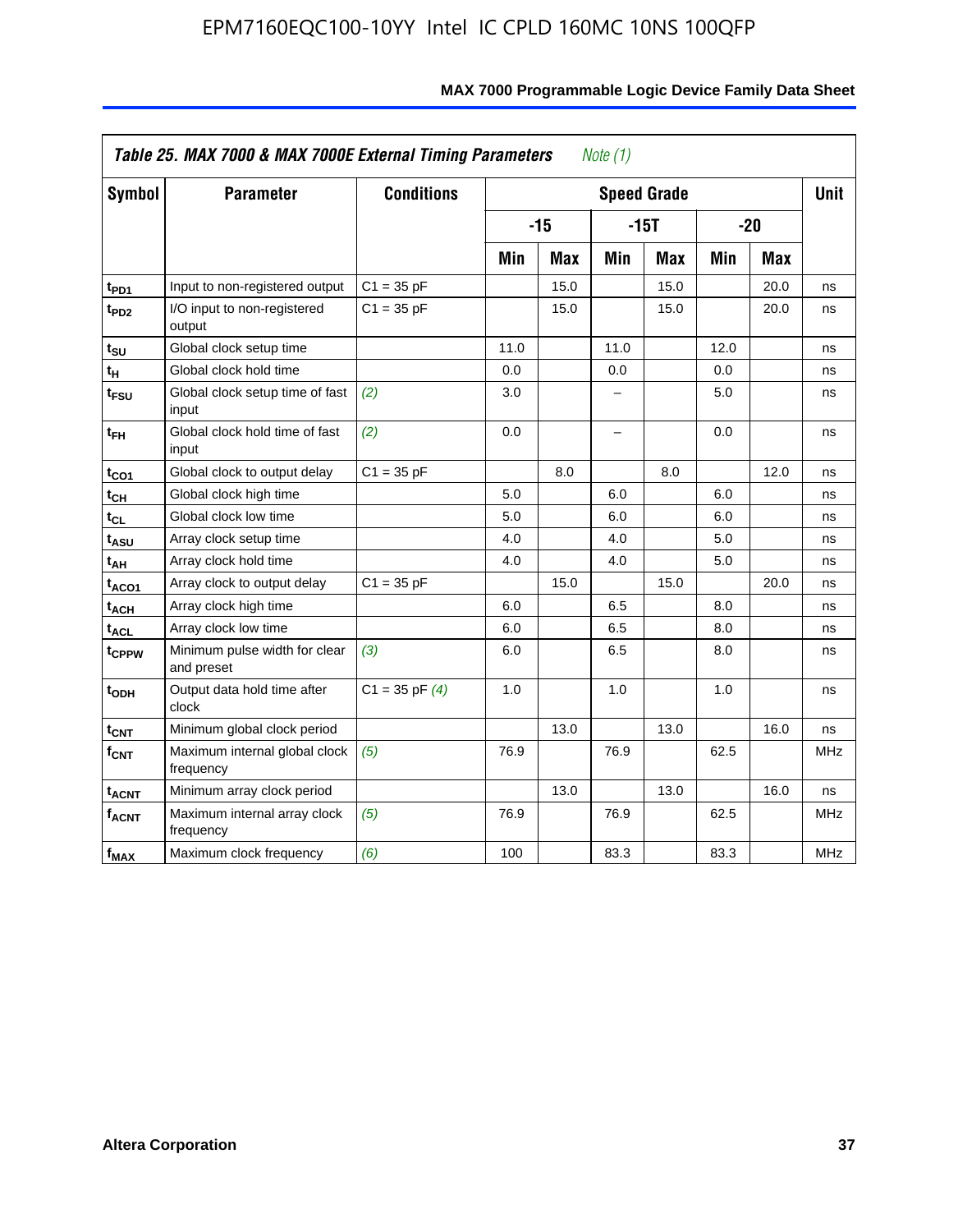| Symbol                        | <b>Parameter</b>                                                                                            | <b>Conditions</b>  |     |       |          | <b>Speed Grade</b>       |     |      | <b>Unit</b> |
|-------------------------------|-------------------------------------------------------------------------------------------------------------|--------------------|-----|-------|----------|--------------------------|-----|------|-------------|
|                               |                                                                                                             |                    |     | $-15$ |          | $-15T$                   |     | -20  |             |
|                               |                                                                                                             |                    | Min | Max   | Min      | Max                      | Min | Max  |             |
| $t_{IN}$                      | Input pad and buffer delay                                                                                  |                    |     | 2.0   |          | 2.0                      |     | 3.0  | ns          |
| $t_{IO}$                      | I/O input pad and buffer delay                                                                              |                    |     | 2.0   |          | 2.0                      |     | 3.0  | ns          |
| $t_{\textsf{FIN}}$            | Fast input delay                                                                                            | (2)                |     | 2.0   |          | $\overline{a}$           |     | 4.0  | ns          |
| $t_{SEXP}$                    | Shared expander delay                                                                                       |                    |     | 8.0   |          | 10.0                     |     | 9.0  | ns          |
| $t_{PEXP}$                    | Parallel expander delay                                                                                     |                    |     | 1.0   |          | 1.0                      |     | 2.0  | ns          |
| $t_{LAD}$                     | Logic array delay                                                                                           |                    |     | 6.0   |          | 6.0                      |     | 8.0  | ns          |
| $t_{LAC}$                     | Logic control array delay                                                                                   |                    |     | 6.0   |          | 6.0                      |     | 8.0  | ns          |
| $t_{IOE}$                     | Internal output enable delay                                                                                | (2)                |     | 3.0   |          | $\overline{\phantom{a}}$ |     | 4.0  | ns          |
| $t_{OD1}$                     | Output buffer and pad delay<br>Slow slew rate $=$ off<br>$VCCIO = 5.0 V$                                    | $C1 = 35 pF$       |     | 4.0   |          | 4.0                      |     | 5.0  | ns          |
| $t_{OD2}$                     | Output buffer and pad delay<br>Slow slew rate $=$ off<br>$V_{\text{CCIO}} = 3.3 \text{ V}$                  | $C1 = 35$ pF $(7)$ |     | 5.0   |          | L.                       |     | 6.0  | ns          |
| $t_{OD3}$                     | Output buffer and pad delay<br>Slow slew rate $=$ on<br>$V_{\text{CGIO}} = 5.0 \text{ V or } 3.3 \text{ V}$ | $C1 = 35$ pF $(2)$ |     | 8.0   |          | L.                       |     | 9.0  | ns          |
| $t_{ZX1}$                     | Output buffer enable delay<br>Slow slew rate $=$ off<br>$VCCIO = 5.0 V$                                     | $C1 = 35 pF$       |     | 6.0   |          | 6.0                      |     | 10.0 | ns          |
| $t_{ZX2}$                     | Output buffer enable delay<br>Slow slew rate $=$ off<br>$V_{\text{CCIO}} = 3.3 \text{ V}$                   | $C1 = 35$ pF $(7)$ |     | 7.0   |          | $\overline{\phantom{0}}$ |     | 11.0 | ns          |
| t <sub>ZX3</sub>              | Output buffer enable delay<br>Slow slew rate $=$ on<br>$V_{\text{CCIO}} = 5.0 \text{ V or } 3.3 \text{ V}$  | $C1 = 35$ pF $(2)$ |     | 10.0  |          | -                        |     | 14.0 | ns          |
| $t_{\mathsf{XZ}}$             | Output buffer disable delay                                                                                 | $C1 = 5$ pF        |     | 6.0   |          | 6.0                      |     | 10.0 | ns          |
| $t_{\text{SU}}$               | Register setup time                                                                                         |                    | 4.0 |       | 4.0      |                          | 4.0 |      | ns          |
| $t_H$                         | Register hold time                                                                                          |                    | 4.0 |       | 4.0      |                          | 5.0 |      | ns          |
| $t_{\mathit{FSU}}$            | Register setup time of fast input                                                                           | (2)                | 2.0 |       | $\equiv$ |                          | 4.0 |      | ns          |
| $t_{FH}$                      | Register hold time of fast input                                                                            | (2)                | 2.0 |       |          |                          | 3.0 |      | ns          |
| $t_{RD}$                      | Register delay                                                                                              |                    |     | 1.0   |          | 1.0                      |     | 1.0  | ns          |
| $t_{COMB}$                    | Combinatorial delay                                                                                         |                    |     | 1.0   |          | 1.0                      |     | 1.0  | ns          |
| $t_{\text{IC}}$               | Array clock delay                                                                                           |                    |     | 6.0   |          | 6.0                      |     | 8.0  | ns          |
| $t_{EN}$                      | Register enable time                                                                                        |                    |     | 6.0   |          | 6.0                      |     | 8.0  | ns          |
| $t_{\scriptstyle\text{GLOB}}$ | Global control delay                                                                                        |                    |     | 1.0   |          | 1.0                      |     | 3.0  | ns          |
| t <sub>PRE</sub>              | Register preset time                                                                                        |                    |     | 4.0   |          | 4.0                      |     | 4.0  | ns          |
| $t_{\sf CLR}$                 | Register clear time                                                                                         |                    |     | 4.0   |          | 4.0                      |     | 4.0  | ns          |
| $t_{PIA}$                     | PIA delay                                                                                                   |                    |     | 2.0   |          | 2.0                      |     | 3.0  | ns          |
| $t_{LPA}$                     | Low-power adder                                                                                             | (8)                |     | 13.0  |          | 15.0                     |     | 15.0 | ns          |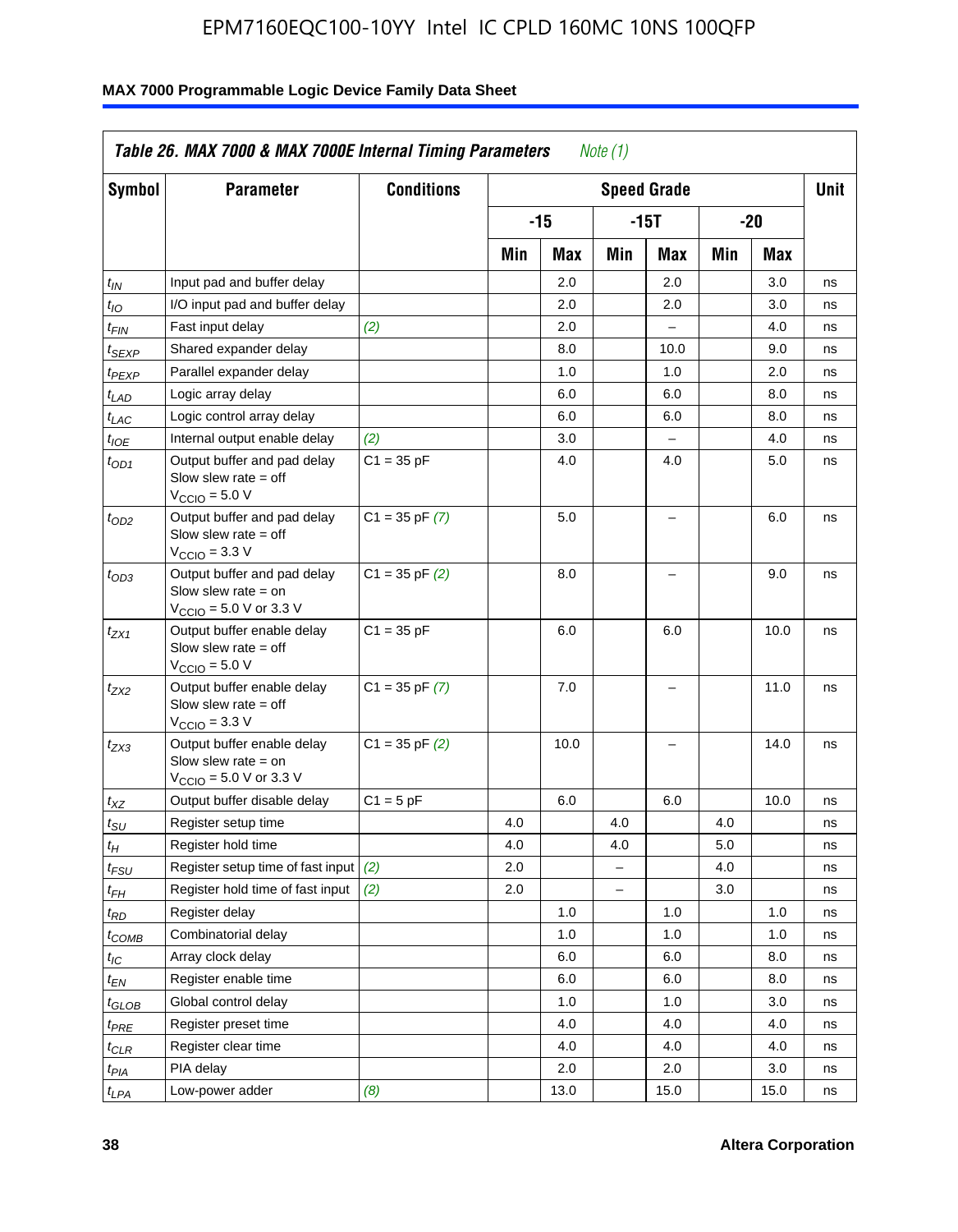**MAX 7000 Programmable Logic Device Family Data Sheet**

#### *Notes to tables:*

- (1) These values are specified under the recommended operating conditions shown in Table 14. See Figure 13 for more information on switching waveforms.
- (2) This parameter applies to MAX 7000E devices only.
- (3) This minimum pulse width for preset and clear applies for both global clear and array controls. The *tLPA* parameter must be added to this minimum width if the clear or reset signal incorporates the  $t_{LAD}$  parameter into the signal path.
- (4) This parameter is a guideline that is sample-tested only and is based on extensive device characterization. This parameter applies for both global and array clocking.
- (5) These parameters are measured with a 16-bit loadable, enabled, up/down counter programmed into each LAB.
- (6) The  $f_{MAX}$  values represent the highest frequency for pipelined data.
- (7) Operating conditions:  $V_{\text{CCIO}} = 3.3 \text{ V} \pm 10\%$  for commercial and industrial use.
- (8) The  $t_{LPA}$  parameter must be added to the  $t_{LAD}$ ,  $t_{LAC}$ ,  $t_{IC}$ ,  $t_{EN}$ ,  $t_{SEXP}$ ,  $t_{ACL}$ , and  $t_{CPPW}$  parameters for macrocells running in the low-power mode.

| Table 27. EPM7032S External Timing Parameters (Part 1 of 2)<br>Note (1) |                                             |                    |       |            |       |            |                    |            |       |       |             |  |  |
|-------------------------------------------------------------------------|---------------------------------------------|--------------------|-------|------------|-------|------------|--------------------|------------|-------|-------|-------------|--|--|
| Symbol                                                                  | <b>Parameter</b>                            | <b>Conditions</b>  |       |            |       |            | <b>Speed Grade</b> |            |       |       | <b>Unit</b> |  |  |
|                                                                         |                                             |                    |       | -5         |       | -6         |                    | -7         |       | $-10$ |             |  |  |
|                                                                         |                                             |                    | Min   | <b>Max</b> | Min   | <b>Max</b> | Min                | <b>Max</b> | Min   | Max   |             |  |  |
| t <sub>PD1</sub>                                                        | Input to non-registered output              | $C1 = 35 pF$       |       | 5.0        |       | 6.0        |                    | 7.5        |       | 10.0  | ns          |  |  |
| $t_{PD2}$                                                               | I/O input to non-registered<br>output       | $C1 = 35 pF$       |       | 5.0        |       | 6.0        |                    | 7.5        |       | 10.0  | ns          |  |  |
| tsu                                                                     | Global clock setup time                     |                    | 2.9   |            | 4.0   |            | 5.0                |            | 7.0   |       | ns          |  |  |
| $t_H$                                                                   | Global clock hold time                      |                    | 0.0   |            | 0.0   |            | 0.0                |            | 0.0   |       | ns          |  |  |
| t <sub>FSU</sub>                                                        | Global clock setup time of fast<br>input    |                    | 2.5   |            | 2.5   |            | 2.5                |            | 3.0   |       | ns          |  |  |
| $t_{FH}$                                                                | Global clock hold time of fast<br>input     |                    | 0.0   |            | 0.0   |            | 0.0                |            | 0.5   |       | ns          |  |  |
| t <sub>CO1</sub>                                                        | Global clock to output delay                | $C1 = 35 pF$       |       | 3.2        |       | 3.5        |                    | 4.3        |       | 5.0   | ns          |  |  |
| $t_{CH}$                                                                | Global clock high time                      |                    | 2.0   |            | 2.5   |            | 3.0                |            | 4.0   |       | ns          |  |  |
| $t_{CL}$                                                                | Global clock low time                       |                    | 2.0   |            | 2.5   |            | 3.0                |            | 4.0   |       | ns          |  |  |
| t <sub>ASU</sub>                                                        | Array clock setup time                      |                    | 0.7   |            | 0.9   |            | 1.1                |            | 2.0   |       | ns          |  |  |
| t <sub>АН</sub>                                                         | Array clock hold time                       |                    | 1.8   |            | 2.1   |            | 2.7                |            | 3.0   |       | ns          |  |  |
| t <sub>ACO1</sub>                                                       | Array clock to output delay                 | $C1 = 35 pF$       |       | 5.4        |       | 6.6        |                    | 8.2        |       | 10.0  | ns          |  |  |
| t <sub>ACH</sub>                                                        | Array clock high time                       |                    | 2.5   |            | 2.5   |            | 3.0                |            | 4.0   |       | ns          |  |  |
| $t_{\sf ACL}$                                                           | Array clock low time                        |                    | 2.5   |            | 2.5   |            | 3.0                |            | 4.0   |       | ns          |  |  |
| tcppw                                                                   | Minimum pulse width for clear<br>and preset | (2)                | 2.5   |            | 2.5   |            | 3.0                |            | 4.0   |       | ns          |  |  |
| $t_{ODH}$                                                               | Output data hold time after<br>clock        | $C1 = 35$ pF $(3)$ | 1.0   |            | 1.0   |            | 1.0                |            | 1.0   |       | ns          |  |  |
| $t_{\mathsf{CNT}}$                                                      | Minimum global clock period                 |                    |       | 5.7        |       | 7.0        |                    | 8.6        |       | 10.0  | ns          |  |  |
| $f_{\mathsf{CNT}}$                                                      | Maximum internal global clock<br>frequency  | (4)                | 175.4 |            | 142.9 |            | 116.3              |            | 100.0 |       | MHz         |  |  |
| t <sub>ACNT</sub>                                                       | Minimum array clock period                  |                    |       | 5.7        |       | 7.0        |                    | 8.6        |       | 10.0  | ns          |  |  |

### Tables 27 and 28 show the EPM7032S AC operating conditions.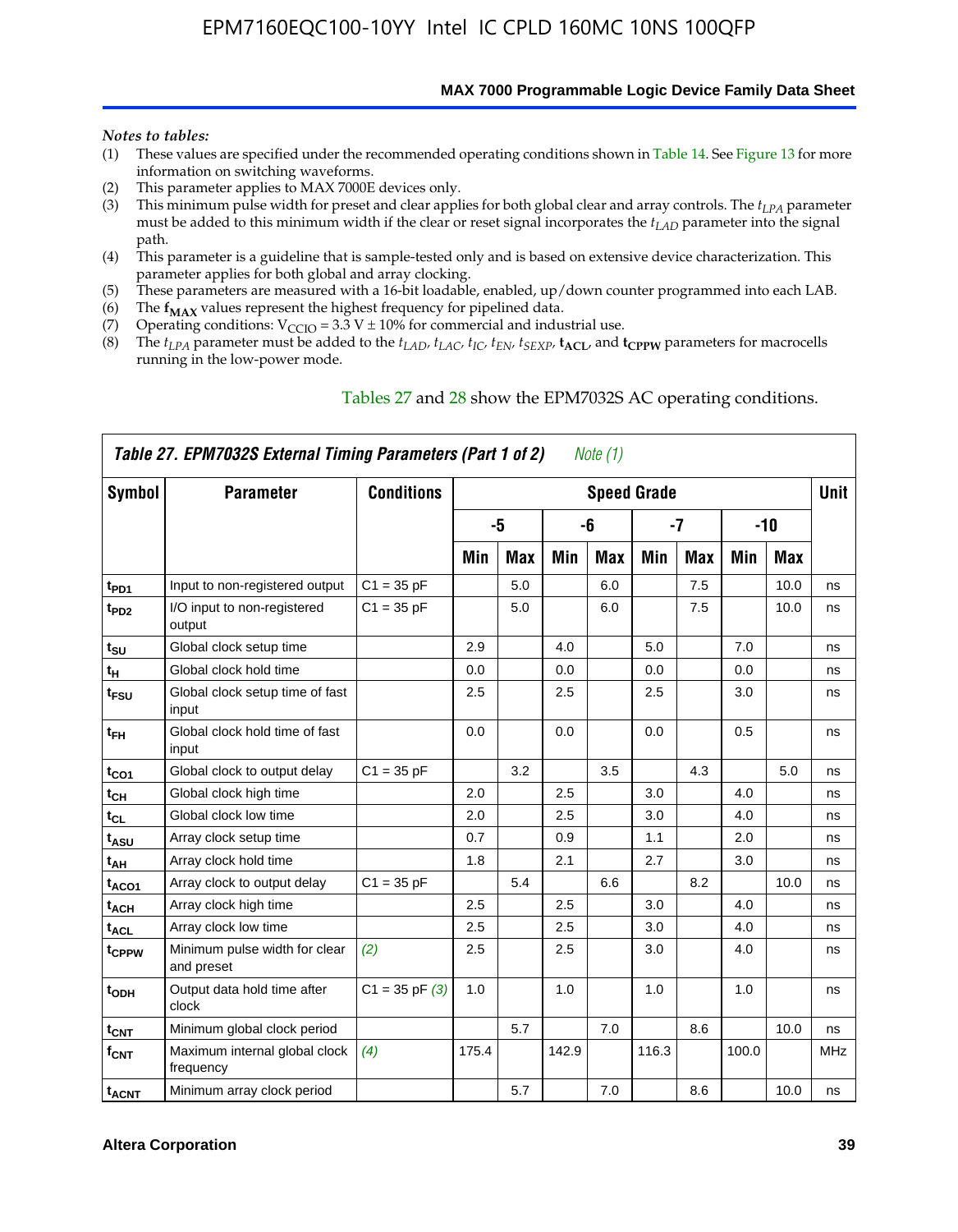| Table 27. EPM7032S External Timing Parameters (Part 2 of 2)<br>Note (1) |                                           |                   |                    |                       |       |            |       |     |       |            |            |  |
|-------------------------------------------------------------------------|-------------------------------------------|-------------------|--------------------|-----------------------|-------|------------|-------|-----|-------|------------|------------|--|
| Symbol                                                                  | <b>Parameter</b>                          | <b>Conditions</b> | <b>Speed Grade</b> |                       |       |            |       |     |       |            |            |  |
|                                                                         |                                           |                   |                    | -7<br>-10<br>-6<br>-5 |       |            |       |     |       |            |            |  |
|                                                                         |                                           |                   | Min                | <b>Max</b>            | Min   | <b>Max</b> | Min   | Max | Min   | <b>Max</b> |            |  |
| <b>fACNT</b>                                                            | Maximum internal array clock<br>frequency | (4)               | 175.4              |                       | 142.9 |            | 116.3 |     | 100.0 |            | <b>MHz</b> |  |
| f <sub>MAX</sub>                                                        | Maximum clock frequency                   | (5)               | 250.0              |                       | 200.0 |            | 166.7 |     | 125.0 |            | <b>MHz</b> |  |

| Symbol                     | <b>Parameter</b>                     | <b>Conditions</b>  |     |            |     | <b>Speed Grade</b> |     |            |     |       | <b>Unit</b> |
|----------------------------|--------------------------------------|--------------------|-----|------------|-----|--------------------|-----|------------|-----|-------|-------------|
|                            |                                      |                    |     | -5         |     | -6                 |     | $-7$       |     | $-10$ |             |
|                            |                                      |                    | Min | <b>Max</b> | Min | <b>Max</b>         | Min | <b>Max</b> | Min | Max   |             |
| $t_{IN}$                   | Input pad and buffer delay           |                    |     | 0.2        |     | 0.2                |     | 0.3        |     | 0.5   | ns          |
| $t_{IO}$                   | I/O input pad and buffer delay       |                    |     | 0.2        |     | 0.2                |     | 0.3        |     | 0.5   | ns          |
| $t_{\text{FIN}}$           | Fast input delay                     |                    |     | 2.2        |     | 2.1                |     | 2.5        |     | 1.0   | ns          |
| t <sub>SEXP</sub>          | Shared expander delay                |                    |     | 3.1        |     | 3.8                |     | 4.6        |     | 5.0   | ns          |
| t <sub>PEXP</sub>          | Parallel expander delay              |                    |     | 0.9        |     | 1.1                |     | 1.4        |     | 0.8   | ns          |
| $t_{LAD}$                  | Logic array delay                    |                    |     | 2.6        |     | 3.3                |     | 4.0        |     | 5.0   | ns          |
| $t_{LAC}$                  | Logic control array delay            |                    |     | 2.5        |     | 3.3                |     | 4.0        |     | 5.0   | ns          |
| $t_{IOE}$                  | Internal output enable delay         |                    |     | 0.7        |     | 0.8                |     | 1.0        |     | 2.0   | ns          |
| $t_{OD1}$                  | Output buffer and pad delay          | $C1 = 35 pF$       |     | 0.2        |     | 0.3                |     | 0.4        |     | 1.5   | ns          |
| $t_{OD2}$                  | Output buffer and pad delay          | $C1 = 35$ pF $(6)$ |     | 0.7        |     | 0.8                |     | 0.9        |     | 2.0   | ns          |
| $t_{OD3}$                  | Output buffer and pad delay          | $C1 = 35 pF$       |     | 5.2        |     | 5.3                |     | 5.4        |     | 5.5   | ns          |
| $t_{ZX1}$                  | Output buffer enable delay           | $C1 = 35 pF$       |     | 4.0        |     | 4.0                |     | 4.0        |     | 5.0   | ns          |
| tzx2                       | Output buffer enable delay           | $C1 = 35$ pF $(6)$ |     | 4.5        |     | 4.5                |     | 4.5        |     | 5.5   | ns          |
| t <sub>ZX3</sub>           | Output buffer enable delay           | $C1 = 35 pF$       |     | 9.0        |     | 9.0                |     | 9.0        |     | 9.0   | ns          |
| $t_{XZ}$                   | Output buffer disable delay          | $C1 = 5pF$         |     | 4.0        |     | 4.0                |     | 4.0        |     | 5.0   | ns          |
| $t_{\text{SU}}$            | Register setup time                  |                    | 0.8 |            | 1.0 |                    | 1.3 |            | 2.0 |       | ns          |
| $t_H$                      | Register hold time                   |                    | 1.7 |            | 2.0 |                    | 2.5 |            | 3.0 |       | ns          |
| $t_{\mathit{FSU}}$         | Register setup time of fast<br>input |                    | 1.9 |            | 1.8 |                    | 1.7 |            | 3.0 |       | ns          |
| $t_{FH}$                   | Register hold time of fast<br>input  |                    | 0.6 |            | 0.7 |                    | 0.8 |            | 0.5 |       | ns          |
| $t_{RD}$                   | Register delay                       |                    |     | 1.2        |     | 1.6                |     | 1.9        |     | 2.0   | ns          |
| $t_{COMB}$                 | Combinatorial delay                  |                    |     | 0.9        |     | 1.1                |     | 1.4        |     | 2.0   | ns          |
| $t_{IC}$                   | Array clock delay                    |                    |     | 2.7        |     | 3.4                |     | 4.2        |     | 5.0   | ns          |
| $t_{EN}$                   | Register enable time                 |                    |     | 2.6        |     | 3.3                |     | 4.0        |     | 5.0   | ns          |
| $t_{\scriptstyle\rm GLOB}$ | Global control delay                 |                    |     | 1.6        |     | 1.4                |     | 1.7        |     | 1.0   | ns          |
| t <sub>PRE</sub>           | Register preset time                 |                    |     | 2.0        |     | 2.4                |     | 3.0        |     | 3.0   | ns          |
| $t_{CLR}$                  | Register clear time                  |                    |     | 2.0        |     | 2.4                |     | 3.0        |     | 3.0   | ns          |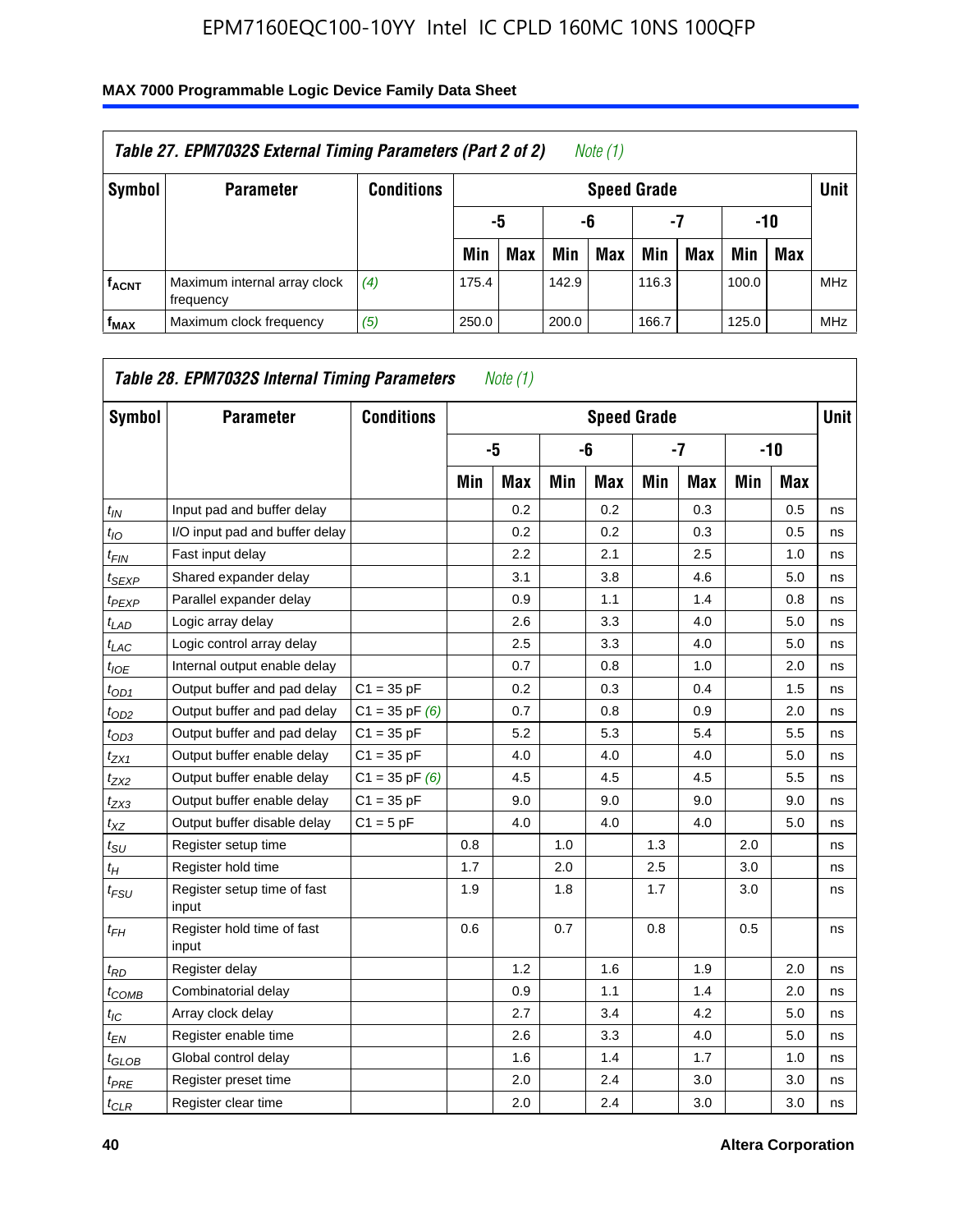| <b>Table 28. EPM7032S Internal Timing Parameters</b><br>Note $(1)$ |                  |                   |     |            |     |                    |     |      |     |            |        |  |
|--------------------------------------------------------------------|------------------|-------------------|-----|------------|-----|--------------------|-----|------|-----|------------|--------|--|
| Symbol                                                             | <b>Parameter</b> | <b>Conditions</b> |     |            |     | <b>Speed Grade</b> |     |      |     |            | Unit I |  |
|                                                                    |                  |                   |     | -5         | -6  |                    | -7  |      | -10 |            |        |  |
|                                                                    |                  |                   | Min | <b>Max</b> | Min | <b>Max</b>         | Min | Max  | Min | <b>Max</b> |        |  |
| $t_{PIA}$                                                          | PIA delay        | (7)               |     | 1.1        |     | 1.1                |     | 1.4  |     | 1.0        | ns     |  |
| $t_{LPA}$                                                          | Low-power adder  | (8)               |     | 12.0       |     | 10.0               |     | 10.0 |     | 11.0       | ns     |  |

#### **MAX 7000 Programmable Logic Device Family Data Sheet**

*Notes to tables:*

(1) These values are specified under the recommended operating conditions shown in Table 14. See Figure 13 for more information on switching waveforms.

(2) This minimum pulse width for preset and clear applies for both global clear and array controls. The  $t_{LPA}$  parameter must be added to this minimum width if the clear or reset signal incorporates the *tLAD* parameter into the signal path.

(3) This parameter is a guideline that is sample-tested only and is based on extensive device characterization. This parameter applies for both global and array clocking.

(4) These parameters are measured with a 16-bit loadable, enabled, up/down counter programmed into each LAB.

(5) The  $f_{MAX}$  values represent the highest frequency for pipelined data.

(6) Operating conditions:  $V_{\text{CCIO}} = 3.3 \text{ V} \pm 10\%$  for commercial and industrial use.

(7) For EPM7064S-5, EPM7064S-6, EPM7128S-6, EPM7160S-6, EPM7160S-7, EPM7192S-7, and EPM7256S-7 devices, these values are specified for a PIA fan-out of one LAB (16 macrocells). For each additional LAB fan-out in these devices, add an additional 0.1 ns to the PIA timing value.

(8) The  $t_{LPA}$  parameter must be added to the  $t_{LAD}$ ,  $t_{LAC}$ ,  $t_{IC}$ ,  $t_{EN}$ ,  $t_{SEXP}$ ,  $t_{ACL}$ , and  $t_{CPPW}$  parameters for macrocells running in the low-power mode.

| Table 29. EPM7064S External Timing Parameters (Part 1 of 2)<br>Note (1) |                                          |                   |     |     |     |                    |     |      |     |      |      |  |  |
|-------------------------------------------------------------------------|------------------------------------------|-------------------|-----|-----|-----|--------------------|-----|------|-----|------|------|--|--|
| Symbol                                                                  | <b>Parameter</b>                         | <b>Conditions</b> |     |     |     | <b>Speed Grade</b> |     |      |     |      | Unit |  |  |
|                                                                         |                                          |                   |     | -5  |     | -6                 |     | $-7$ |     | -10  |      |  |  |
|                                                                         |                                          |                   | Min | Max | Min | Max                | Min | Max  | Min | Max  |      |  |  |
| t <sub>PD1</sub>                                                        | Input to non-registered output           | $C1 = 35 pF$      |     | 5.0 |     | 6.0                |     | 7.5  |     | 10.0 | ns   |  |  |
| t <sub>PD2</sub>                                                        | I/O input to non-registered<br>output    | $C1 = 35 pF$      |     | 5.0 |     | 6.0                |     | 7.5  |     | 10.0 | ns   |  |  |
| $t_{\text{SU}}$                                                         | Global clock setup time                  |                   | 2.9 |     | 3.6 |                    | 6.0 |      | 7.0 |      | ns   |  |  |
| $t_H$                                                                   | Global clock hold time                   |                   | 0.0 |     | 0.0 |                    | 0.0 |      | 0.0 |      | ns   |  |  |
| t <sub>FSU</sub>                                                        | Global clock setup time of fast<br>input |                   | 2.5 |     | 2.5 |                    | 3.0 |      | 3.0 |      | ns   |  |  |
| $t_{FH}$                                                                | Global clock hold time of fast<br>input  |                   | 0.0 |     | 0.0 |                    | 0.5 |      | 0.5 |      | ns   |  |  |
| $t_{CO1}$                                                               | Global clock to output delay             | $C1 = 35 pF$      |     | 3.2 |     | 4.0                |     | 4.5  |     | 5.0  | ns   |  |  |
| $t_{CH}$                                                                | Global clock high time                   |                   | 2.0 |     | 2.5 |                    | 3.0 |      | 4.0 |      | ns   |  |  |
| $t_{CL}$                                                                | Global clock low time                    |                   | 2.0 |     | 2.5 |                    | 3.0 |      | 4.0 |      | ns   |  |  |
| t <sub>ASU</sub>                                                        | Array clock setup time                   |                   | 0.7 |     | 0.9 |                    | 3.0 |      | 2.0 |      | ns   |  |  |
| $t_{AH}$                                                                | Array clock hold time                    |                   | 1.8 |     | 2.1 |                    | 2.0 |      | 3.0 |      | ns   |  |  |

Tables 29 and 30 show the EPM7064S AC operating conditions.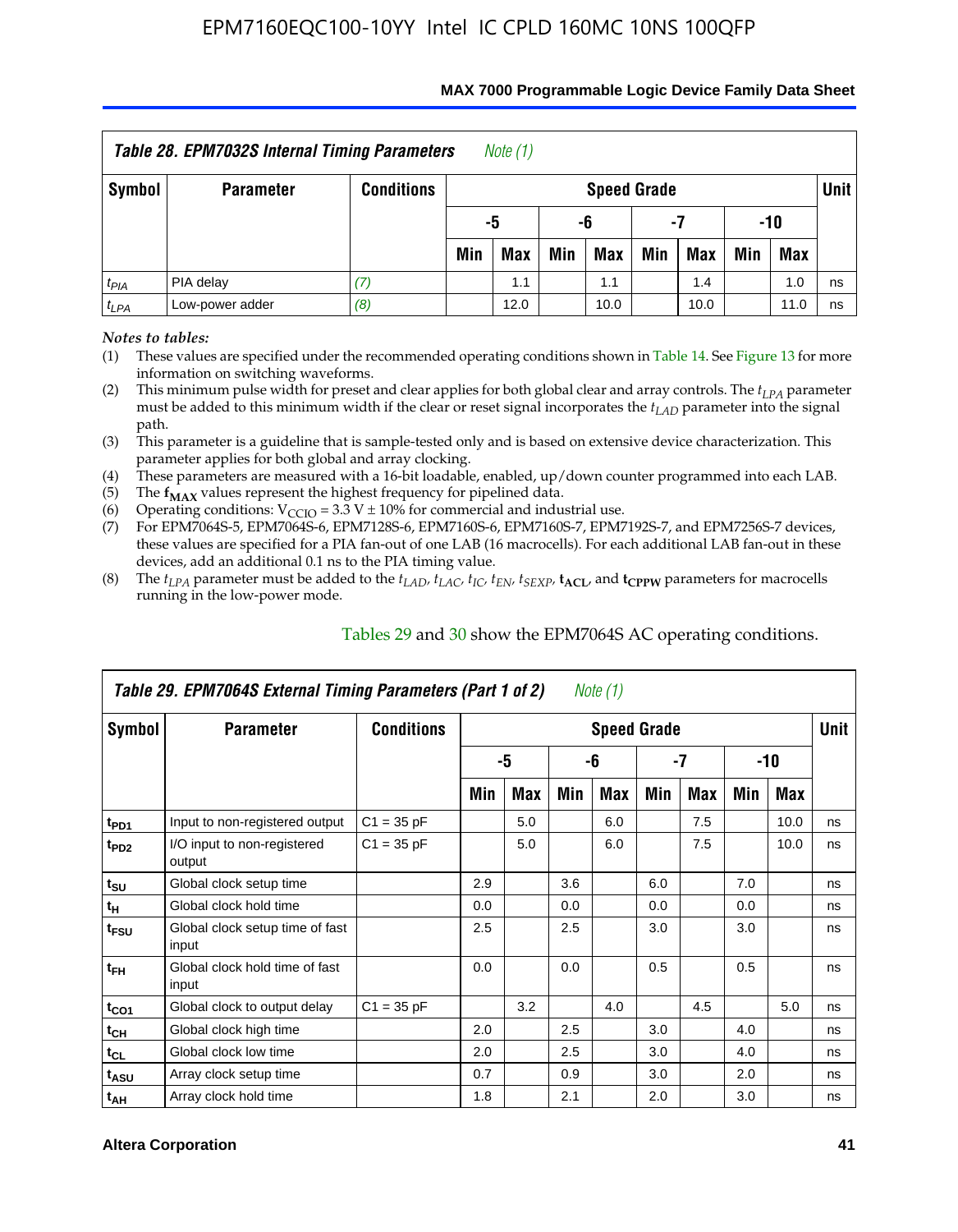|                         | Table 29. EPM7064S External Timing Parameters (Part 2 of 2) |                    |       |            |       | Note (1)   |                    |            |       |      |             |
|-------------------------|-------------------------------------------------------------|--------------------|-------|------------|-------|------------|--------------------|------------|-------|------|-------------|
| Symbol                  | <b>Parameter</b>                                            | <b>Conditions</b>  |       |            |       |            | <b>Speed Grade</b> |            |       |      | <b>Unit</b> |
|                         |                                                             |                    |       | -5         |       | -6         |                    | -7         |       | -10  |             |
|                         |                                                             |                    | Min   | <b>Max</b> | Min   | <b>Max</b> | Min                | <b>Max</b> | Min   | Max  |             |
| t <sub>ACO1</sub>       | Array clock to output delay                                 | $C1 = 35 pF$       |       | 5.4        |       | 6.7        |                    | 7.5        |       | 10.0 | ns          |
| $t_{ACH}$               | Array clock high time                                       |                    | 2.5   |            | 2.5   |            | 3.0                |            | 4.0   |      | ns          |
| <sup>t</sup> ACL        | Array clock low time                                        |                    | 2.5   |            | 2.5   |            | 3.0                |            | 4.0   |      | ns          |
| t <sub>CPPW</sub>       | Minimum pulse width for clear<br>and preset                 | (2)                | 2.5   |            | 2.5   |            | 3.0                |            | 4.0   |      | ns          |
| t <sub>ODH</sub>        | Output data hold time after<br>clock                        | $C1 = 35$ pF $(3)$ | 1.0   |            | 1.0   |            | 1.0                |            | 1.0   |      | ns          |
| $t_{CNT}$               | Minimum global clock period                                 |                    |       | 5.7        |       | 7.1        |                    | 8.0        |       | 10.0 | ns          |
| $f_{\text{CNT}}$        | Maximum internal global clock<br>frequency                  | (4)                | 175.4 |            | 140.8 |            | 125.0              |            | 100.0 |      | <b>MHz</b>  |
| <b>t<sub>ACNT</sub></b> | Minimum array clock period                                  |                    |       | 5.7        |       | 7.1        |                    | 8.0        |       | 10.0 | ns          |
| <b>f<sub>ACNT</sub></b> | Maximum internal array clock<br>frequency                   | (4)                | 175.4 |            | 140.8 |            | 125.0              |            | 100.0 |      | <b>MHz</b>  |
| f <sub>MAX</sub>        | Maximum clock frequency                                     | (5)                | 250.0 |            | 200.0 |            | 166.7              |            | 125.0 |      | <b>MHz</b>  |

|                   | Table 30. EPM7064S Internal Timing Parameters (Part 1 of 2) |                    |     |            |     | Note (1)           |     |            |     |            |             |
|-------------------|-------------------------------------------------------------|--------------------|-----|------------|-----|--------------------|-----|------------|-----|------------|-------------|
| Symbol            | <b>Parameter</b>                                            | <b>Conditions</b>  |     |            |     | <b>Speed Grade</b> |     |            |     |            | <b>Unit</b> |
|                   |                                                             |                    |     | -5         |     | -6                 |     | -7         |     | -10        |             |
|                   |                                                             |                    | Min | <b>Max</b> | Min | Max                | Min | <b>Max</b> | Min | <b>Max</b> |             |
| $t_{IN}$          | Input pad and buffer delay                                  |                    |     | 0.2        |     | 0.2                |     | 0.5        |     | 0.5        | ns          |
| $t_{IO}$          | I/O input pad and buffer delay                              |                    |     | 0.2        |     | 0.2                |     | 0.5        |     | 0.5        | ns          |
| $t_{FIN}$         | Fast input delay                                            |                    |     | 2.2        |     | 2.6                |     | 1.0        |     | 1.0        | ns          |
| t <sub>SEXP</sub> | Shared expander delay                                       |                    |     | 3.1        |     | 3.8                |     | 4.0        |     | 5.0        | ns          |
| $t_{PEXP}$        | Parallel expander delay                                     |                    |     | 0.9        |     | 1.1                |     | 0.8        |     | 0.8        | ns          |
| $t_{LAD}$         | Logic array delay                                           |                    |     | 2.6        |     | 3.2                |     | 3.0        |     | 5.0        | ns          |
| $t_{LAC}$         | Logic control array delay                                   |                    |     | 2.5        |     | 3.2                |     | 3.0        |     | 5.0        | ns          |
| $t_{IOE}$         | Internal output enable delay                                |                    |     | 0.7        |     | 0.8                |     | 2.0        |     | 2.0        | ns          |
| $t_{OD1}$         | Output buffer and pad delay                                 | $C1 = 35 pF$       |     | 0.2        |     | 0.3                |     | 2.0        |     | 1.5        | ns          |
| $t_{OD2}$         | Output buffer and pad delay                                 | $C1 = 35$ pF $(6)$ |     | 0.7        |     | 0.8                |     | 2.5        |     | 2.0        | ns          |
| $t_{OD3}$         | Output buffer and pad delay                                 | $C1 = 35 pF$       |     | 5.2        |     | 5.3                |     | 7.0        |     | 5.5        | ns          |
| $t_{ZX1}$         | Output buffer enable delay                                  | $C1 = 35 pF$       |     | 4.0        |     | 4.0                |     | 4.0        |     | 5.0        | ns          |
| $t_{ZX2}$         | Output buffer enable delay                                  | $C1 = 35$ pF $(6)$ |     | 4.5        |     | 4.5                |     | 4.5        |     | 5.5        | ns          |
| $t_{ZX3}$         | Output buffer enable delay                                  | $C1 = 35 pF$       |     | 9.0        |     | 9.0                |     | 9.0        |     | 9.0        | ns          |
| $t_{XZ}$          | Output buffer disable delay                                 | $C1 = 5pF$         |     | 4.0        |     | 4.0                |     | 4.0        |     | 5.0        | ns          |
| $t_{\text{SU}}$   | Register setup time                                         |                    | 0.8 |            | 1.0 |                    | 3.0 |            | 2.0 |            | ns          |
| $t_H$             | Register hold time                                          |                    | 1.7 |            | 2.0 |                    | 2.0 |            | 3.0 |            | ns          |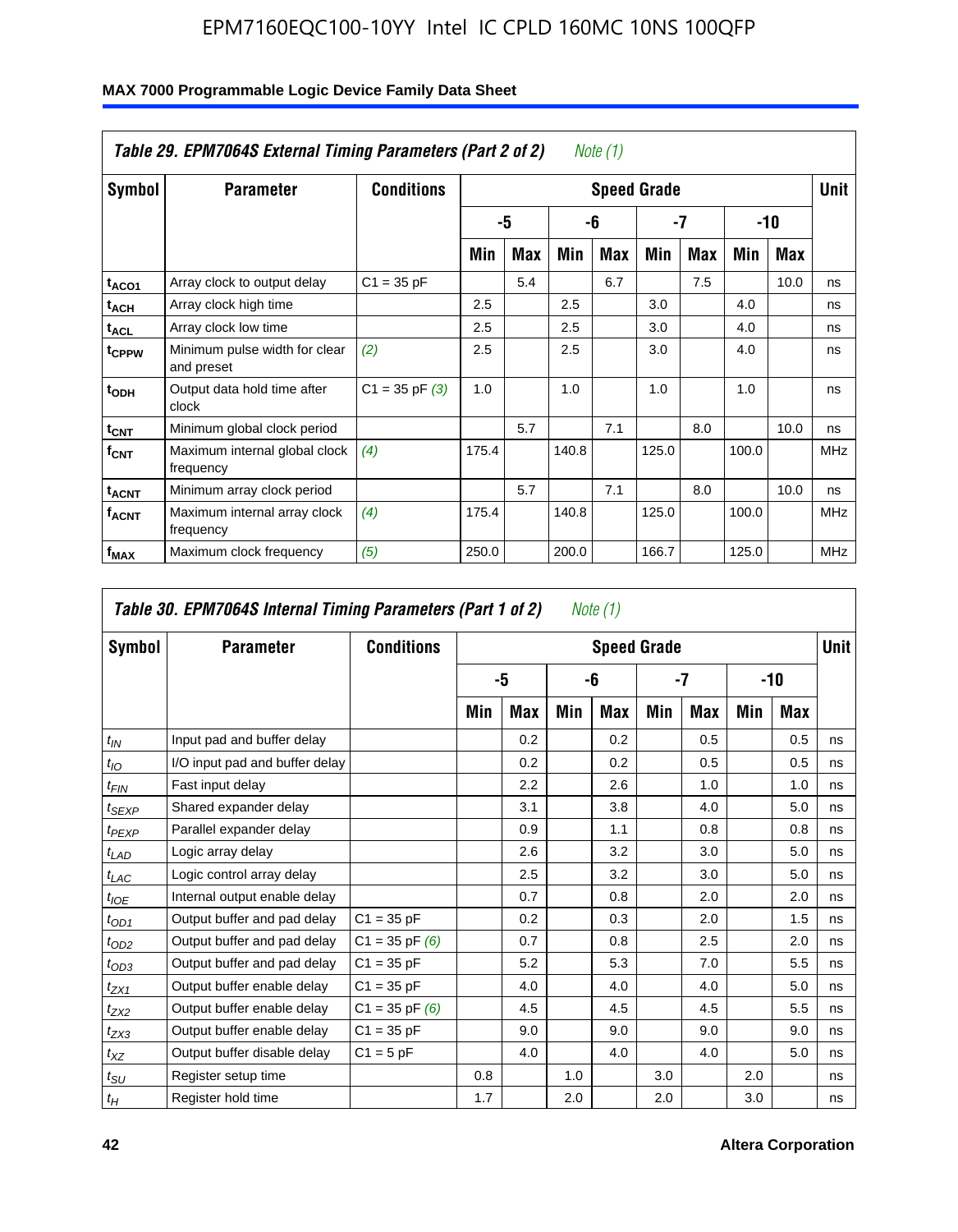|                   | Table 30. EPM7064S Internal Timing Parameters (Part 2 of 2) |                   |     |      |     | Note (1)           |     |            |     |       |             |
|-------------------|-------------------------------------------------------------|-------------------|-----|------|-----|--------------------|-----|------------|-----|-------|-------------|
| Symbol            | <b>Parameter</b>                                            | <b>Conditions</b> |     |      |     | <b>Speed Grade</b> |     |            |     |       | <b>Unit</b> |
|                   |                                                             |                   |     | -5   |     | -6                 |     | -7         |     | $-10$ |             |
|                   |                                                             |                   | Min | Max  | Min | <b>Max</b>         | Min | <b>Max</b> | Min | Max   |             |
| $t_{FSU}$         | Register setup time of fast<br>input                        |                   | 1.9 |      | 1.8 |                    | 3.0 |            | 3.0 |       | ns          |
| $t_{FH}$          | Register hold time of fast<br>input                         |                   | 0.6 |      | 0.7 |                    | 0.5 |            | 0.5 |       | ns          |
| $t_{RD}$          | Register delay                                              |                   |     | 1.2  |     | 1.6                |     | 1.0        |     | 2.0   | ns          |
| $t_{COMB}$        | Combinatorial delay                                         |                   |     | 0.9  |     | 1.0                |     | 1.0        |     | 2.0   | ns          |
| $t_{IC}$          | Array clock delay                                           |                   |     | 2.7  |     | 3.3                |     | 3.0        |     | 5.0   | ns          |
| $t_{EN}$          | Register enable time                                        |                   |     | 2.6  |     | 3.2                |     | 3.0        |     | 5.0   | ns          |
| $t_{\text{GLOB}}$ | Global control delay                                        |                   |     | 1.6  |     | 1.9                |     | 1.0        |     | 1.0   | ns          |
| $t_{PRE}$         | Register preset time                                        |                   |     | 2.0  |     | 2.4                |     | 2.0        |     | 3.0   | ns          |
| $t_{CLR}$         | Register clear time                                         |                   |     | 2.0  |     | 2.4                |     | 2.0        |     | 3.0   | ns          |
| $t_{PIA}$         | PIA delay                                                   | (7)               |     | 1.1  |     | 1.3                |     | 1.0        |     | 1.0   | ns          |
| $t_{LPA}$         | Low-power adder                                             | (8)               |     | 12.0 |     | 11.0               |     | 10.0       |     | 11.0  | ns          |

#### **MAX 7000 Programmable Logic Device Family Data Sheet**

### *Notes to tables:*

- (1) These values are specified under the recommended operating conditions shown in Table 14. See Figure 13 for more information on switching waveforms.
- (2) This minimum pulse width for preset and clear applies for both global clear and array controls. The  $t_{LPA}$  parameter must be added to this minimum width if the clear or reset signal incorporates the *t<sub>LAD</sub>* parameter into the signal path.
- (3) This parameter is a guideline that is sample-tested only and is based on extensive device characterization. This parameter applies for both global and array clocking.
- (4) These parameters are measured with a 16-bit loadable, enabled, up/down counter programmed into each LAB.
- (5) The  $f_{MAX}$  values represent the highest frequency for pipelined data.
- (6) Operating conditions:  $V_{\text{CCIO}} = 3.3 \text{ V} \pm 10\%$  for commercial and industrial use.
- (7) For EPM7064S-5, EPM7064S-6, EPM7128S-6, EPM7160S-6, EPM7160S-7, EPM7192S-7, and EPM7256S-7 devices, these values are specified for a PIA fan-out of one LAB (16 macrocells). For each additional LAB fan-out in these devices, add an additional 0.1 ns to the PIA timing value.
- (8) The  $t_{LPA}$  parameter must be added to the  $t_{LAD}$ ,  $t_{LAC}$ ,  $t_{IC}$ ,  $t_{EN}$ ,  $t_{SEXP}$ ,  $t_{ACL}$ , and  $t_{CPPW}$  parameters for macrocells running in the low-power mode.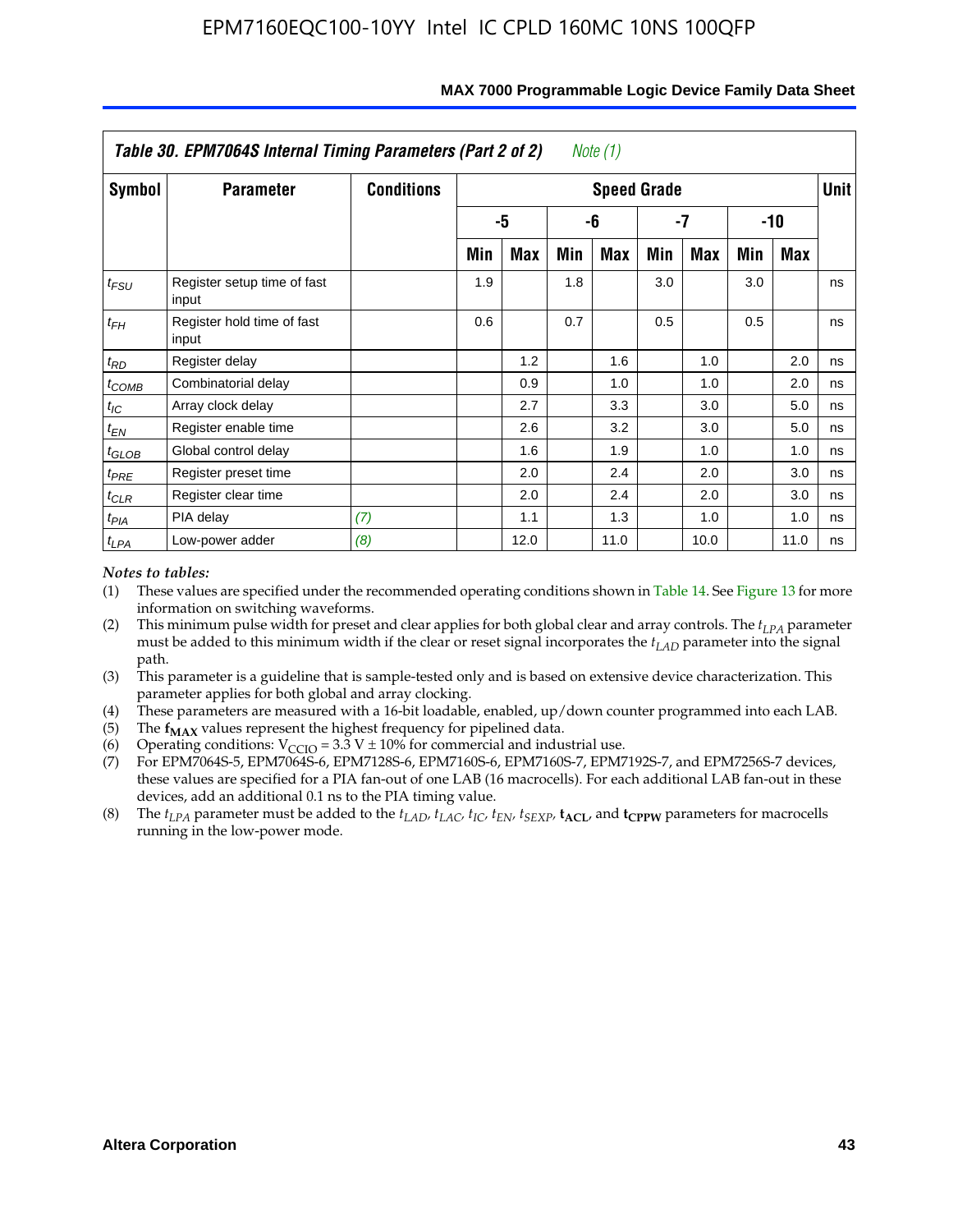### **MAX 7000 Programmable Logic Device Family Data Sheet**

|                             | Table 31. EPM7128S External Timing Parameters |                   |       | Note $(1)$ |            |            |                    |            |       |            |             |
|-----------------------------|-----------------------------------------------|-------------------|-------|------------|------------|------------|--------------------|------------|-------|------------|-------------|
| Symbol                      | <b>Parameter</b>                              | <b>Conditions</b> |       |            |            |            | <b>Speed Grade</b> |            |       |            | <b>Unit</b> |
|                             |                                               |                   |       | -6         |            | -7         |                    | $-10$      |       | $-15$      |             |
|                             |                                               |                   | Min   | <b>Max</b> | <b>Min</b> | <b>Max</b> | Min                | <b>Max</b> | Min   | <b>Max</b> |             |
| t <sub>PD1</sub>            | Input to non-registered output                | $C1 = 35 pF$      |       | 6.0        |            | 7.5        |                    | 10.0       |       | 15.0       | ns          |
| t <sub>PD2</sub>            | I/O input to non-registered<br>output         | $C1 = 35 pF$      |       | 6.0        |            | 7.5        |                    | 10.0       |       | 15.0       | ns          |
| tsu                         | Global clock setup time                       |                   | 3.4   |            | 6.0        |            | 7.0                |            | 11.0  |            | ns          |
| t <sub>H</sub>              | Global clock hold time                        |                   | 0.0   |            | 0.0        |            | 0.0                |            | 0.0   |            | ns          |
| t <sub>FSU</sub>            | Global clock setup time of fast<br>input      |                   | 2.5   |            | 3.0        |            | 3.0                |            | 3.0   |            | ns          |
| t <sub>ЕН</sub>             | Global clock hold time of fast<br>input       |                   | 0.0   |            | 0.5        |            | 0.5                |            | 0.0   |            | ns          |
| $t_{CO1}$                   | Global clock to output delay                  | $C1 = 35 pF$      |       | 4.0        |            | 4.5        |                    | 5.0        |       | 8.0        | ns          |
| $t_{\mathsf{CH}}$           | Global clock high time                        |                   | 3.0   |            | 3.0        |            | 4.0                |            | 5.0   |            | ns          |
| $t_{CL}$                    | Global clock low time                         |                   | 3.0   |            | 3.0        |            | 4.0                |            | 5.0   |            | ns          |
| t <sub>ASU</sub>            | Array clock setup time                        |                   | 0.9   |            | 3.0        |            | 2.0                |            | 4.0   |            | ns          |
| t <sub>АН</sub>             | Array clock hold time                         |                   | 1.8   |            | 2.0        |            | 5.0                |            | 4.0   |            | ns          |
| t <sub>ACO1</sub>           | Array clock to output delay                   | $C1 = 35 pF$      |       | 6.5        |            | 7.5        |                    | 10.0       |       | 15.0       | ns          |
| t <sub>АСН</sub>            | Array clock high time                         |                   | 3.0   |            | 3.0        |            | 4.0                |            | 6.0   |            | ns          |
| $\mathsf{t}_{\mathsf{ACL}}$ | Array clock low time                          |                   | 3.0   |            | 3.0        |            | 4.0                |            | 6.0   |            | ns          |
| t <sub>CPPW</sub>           | Minimum pulse width for clear<br>and preset   | (2)               | 3.0   |            | 3.0        |            | 4.0                |            | 6.0   |            | ns          |
| t <sub>ODH</sub>            | Output data hold time after<br>clock          | $C1 = 35 pF(3)$   | 1.0   |            | 1.0        |            | 1.0                |            | 1.0   |            | ns          |
| $t_{\mathsf{CNT}}$          | Minimum global clock period                   |                   |       | 6.8        |            | 8.0        |                    | 10.0       |       | 13.0       | ns          |
| $f_{\text{CNT}}$            | Maximum internal global clock<br>frequency    | (4)               | 147.1 |            | 125.0      |            | 100.0              |            | 76.9  |            | <b>MHz</b>  |
| <sup>t</sup> acnt           | Minimum array clock period                    |                   |       | 6.8        |            | 8.0        |                    | 10.0       |       | 13.0       | ns          |
| <b>f<sub>ACNT</sub></b>     | Maximum internal array clock<br>frequency     | (4)               | 147.1 |            | 125.0      |            | 100.0              |            | 76.9  |            | <b>MHz</b>  |
| $f_{MAX}$                   | Maximum clock frequency                       | (5)               | 166.7 |            | 166.7      |            | 125.0              |            | 100.0 |            | MHz         |

# Tables 31 and 32 show the EPM7128S AC operating conditions.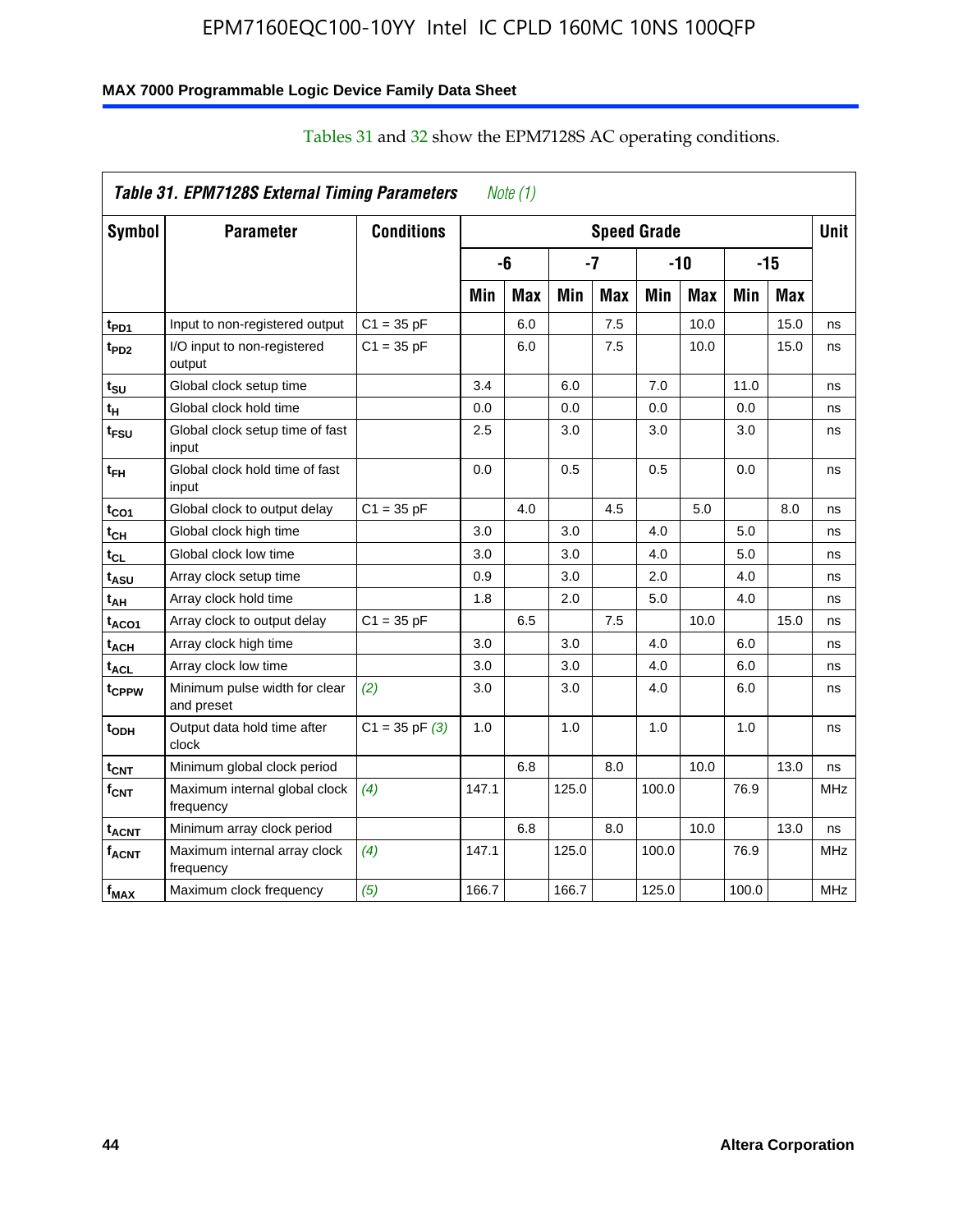|                    | Table 32. EPM7128S Internal Timing Parameters |                    |     | Note $(1)$ |            |                    |     |            |     |            |      |
|--------------------|-----------------------------------------------|--------------------|-----|------------|------------|--------------------|-----|------------|-----|------------|------|
| Symbol             | <b>Parameter</b>                              | <b>Conditions</b>  |     |            |            | <b>Speed Grade</b> |     |            |     |            | Unit |
|                    |                                               |                    |     | -6         |            | $-7$               |     | $-10$      |     | $-15$      |      |
|                    |                                               |                    | Min | <b>Max</b> | <b>Min</b> | <b>Max</b>         | Min | <b>Max</b> | Min | <b>Max</b> |      |
| $t_{IN}$           | Input pad and buffer delay                    |                    |     | 0.2        |            | 0.5                |     | 0.5        |     | 2.0        | ns   |
| $t_{IO}$           | I/O input pad and buffer delay                |                    |     | 0.2        |            | 0.5                |     | 0.5        |     | 2.0        | ns   |
| $t_{\textit{FIN}}$ | Fast input delay                              |                    |     | 2.6        |            | 1.0                |     | 1.0        |     | 2.0        | ns   |
| <sup>t</sup> SEXP  | Shared expander delay                         |                    |     | 3.7        |            | 4.0                |     | 5.0        |     | 8.0        | ns   |
| t <sub>PEXP</sub>  | Parallel expander delay                       |                    |     | 1.1        |            | 0.8                |     | 0.8        |     | 1.0        | ns   |
| $t_{LAD}$          | Logic array delay                             |                    |     | 3.0        |            | 3.0                |     | 5.0        |     | 6.0        | ns   |
| $t_{LAC}$          | Logic control array delay                     |                    |     | 3.0        |            | 3.0                |     | 5.0        |     | 6.0        | ns   |
| $t_{IOE}$          | Internal output enable delay                  |                    |     | 0.7        |            | 2.0                |     | 2.0        |     | 3.0        | ns   |
| $t_{OD1}$          | Output buffer and pad delay                   | $C1 = 35 pF$       |     | 0.4        |            | 2.0                |     | 1.5        |     | 4.0        | ns   |
| $t_{OD2}$          | Output buffer and pad delay                   | $C1 = 35$ pF $(6)$ |     | 0.9        |            | 2.5                |     | 2.0        |     | 5.0        | ns   |
| $t_{OD3}$          | Output buffer and pad delay                   | $C1 = 35 pF$       |     | 5.4        |            | 7.0                |     | 5.5        |     | 8.0        | ns   |
| $t_{ZX1}$          | Output buffer enable delay                    | $C1 = 35 pF$       |     | 4.0        |            | 4.0                |     | 5.0        |     | 6.0        | ns   |
| $t_{ZX2}$          | Output buffer enable delay                    | $C1 = 35$ pF $(6)$ |     | 4.5        |            | 4.5                |     | 5.5        |     | 7.0        | ns   |
| tzx3               | Output buffer enable delay                    | $C1 = 35 pF$       |     | 9.0        |            | 9.0                |     | 9.0        |     | 10.0       | ns   |
| $t_{\mathsf{XZ}}$  | Output buffer disable delay                   | $C1 = 5 pF$        |     | 4.0        |            | 4.0                |     | 5.0        |     | 6.0        | ns   |
| $t_{\rm SU}$       | Register setup time                           |                    | 1.0 |            | 3.0        |                    | 2.0 |            | 4.0 |            | ns   |
| $t_H$              | Register hold time                            |                    | 1.7 |            | 2.0        |                    | 5.0 |            | 4.0 |            | ns   |
| $t_{\it FSU}$      | Register setup time of fast<br>input          |                    | 1.9 |            | 3.0        |                    | 3.0 |            | 2.0 |            | ns   |
| $t_{FH}$           | Register hold time of fast<br>input           |                    | 0.6 |            | 0.5        |                    | 0.5 |            | 1.0 |            | ns   |
| t <sub>RD</sub>    | Register delay                                |                    |     | 1.4        |            | 1.0                |     | 2.0        |     | 1.0        | ns   |
| t <sub>COMB</sub>  | Combinatorial delay                           |                    |     | 1.0        |            | 1.0                |     | 2.0        |     | 1.0        | ns   |
| $t_{IC}$           | Array clock delay                             |                    |     | 3.1        |            | 3.0                |     | 5.0        |     | 6.0        | ns   |
| t <sub>EN</sub>    | Register enable time                          |                    |     | 3.0        |            | 3.0                |     | 5.0        |     | 6.0        | ns   |
| t <sub>GLOB</sub>  | Global control delay                          |                    |     | 2.0        |            | 1.0                |     | 1.0        |     | 1.0        | ns   |
| $t_{PRE}$          | Register preset time                          |                    |     | 2.4        |            | 2.0                |     | 3.0        |     | 4.0        | ns   |
| $t_{CLR}$          | Register clear time                           |                    |     | 2.4        |            | 2.0                |     | 3.0        |     | 4.0        | ns   |
| t <sub>PIA</sub>   | PIA delay                                     | (7)                |     | 1.4        |            | 1.0                |     | 1.0        |     | 2.0        | ns   |
| $t_{LPA}$          | Low-power adder                               | (8)                |     | 11.0       |            | 10.0               |     | 11.0       |     | 13.0       | ns   |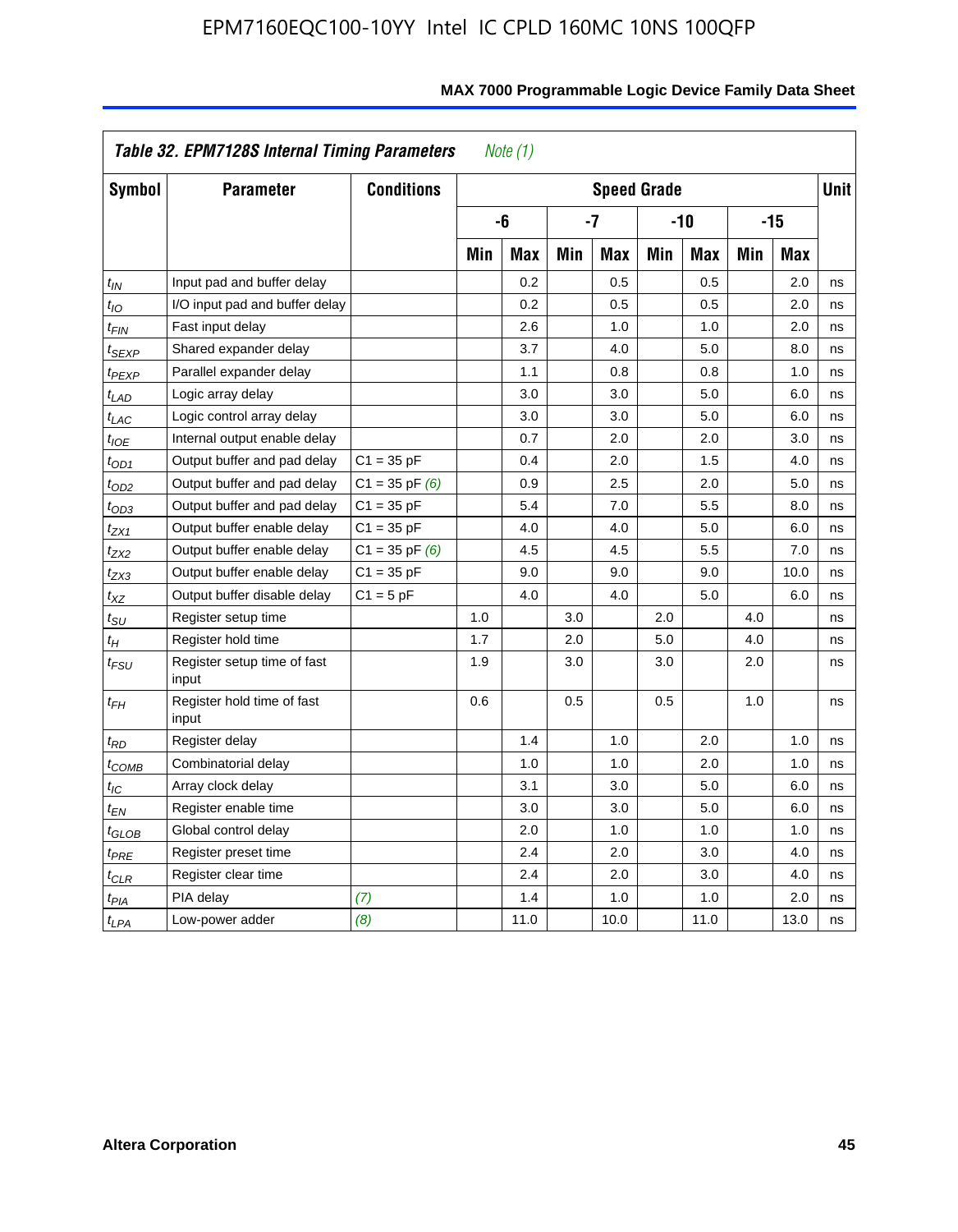#### **MAX 7000 Programmable Logic Device Family Data Sheet**

*Notes to tables:*

- (1) These values are specified under the recommended operating conditions shown in Table 14. See Figure 13 for more information on switching waveforms.
- (2) This minimum pulse width for preset and clear applies for both global clear and array controls. The  $t_{LPA}$  parameter must be added to this minimum width if the clear or reset signal incorporates the *tLAD* parameter into the signal path.
- (3) This parameter is a guideline that is sample-tested only and is based on extensive device characterization. This parameter applies for both global and array clocking.
- (4) These parameters are measured with a 16-bit loadable, enabled, up/down counter programmed into each LAB.
- (5) The  $f_{MAX}$  values represent the highest frequency for pipelined data.
- (6) Operating conditions:  $V_{\text{CCIO}} = 3.3 \text{ V} \pm 10\%$  for commercial and industrial use.
- (7) For EPM7064S-5, EPM7064S-6, EPM7128S-6, EPM7160S-6, EPM7160S-7, EPM7192S-7, and EPM7256S-7 devices, these values are specified for a PIA fan-out of one LAB (16 macrocells). For each additional LAB fan-out in these devices, add an additional 0.1 ns to the PIA timing value.
- (8) The  $t_{LPA}$  parameter must be added to the  $t_{LAD}$ ,  $t_{LAC}$ ,  $t_{IC}$ ,  $t_{EN}$ ,  $t_{SEXP}$ ,  $t_{ACL}$ , and  $t_{CPPW}$  parameters for macrocells running in the low-power mode.

|                  | Table 33. EPM7160S External Timing Parameters (Part 1 of 2) |                    |       |            |       | Note (1)   |                    |            |      |      |            |
|------------------|-------------------------------------------------------------|--------------------|-------|------------|-------|------------|--------------------|------------|------|------|------------|
| Symbol           | <b>Parameter</b>                                            | <b>Conditions</b>  |       |            |       |            | <b>Speed Grade</b> |            |      |      | Unit       |
|                  |                                                             |                    |       | -6         |       | -7         |                    | -10        |      | -15  |            |
|                  |                                                             |                    | Min   | <b>Max</b> | Min   | <b>Max</b> | Min                | <b>Max</b> | Min  | Max  |            |
| t <sub>PD1</sub> | Input to non-registered output                              | $C1 = 35 pF$       |       | 6.0        |       | 7.5        |                    | 10.0       |      | 15.0 | ns         |
| t <sub>PD2</sub> | I/O input to non-registered<br>output                       | $C1 = 35 pF$       |       | 6.0        |       | 7.5        |                    | 10.0       |      | 15.0 | ns         |
| $t_{\text{SU}}$  | Global clock setup time                                     |                    | 3.4   |            | 4.2   |            | 7.0                |            | 11.0 |      | ns         |
| $t_H$            | Global clock hold time                                      |                    | 0.0   |            | 0.0   |            | 0.0                |            | 0.0  |      | ns         |
| t <sub>FSU</sub> | Global clock setup time of fast<br>input                    |                    | 2.5   |            | 3.0   |            | 3.0                |            | 3.0  |      | ns         |
| $t_{FH}$         | Global clock hold time of fast<br>input                     |                    | 0.0   |            | 0.0   |            | 0.5                |            | 0.0  |      | ns         |
| $t_{CO1}$        | Global clock to output delay                                | $C1 = 35 pF$       |       | 3.9        |       | 4.8        |                    | 5          |      | 8    | ns         |
| $t_{CH}$         | Global clock high time                                      |                    | 3.0   |            | 3.0   |            | 4.0                |            | 5.0  |      | ns         |
| $t_{CL}$         | Global clock low time                                       |                    | 3.0   |            | 3.0   |            | 4.0                |            | 5.0  |      | ns         |
| t <sub>ASU</sub> | Array clock setup time                                      |                    | 0.9   |            | 1.1   |            | 2.0                |            | 4.0  |      | ns         |
| t <sub>АН</sub>  | Array clock hold time                                       |                    | 1.7   |            | 2.1   |            | 3.0                |            | 4.0  |      | ns         |
| $t_{ACO1}$       | Array clock to output delay                                 | $C1 = 35 pF$       |       | 6.4        |       | 7.9        |                    | 10.0       |      | 15.0 | ns         |
| $t_{ACH}$        | Array clock high time                                       |                    | 3.0   |            | 3.0   |            | 4.0                |            | 6.0  |      | ns         |
| $t_{\sf ACL}$    | Array clock low time                                        |                    | 3.0   |            | 3.0   |            | 4.0                |            | 6.0  |      | ns         |
| tcppw            | Minimum pulse width for clear<br>and preset                 | (2)                | 2.5   |            | 3.0   |            | 4.0                |            | 6.0  |      | ns         |
| t <sub>ODH</sub> | Output data hold time after<br>clock                        | $C1 = 35$ pF $(3)$ | 1.0   |            | 1.0   |            | 1.0                |            | 1.0  |      | ns         |
| $t_{\text{CNT}}$ | Minimum global clock period                                 |                    |       | 6.7        |       | 8.2        |                    | 10.0       |      | 13.0 | ns         |
| $f_{\text{CNT}}$ | Maximum internal global clock<br>frequency                  | (4)                | 149.3 |            | 122.0 |            | 100.0              |            | 76.9 |      | <b>MHz</b> |

### Tables 33 and 34 show the EPM7160S AC operating conditions.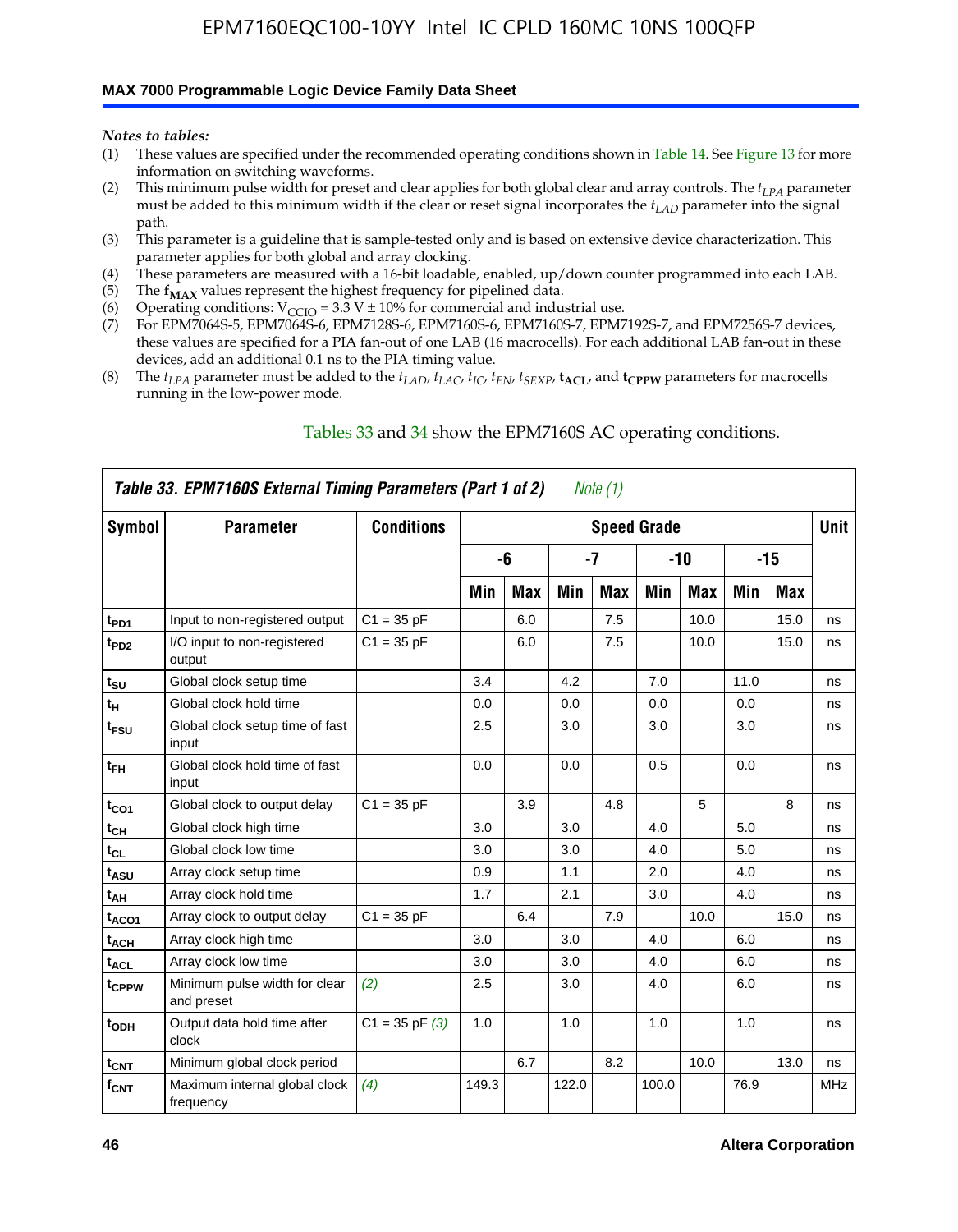|                         | Table 33. EPM7160S External Timing Parameters (Part 2 of 2) |                   |       |            |       | Note (1)           |       |      |       |            |             |
|-------------------------|-------------------------------------------------------------|-------------------|-------|------------|-------|--------------------|-------|------|-------|------------|-------------|
| Symbol                  | <b>Parameter</b>                                            | <b>Conditions</b> |       |            |       | <b>Speed Grade</b> |       |      |       |            | <b>Unit</b> |
|                         |                                                             |                   |       | -6         | -7    |                    | -10   |      |       | -15        |             |
|                         |                                                             |                   | Min   | <b>Max</b> | Min   | Max                | Min   | Max  | Min   | <b>Max</b> |             |
| <sup>t</sup> acnt       | Minimum array clock period                                  |                   |       | 6.7        |       | 8.2                |       | 10.0 |       | 13.0       | ns          |
| <b>f<sub>ACNT</sub></b> | Maximum internal array clock<br>frequency                   | (4)               | 149.3 |            | 122.0 |                    | 100.0 |      | 76.9  |            | <b>MHz</b>  |
| $f_{MAX}$               | Maximum clock frequency                                     | (5)               | 166.7 |            | 166.7 |                    | 125.0 |      | 100.0 |            | <b>MHz</b>  |

| Symbol            | <b>Parameter</b>                     | <b>Conditions</b>  |     |            |     | <b>Speed Grade</b> |     |            |     |       | <b>Unit</b> |
|-------------------|--------------------------------------|--------------------|-----|------------|-----|--------------------|-----|------------|-----|-------|-------------|
|                   |                                      |                    |     | -6         |     | $-7$               |     | -10        |     | $-15$ |             |
|                   |                                      |                    | Min | <b>Max</b> | Min | <b>Max</b>         | Min | <b>Max</b> | Min | Max   |             |
| $t_{IN}$          | Input pad and buffer delay           |                    |     | 0.2        |     | 0.3                |     | 0.5        |     | 2.0   | ns          |
| $t_{IO}$          | I/O input pad and buffer delay       |                    |     | 0.2        |     | 0.3                |     | 0.5        |     | 2.0   | ns          |
| $t_{FIN}$         | Fast input delay                     |                    |     | 2.6        |     | 3.2                |     | 1.0        |     | 2.0   | ns          |
| $t_{SEXP}$        | Shared expander delay                |                    |     | 3.6        |     | 4.3                |     | 5.0        |     | 8.0   | ns          |
| <sup>t</sup> PEXP | Parallel expander delay              |                    |     | 1.0        |     | 1.3                |     | 0.8        |     | 1.0   | ns          |
| $t_{LAD}$         | Logic array delay                    |                    |     | 2.8        |     | 3.4                |     | 5.0        |     | 6.0   | ns          |
| $t_{LAC}$         | Logic control array delay            |                    |     | 2.8        |     | 3.4                |     | 5.0        |     | 6.0   | ns          |
| $t_{IOE}$         | Internal output enable delay         |                    |     | 0.7        |     | 0.9                |     | 2.0        |     | 3.0   | ns          |
| $t_{OD1}$         | Output buffer and pad delay          | $C1 = 35 pF$       |     | 0.4        |     | 0.5                |     | 1.5        |     | 4.0   | ns          |
| $t_{OD2}$         | Output buffer and pad delay          | $C1 = 35$ pF $(6)$ |     | 0.9        |     | 1.0                |     | 2.0        |     | 5.0   | ns          |
| $t_{OD3}$         | Output buffer and pad delay          | $C1 = 35 pF$       |     | 5.4        |     | 5.5                |     | 5.5        |     | 8.0   | ns          |
| $t_{ZX1}$         | Output buffer enable delay           | $C1 = 35 pF$       |     | 4.0        |     | 4.0                |     | 5.0        |     | 6.0   | ns          |
| $t_{ZX2}$         | Output buffer enable delay           | $C1 = 35$ pF $(6)$ |     | 4.5        |     | 4.5                |     | 5.5        |     | 7.0   | ns          |
| $t_{ZX3}$         | Output buffer enable delay           | $C1 = 35 pF$       |     | 9.0        |     | 9.0                |     | 9.0        |     | 10.0  | ns          |
| $t_{XZ}$          | Output buffer disable delay          | $C1 = 5pF$         |     | 4.0        |     | 4.0                |     | 5.0        |     | 6.0   | ns          |
| $t_{\rm SU}$      | Register setup time                  |                    | 1.0 |            | 1.2 |                    | 2.0 |            | 4.0 |       | ns          |
| $t_H$             | Register hold time                   |                    | 1.6 |            | 2.0 |                    | 3.0 |            | 4.0 |       | ns          |
| $t_{FSU}$         | Register setup time of fast<br>input |                    | 1.9 |            | 2.2 |                    | 3.0 |            | 2.0 |       | ns          |
| $t_{FH}$          | Register hold time of fast<br>input  |                    | 0.6 |            | 0.8 |                    | 0.5 |            | 1.0 |       | ns          |
| $t_{RD}$          | Register delay                       |                    |     | 1.3        |     | 1.6                |     | 2.0        |     | 1.0   | ns          |
| $t_{COMB}$        | Combinatorial delay                  |                    |     | 1.0        |     | 1.3                |     | 2.0        |     | 1.0   | ns          |
| $t_{\text{IC}}$   | Array clock delay                    |                    |     | 2.9        |     | 3.5                |     | 5.0        |     | 6.0   | ns          |
| $t_{EN}$          | Register enable time                 |                    |     | 2.8        |     | 3.4                |     | 5.0        |     | 6.0   | ns          |
| $t_{GLOB}$        | Global control delay                 |                    |     | 2.0        |     | 2.4                |     | 1.0        |     | 1.0   | ns          |
| $t_{PRE}$         | Register preset time                 |                    |     | 2.4        |     | 3.0                |     | 3.0        |     | 4.0   | ns          |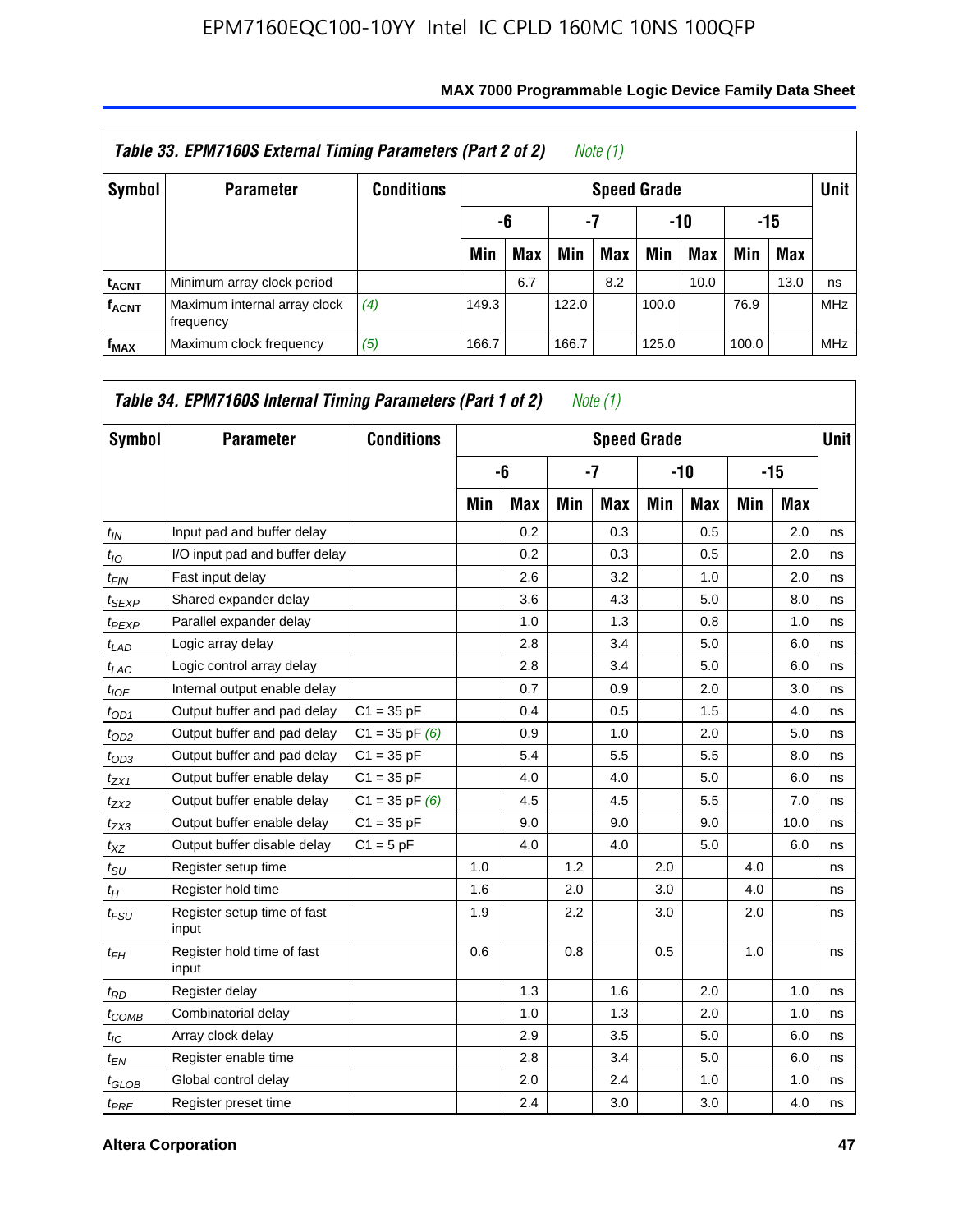### **MAX 7000 Programmable Logic Device Family Data Sheet**

|           | Table 34. EPM7160S Internal Timing Parameters (Part 2 of 2) |                   |                        |            |     | Note (1)           |     |      |     |            |             |  |
|-----------|-------------------------------------------------------------|-------------------|------------------------|------------|-----|--------------------|-----|------|-----|------------|-------------|--|
| Symbol    | <b>Parameter</b>                                            | <b>Conditions</b> |                        |            |     | <b>Speed Grade</b> |     |      |     |            | <b>Unit</b> |  |
|           |                                                             |                   | -15<br>-6<br>-7<br>-10 |            |     |                    |     |      |     |            |             |  |
|           |                                                             |                   | Min                    | <b>Max</b> | Min | <b>Max</b>         | Min | Max  | Min | <b>Max</b> |             |  |
| $t_{CLR}$ | Register clear time                                         |                   |                        | 2.4        |     | 3.0                |     | 3.0  |     | 4.0        | ns          |  |
| $t_{PIA}$ | PIA delay                                                   | (7)               |                        | 1.6        |     | 2.0                |     | 1.0  |     | 2.0        | ns          |  |
| $t_{LPA}$ | Low-power adder                                             | (8)               |                        | 11.0       |     | 10.0               |     | 11.0 |     | 13.0       | ns          |  |

*Notes to tables:*

- (1) These values are specified under the recommended operating conditions shown in Table 14. See Figure 13 for more information on switching waveforms.
- (2) This minimum pulse width for preset and clear applies for both global clear and array controls. The  $t_{LPA}$  parameter must be added to this minimum width if the clear or reset signal incorporates the *t<sub>LAD</sub>* parameter into the signal path.
- (3) This parameter is a guideline that is sample-tested only and is based on extensive device characterization. This parameter applies for both global and array clocking.
- (4) These parameters are measured with a 16-bit loadable, enabled, up/down counter programmed into each LAB.
- (5) The  $f_{MAX}$  values represent the highest frequency for pipelined data.
- (6) Operating conditions:  $V_{\text{CCIO}} = 3.3 V \pm 10\%$  for commercial and industrial use.
- (7) For EPM7064S-5, EPM7064S-6, EPM7128S-6, EPM7160S-6, EPM7160S-7, EPM7192S-7, and EPM7256S-7 devices, these values are specified for a PIA fan-out of one LAB (16 macrocells). For each additional LAB fan-out in these devices, add an additional 0.1 ns to the PIA timing value.
- (8) The  $t_{LPA}$  parameter must be added to the  $t_{LAP}$ ,  $t_{LAC}$ ,  $t_{IC}$ ,  $t_{EN}$ ,  $t_{SEXP}$ ,  $t_{ACL}$ , and  $t_{CPPW}$  parameters for macrocells running in the low-power mode.

|                             | Table 35. EPM7192S External Timing Parameters (Part 1 of 2) |                   |     |      | Note $(1)$ |                    |      |       |             |
|-----------------------------|-------------------------------------------------------------|-------------------|-----|------|------------|--------------------|------|-------|-------------|
| Symbol                      | <b>Parameter</b>                                            | <b>Conditions</b> |     |      |            | <b>Speed Grade</b> |      |       | <b>Unit</b> |
|                             |                                                             |                   |     | $-7$ |            | -10                |      | $-15$ |             |
|                             |                                                             |                   | Min | Max  | Min        | <b>Max</b>         | Min  | Max   |             |
| t <sub>PD1</sub>            | Input to non-registered output                              | $C1 = 35 pF$      |     | 7.5  |            | 10.0               |      | 15.0  | ns          |
| $t_{PD2}$                   | I/O input to non-registered<br>output                       | $C1 = 35 pF$      |     | 7.5  |            | 10.0               |      | 15.0  | ns          |
| $t_{\scriptstyle\text{SU}}$ | Global clock setup time                                     |                   | 4.1 |      | 7.0        |                    | 11.0 |       | ns          |
| $t_H$                       | Global clock hold time                                      |                   | 0.0 |      | 0.0        |                    | 0.0  |       | ns          |
| t <sub>FSU</sub>            | Global clock setup time of fast<br>input                    |                   | 3.0 |      | 3.0        |                    | 3.0  |       | ns          |
| $t_{FH}$                    | Global clock hold time of fast<br>input                     |                   | 0.0 |      | 0.5        |                    | 0.0  |       | ns          |
| $t_{CO1}$                   | Global clock to output delay                                | $C1 = 35 pF$      |     | 4.7  |            | 5.0                |      | 8.0   | ns          |
| $t_{CH}$                    | Global clock high time                                      |                   | 3.0 |      | 4.0        |                    | 5.0  |       | ns          |
| $t_{CL}$                    | Global clock low time                                       |                   | 3.0 |      | 4.0        |                    | 5.0  |       | ns          |
| t <sub>ASU</sub>            | Array clock setup time                                      |                   | 1.0 |      | 2.0        |                    | 4.0  |       | ns          |

### Tables 35 and 36 show the EPM7192S AC operating conditions.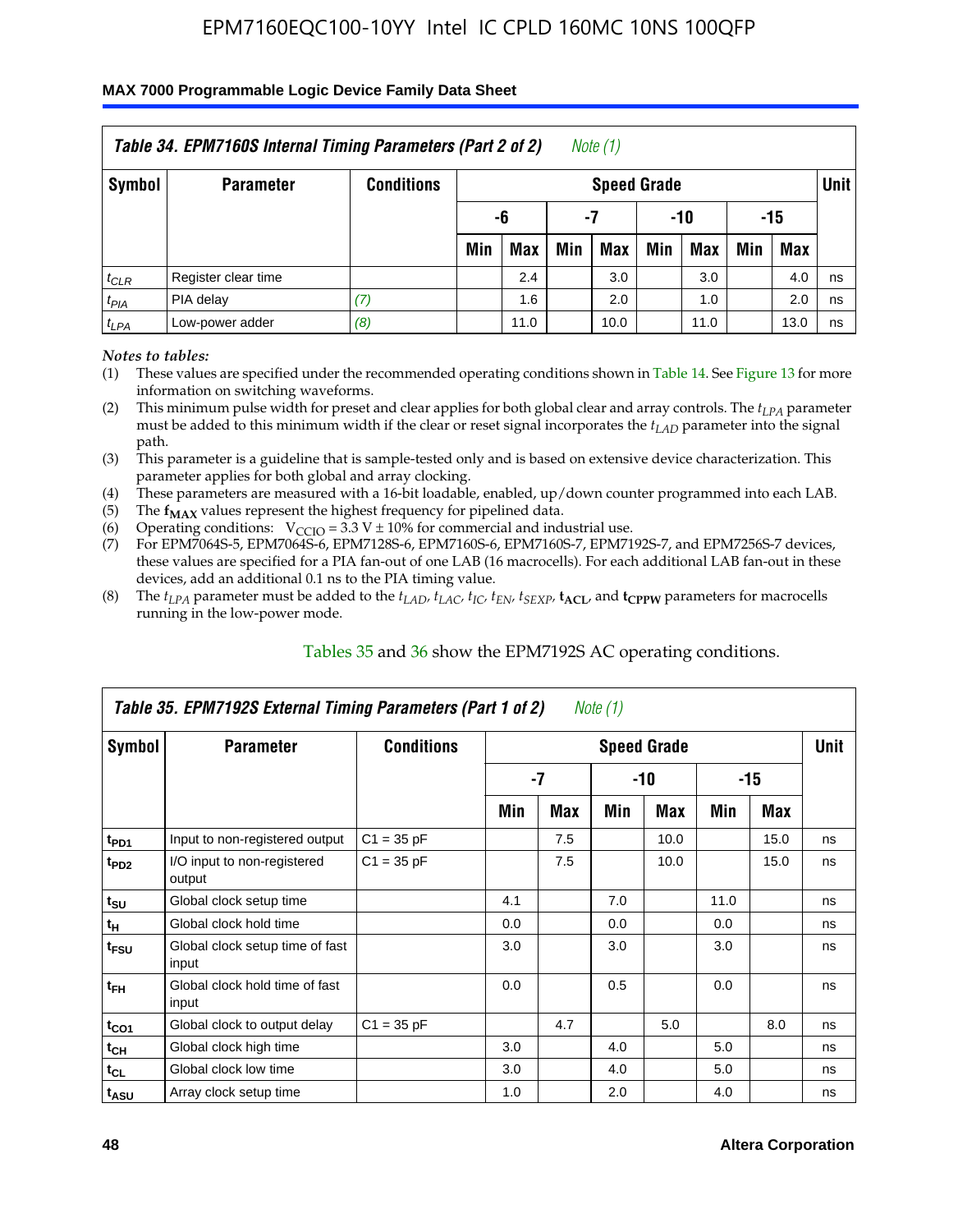|                         | Table 35. EPM7192S External Timing Parameters (Part 2 of 2) |                    |       |      | Note (1) |                    |       |      |            |
|-------------------------|-------------------------------------------------------------|--------------------|-------|------|----------|--------------------|-------|------|------------|
| Symbol                  | <b>Parameter</b>                                            | <b>Conditions</b>  |       |      |          | <b>Speed Grade</b> |       |      | Unit       |
|                         |                                                             |                    |       | $-7$ |          | -10                |       | -15  |            |
|                         |                                                             |                    | Min   | Max  | Min      | Max                | Min   | Max  |            |
| t <sub>АН</sub>         | Array clock hold time                                       |                    | 1.8   |      | 3.0      |                    | 4.0   |      | ns         |
| t <sub>ACO1</sub>       | Array clock to output delay                                 | $C1 = 35 pF$       |       | 7.8  |          | 10.0               |       | 15.0 | ns         |
| $t_{\sf ACH}$           | Array clock high time                                       |                    | 3.0   |      | 4.0      |                    | 6.0   |      | ns         |
| $t_{\sf ACL}$           | Array clock low time                                        |                    | 3.0   |      | 4.0      |                    | 6.0   |      | ns         |
| t <sub>CPPW</sub>       | Minimum pulse width for clear<br>and preset                 | (2)                | 3.0   |      | 4.0      |                    | 6.0   |      | ns         |
| $t_{ODH}$               | Output data hold time after<br>clock                        | $C1 = 35$ pF $(3)$ | 1.0   |      | 1.0      |                    | 1.0   |      | ns         |
| $t_{\mathsf{CNT}}$      | Minimum global clock period                                 |                    |       | 8.0  |          | 10.0               |       | 13.0 | ns         |
| $f_{\text{CNT}}$        | Maximum internal global clock<br>frequency                  | (4)                | 125.0 |      | 100.0    |                    | 76.9  |      | <b>MHz</b> |
| $t_{ACNT}$              | Minimum array clock period                                  |                    |       | 8.0  |          | 10.0               |       | 13.0 | ns         |
| <b>f<sub>ACNT</sub></b> | Maximum internal array clock<br>frequency                   | (4)                | 125.0 |      | 100.0    |                    | 76.9  |      | <b>MHz</b> |
| f <sub>MAX</sub>        | Maximum clock frequency                                     | (5)                | 166.7 |      | 125.0    |                    | 100.0 |      | <b>MHz</b> |

### **MAX 7000 Programmable Logic Device Family Data Sheet**

|                    | Table 36. EPM7192S Internal Timing Parameters (Part 1 of 2) |                    |     | Note (1) |     |                    |     |       |      |
|--------------------|-------------------------------------------------------------|--------------------|-----|----------|-----|--------------------|-----|-------|------|
| Symbol             | <b>Parameter</b>                                            | <b>Conditions</b>  |     |          |     | <b>Speed Grade</b> |     |       | Unit |
|                    |                                                             |                    |     | -7       |     | -10                |     | $-15$ |      |
|                    |                                                             |                    | Min | Max      | Min | Max                | Min | Max   |      |
| $t_{IN}$           | Input pad and buffer delay                                  |                    |     | 0.3      |     | 0.5                |     | 2.0   | ns   |
| $t_{IO}$           | I/O input pad and buffer delay                              |                    |     | 0.3      |     | 0.5                |     | 2.0   | ns   |
| $t_{\textit{FIN}}$ | Fast input delay                                            |                    |     | 3.2      |     | 1.0                |     | 2.0   | ns   |
| $t_{SEXP}$         | Shared expander delay                                       |                    |     | 4.2      |     | 5.0                |     | 8.0   | ns   |
| $t_{PEXP}$         | Parallel expander delay                                     |                    |     | 1.2      |     | 0.8                |     | 1.0   | ns   |
| $t_{LAD}$          | Logic array delay                                           |                    |     | 3.1      |     | 5.0                |     | 6.0   | ns   |
| $t_{LAC}$          | Logic control array delay                                   |                    |     | 3.1      |     | 5.0                |     | 6.0   | ns   |
| $t_{IOE}$          | Internal output enable delay                                |                    |     | 0.9      |     | 2.0                |     | 3.0   | ns   |
| $t_{OD1}$          | Output buffer and pad delay                                 | $C1 = 35 pF$       |     | 0.5      |     | 1.5                |     | 4.0   | ns   |
| $t_{OD2}$          | Output buffer and pad delay                                 | $C1 = 35$ pF $(6)$ |     | 1.0      |     | 2.0                |     | 5.0   | ns   |
| $t_{OD3}$          | Output buffer and pad delay                                 | $C1 = 35 pF$       |     | 5.5      |     | 5.5                |     | 7.0   | ns   |
| $t_{ZX1}$          | Output buffer enable delay                                  | $C1 = 35 pF$       |     | 4.0      |     | 5.0                |     | 6.0   | ns   |
| $t_{ZX2}$          | Output buffer enable delay                                  | $C1 = 35$ pF $(6)$ |     | 4.5      |     | 5.5                |     | 7.0   | ns   |
| $t_{ZX3}$          | Output buffer enable delay                                  | $C1 = 35 pF$       |     | 9.0      |     | 9.0                |     | 10.0  | ns   |
| $t_{XZ}$           | Output buffer disable delay                                 | $C1 = 5pF$         |     | 4.0      |     | 5.0                |     | 6.0   | ns   |
| $t_{\text{SU}}$    | Register setup time                                         |                    | 1.1 |          | 2.0 |                    | 4.0 |       | ns   |

**F**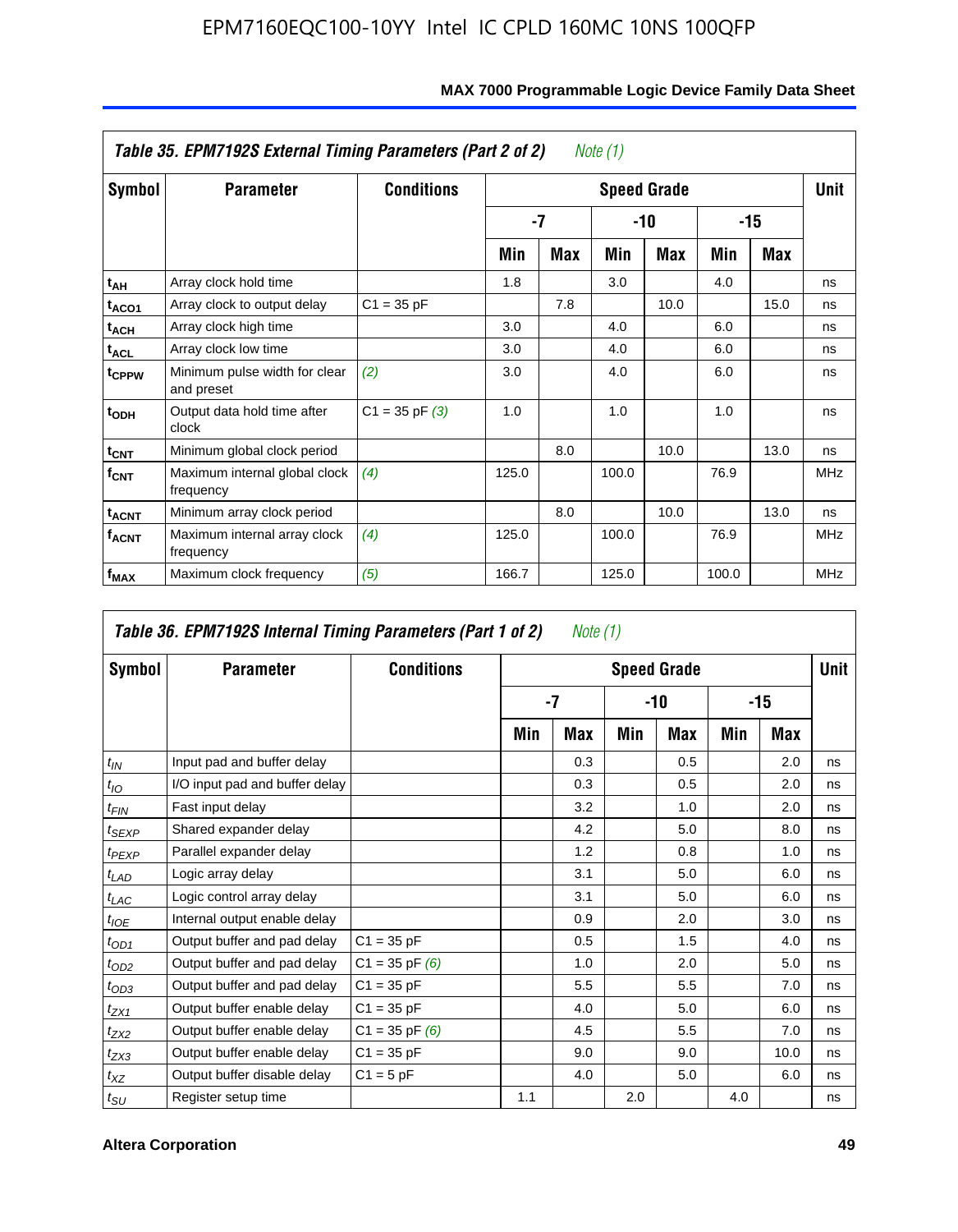|                    | Table 36. EPM7192S Internal Timing Parameters (Part 2 of 2) |                   |     | Note (1) |     |                    |     |       |      |
|--------------------|-------------------------------------------------------------|-------------------|-----|----------|-----|--------------------|-----|-------|------|
| Symbol             | <b>Parameter</b>                                            | <b>Conditions</b> |     |          |     | <b>Speed Grade</b> |     |       | Unit |
|                    |                                                             |                   |     | -7       |     | -10                |     | $-15$ |      |
|                    |                                                             |                   | Min | Max      | Min | Max                | Min | Max   |      |
| $t_H$              | Register hold time                                          |                   | 1.7 |          | 3.0 |                    | 4.0 |       | ns   |
| $t_{\mathit{FSU}}$ | Register setup time of fast<br>input                        |                   | 2.3 |          | 3.0 |                    | 2.0 |       | ns   |
| $t_{FH}$           | Register hold time of fast<br>input                         |                   | 0.7 |          | 0.5 |                    | 1.0 |       | ns   |
| $t_{RD}$           | Register delay                                              |                   |     | 1.4      |     | 2.0                |     | 1.0   | ns   |
| $t_{COMB}$         | Combinatorial delay                                         |                   |     | 1.2      |     | 2.0                |     | 1.0   | ns   |
| $t_{IC}$           | Array clock delay                                           |                   |     | 3.2      |     | 5.0                |     | 6.0   | ns   |
| $t_{EN}$           | Register enable time                                        |                   |     | 3.1      |     | 5.0                |     | 6.0   | ns   |
| $t_{GLOB}$         | Global control delay                                        |                   |     | 2.5      |     | 1.0                |     | 1.0   | ns   |
| $t_{PRE}$          | Register preset time                                        |                   |     | 2.7      |     | 3.0                |     | 4.0   | ns   |
| $t_{CLR}$          | Register clear time                                         |                   |     | 2.7      |     | 3.0                |     | 4.0   | ns   |
| t <sub>PIA</sub>   | PIA delay                                                   | (7)               |     | 2.4      |     | 1.0                |     | 2.0   | ns   |
| $t_{LPA}$          | Low-power adder                                             | (8)               |     | 10.0     |     | 11.0               |     | 13.0  | ns   |

#### **MAX 7000 Programmable Logic Device Family Data Sheet**

#### *Notes to tables:*

- (1) These values are specified under the recommended operating conditions shown in Table 14. See Figure 13 for more information on switching waveforms.
- (2) This minimum pulse width for preset and clear applies for both global clear and array controls. The *tLPA* parameter must be added to this minimum width if the clear or reset signal incorporates the *t<sub>LAD</sub>* parameter into the signal path.
- (3) This parameter is a guideline that is sample-tested only and is based on extensive device characterization. This parameter applies for both global and array clocking.
- (4) These parameters are measured with a 16-bit loadable, enabled, up/down counter programmed into each LAB.
- (5) The  $f_{MAX}$  values represent the highest frequency for pipelined data.
- (6) Operating conditions:  $V_{\text{CCIO}} = 3.3 \text{ V} \pm 10\%$  for commercial and industrial use.
- (7) For EPM7064S-5, EPM7064S-6, EPM7128S-6, EPM7160S-6, EPM7160S-7, EPM7192S-7, and EPM7256S-7 devices, these values are specified for a PIA fan-out of one LAB (16 macrocells). For each additional LAB fan-out in these devices, add an additional 0.1 ns to the PIA timing value.
- (8) The  $t_{LPA}$  parameter must be added to the  $t_{LAD}$ ,  $t_{LAC}$ ,  $t_{IC}$ ,  $t_{EN}$ ,  $t_{SIX}$ ,  $t_{ACL}$ , and  $t_{CPW}$  parameters for macrocells running in the low-power mode.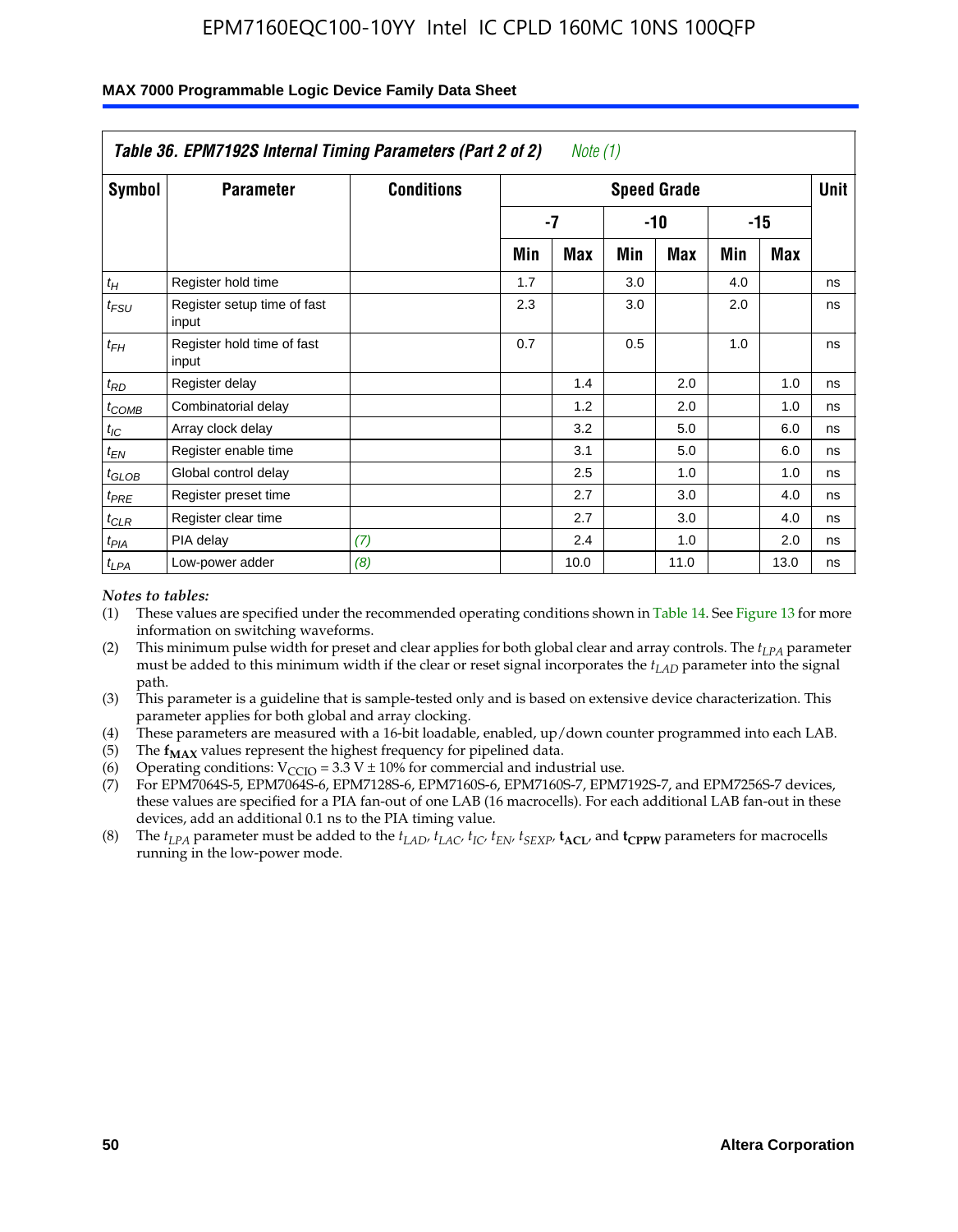|                         | Table 37. EPM7256S External Timing Parameters |                    | Note $(1)$ |            |       |                    |       |            |            |
|-------------------------|-----------------------------------------------|--------------------|------------|------------|-------|--------------------|-------|------------|------------|
| Symbol                  | <b>Parameter</b>                              | <b>Conditions</b>  |            |            |       | <b>Speed Grade</b> |       |            | Unit       |
|                         |                                               |                    |            | $-7$       |       | $-10$              |       | $-15$      |            |
|                         |                                               |                    | Min        | <b>Max</b> | Min   | <b>Max</b>         | Min   | <b>Max</b> |            |
| t <sub>PD1</sub>        | Input to non-registered output                | $C1 = 35 pF$       |            | 7.5        |       | 10.0               |       | 15.0       | ns         |
| t <sub>PD2</sub>        | I/O input to non-registered<br>output         | $C1 = 35 pF$       |            | 7.5        |       | 10.0               |       | 15.0       | ns         |
| $t_{\text{SU}}$         | Global clock setup time                       |                    | 3.9        |            | 7.0   |                    | 11.0  |            | ns         |
| tμ                      | Global clock hold time                        |                    | 0.0        |            | 0.0   |                    | 0.0   |            | ns         |
| t <sub>FSU</sub>        | Global clock setup time of fast<br>input      |                    | 3.0        |            | 3.0   |                    | 3.0   |            | ns         |
| $t_{FH}$                | Global clock hold time of fast<br>input       |                    | 0.0        |            | 0.5   |                    | 0.0   |            | ns         |
| $t_{CO1}$               | Global clock to output delay                  | $C1 = 35 pF$       |            | 4.7        |       | 5.0                |       | 8.0        | ns         |
| $t_{\mathsf{CH}}$       | Global clock high time                        |                    | 3.0        |            | 4.0   |                    | 5.0   |            | ns         |
| t <sub>CL</sub>         | Global clock low time                         |                    | 3.0        |            | 4.0   |                    | 5.0   |            | ns         |
| t <sub>ASU</sub>        | Array clock setup time                        |                    | 0.8        |            | 2.0   |                    | 4.0   |            | ns         |
| t <sub>АН</sub>         | Array clock hold time                         |                    | 1.9        |            | 3.0   |                    | 4.0   |            | ns         |
| t <sub>ACO1</sub>       | Array clock to output delay                   | $C1 = 35 pF$       |            | 7.8        |       | 10.0               |       | 15.0       | ns         |
| <b>t<sub>ACH</sub></b>  | Array clock high time                         |                    | 3.0        |            | 4.0   |                    | 6.0   |            | ns         |
| <sup>t</sup> ACL        | Array clock low time                          |                    | 3.0        |            | 4.0   |                    | 6.0   |            | ns         |
| t <sub>CPPW</sub>       | Minimum pulse width for clear<br>and preset   | (2)                | 3.0        |            | 4.0   |                    | 6.0   |            | ns         |
| t <sub>ODH</sub>        | Output data hold time after<br>clock          | $C1 = 35$ pF $(3)$ | 1.0        |            | 1.0   |                    | 1.0   |            | ns         |
| $t_{\text{CNT}}$        | Minimum global clock period                   |                    |            | 7.8        |       | 10.0               |       | 13.0       | ns         |
| $f_{CNT}$               | Maximum internal global clock<br>frequency    | (4)                | 128.2      |            | 100.0 |                    | 76.9  |            | <b>MHz</b> |
| <b>t<sub>ACNT</sub></b> | Minimum array clock period                    |                    |            | 7.8        |       | 10.0               |       | 13.0       | ns         |
| <b>f<sub>ACNT</sub></b> | Maximum internal array clock<br>frequency     | (4)                | 128.2      |            | 100.0 |                    | 76.9  |            | <b>MHz</b> |
| $f_{MAX}$               | Maximum clock frequency                       | (5)                | 166.7      |            | 125.0 |                    | 100.0 |            | <b>MHz</b> |

# Tables 37 and 38 show the EPM7256S AC operating conditions.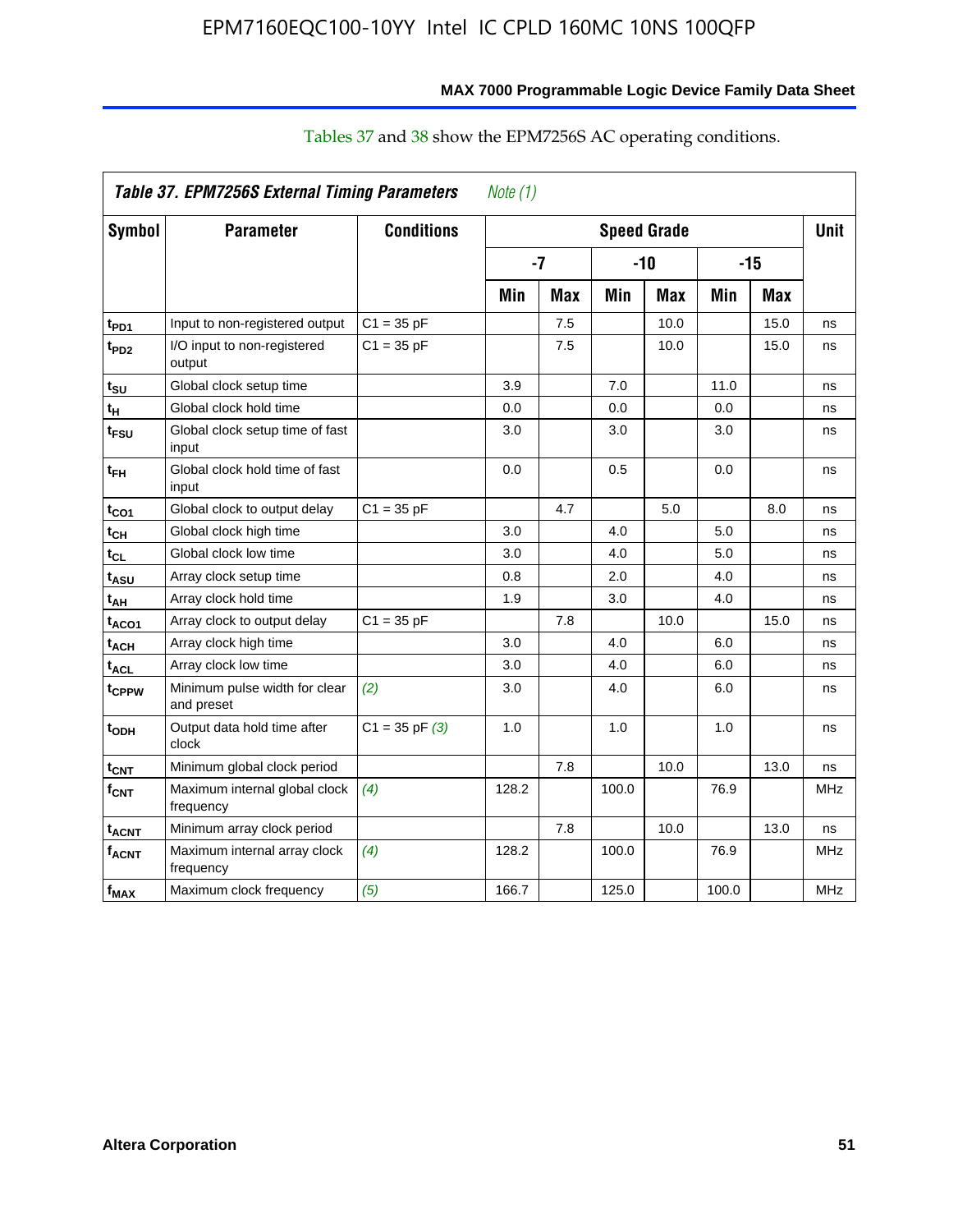| Table 38. EPM7256S Internal Timing Parameters<br>Note (1) |                                      |                    |                    |      |     |      |       |      |    |
|-----------------------------------------------------------|--------------------------------------|--------------------|--------------------|------|-----|------|-------|------|----|
| Symbol                                                    | <b>Parameter</b>                     | <b>Conditions</b>  | <b>Speed Grade</b> |      |     |      |       | Unit |    |
|                                                           |                                      |                    | $-7$               |      | -10 |      | $-15$ |      |    |
|                                                           |                                      |                    | Min                | Max  | Min | Max  | Min   | Max  |    |
| $t_{IN}$                                                  | Input pad and buffer delay           |                    |                    | 0.3  |     | 0.5  |       | 2.0  | ns |
| $t_{1O}$                                                  | I/O input pad and buffer delay       |                    |                    | 0.3  |     | 0.5  |       | 2.0  | ns |
| t <sub>FIN</sub>                                          | Fast input delay                     |                    |                    | 3.4  |     | 1.0  |       | 2.0  | ns |
| t <sub>SEXP</sub>                                         | Shared expander delay                |                    |                    | 3.9  |     | 5.0  |       | 8.0  | ns |
| t <sub>PEXP</sub>                                         | Parallel expander delay              |                    |                    | 1.1  |     | 0.8  |       | 1.0  | ns |
| t <sub>LAD</sub>                                          | Logic array delay                    |                    |                    | 2.6  |     | 5.0  |       | 6.0  | ns |
| $t_{LAC}$                                                 | Logic control array delay            |                    |                    | 2.6  |     | 5.0  |       | 6.0  | ns |
| $t_{IOE}$                                                 | Internal output enable delay         |                    |                    | 0.8  |     | 2.0  |       | 3.0  | ns |
| t <sub>OD1</sub>                                          | Output buffer and pad delay          | $C1 = 35 pF$       |                    | 0.5  |     | 1.5  |       | 4.0  | ns |
| t <sub>OD2</sub>                                          | Output buffer and pad delay          | $C1 = 35$ pF $(6)$ |                    | 1.0  |     | 2.0  |       | 5.0  | ns |
| $t_{OD3}$                                                 | Output buffer and pad delay          | $C1 = 35 pF$       |                    | 5.5  |     | 5.5  |       | 8.0  | ns |
| $t_{ZX1}$                                                 | Output buffer enable delay           | $C1 = 35 pF$       |                    | 4.0  |     | 5.0  |       | 6.0  | ns |
| t <sub>ZX2</sub>                                          | Output buffer enable delay           | $C1 = 35$ pF $(6)$ |                    | 4.5  |     | 5.5  |       | 7.0  | ns |
| $t_{ZX3}$                                                 | Output buffer enable delay           | $C1 = 35 pF$       |                    | 9.0  |     | 9.0  |       | 10.0 | ns |
| $t_{XZ}$                                                  | Output buffer disable delay          | $C1 = 5pF$         |                    | 4.0  |     | 5.0  |       | 6.0  | ns |
| $t_{\rm SU}$                                              | Register setup time                  |                    | 1.1                |      | 2.0 |      | 4.0   |      | ns |
| $t_H$                                                     | Register hold time                   |                    | 1.6                |      | 3.0 |      | 4.0   |      | ns |
| t <sub>FSU</sub>                                          | Register setup time of fast<br>input |                    | 2.4                |      | 3.0 |      | 2.0   |      | ns |
| $t_{FH}$                                                  | Register hold time of fast<br>input  |                    | 0.6                |      | 0.5 |      | 1.0   |      | ns |
| $t_{RD}$                                                  | Register delay                       |                    |                    | 1.1  |     | 2.0  |       | 1.0  | ns |
| t <sub>COMB</sub>                                         | Combinatorial delay                  |                    |                    | 1.1  |     | 2.0  |       | 1.0  | ns |
| t <sub>IC</sub>                                           | Array clock delay                    |                    |                    | 2.9  |     | 5.0  |       | 6.0  | ns |
| t <sub>EN</sub>                                           | Register enable time                 |                    |                    | 2.6  |     | 5.0  |       | 6.0  | ns |
| t <sub>GLOB</sub>                                         | Global control delay                 |                    |                    | 2.8  |     | 1.0  |       | 1.0  | ns |
| $t_{PRE}$                                                 | Register preset time                 |                    |                    | 2.7  |     | 3.0  |       | 4.0  | ns |
| $t_{\sf CLR}$                                             | Register clear time                  |                    |                    | 2.7  |     | 3.0  |       | 4.0  | ns |
| $t_{PIA}$                                                 | PIA delay                            | (7)                |                    | 3.0  |     | 1.0  |       | 2.0  | ns |
| $t_{LPA}$                                                 | Low-power adder                      | (8)                |                    | 10.0 |     | 11.0 |       | 13.0 | ns |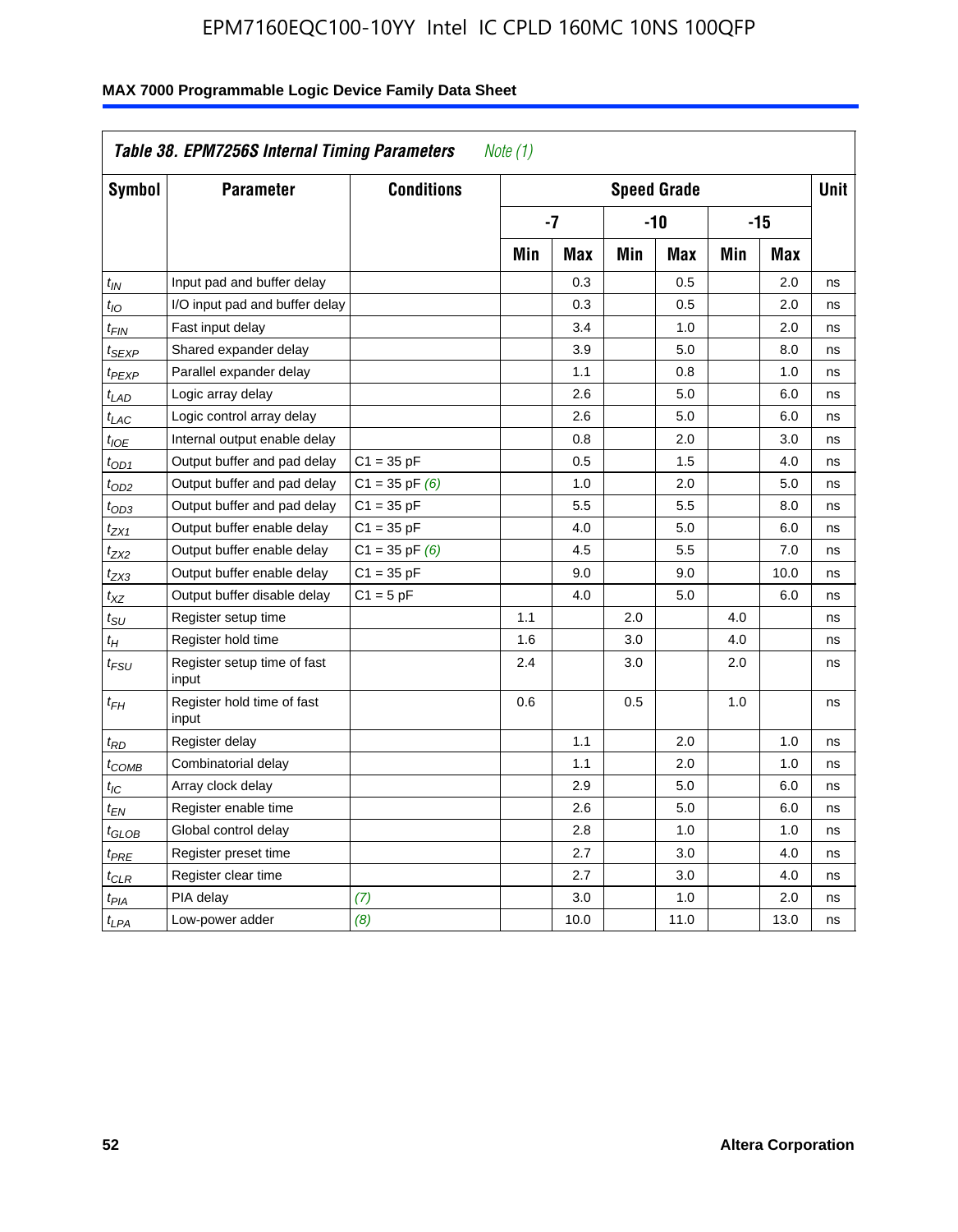**MAX 7000 Programmable Logic Device Family Data Sheet**

#### *Notes to tables:*

- (1) These values are specified under the recommended operating conditions shown in Table 14. See Figure 13 for more information on switching waveforms.
- (2) This minimum pulse width for preset and clear applies for both global clear and array controls. The  $t_{LPA}$  parameter must be added to this minimum width if the clear or reset signal incorporates the *tLAD* parameter into the signal path.
- (3) This parameter is a guideline that is sample-tested only and is based on extensive device characterization. This parameter applies for both global and array clocking.
- (4) These parameters are measured with a 16-bit loadable, enabled, up/down counter programmed into each LAB.
- (5) The  $f_{MAX}$  values represent the highest frequency for pipelined data.
- (6) Operating conditions:  $V_{\text{CCIO}} = 3.3 \text{ V} \pm 10\%$  for commercial and industrial use.
- (7) For EPM7064S-5, EPM7064S-6, EPM7128S-6, EPM7160S-6, EPM7160S-7, EPM7192S-7, and EPM7256S-7 devices, these values are specified for a PIA fan-out of one LAB (16 macrocells). For each additional LAB fan-out in these devices, add an additional 0.1 ns to the PIA timing value.
- (8) The  $t_{LPA}$  parameter must be added to the  $t_{LAD}$ ,  $t_{LAC}$ ,  $t_{IC}$ ,  $t_{EN}$ ,  $t_{SEXP}$ ,  $t_{ACL}$ , and  $t_{CPPW}$  parameters for macrocells running in the low-power mode.

# **Power Consumption**

[Supply power \(P\) versus frequency \(](http://www.altera.com/literature/an/an074.pdf) $f_{MAX}$  in MHz) for MAX 7000 devices is calculated with the following equation:

 $P = P_{INT} + P_{IO} = I_{CCLNT} \times V_{CC} + P_{IO}$ 

The  $P_{IO}$  value, which depends on the device output load characteristics and switching frequency, can be calculated using the guidelines given in *Application Note 74 (Evaluating Power for Altera Devices)*.

The  $I_{\text{CCINT}}$  value, which depends on the switching frequency and the application logic, is calculated with the following equation:

 $I_{\text{CCTNT}} =$ 

 $A \times MC_{TON} + B \times (MC_{DEFU} - MC_{TON}) + C \times MC_{LISED} \times f_{MAX} \times tog_{LC}$ 

The parameters in this equation are shown below:

| $MC$ <sub>TON</sub> | = Number of macrocells with the Turbo Bit option turned on,                |
|---------------------|----------------------------------------------------------------------------|
|                     | as reported in the MAX+PLUS II Report File (.rpt)                          |
| MC <sub>DFV</sub>   | = Number of macrocells in the device                                       |
|                     | $MC_{\text{USED}}$ = Total number of macrocells in the design, as reported |
|                     | in the MAX+PLUS II Report File (.rpt)                                      |
| $f_{MAX}$           | = Highest clock frequency to the device                                    |
| $tog_{LC}$          | = Average ratio of logic cells toggling at each clock                      |
|                     | (typically 0.125)                                                          |
| A, B, C             | = Constants, shown in Table 39                                             |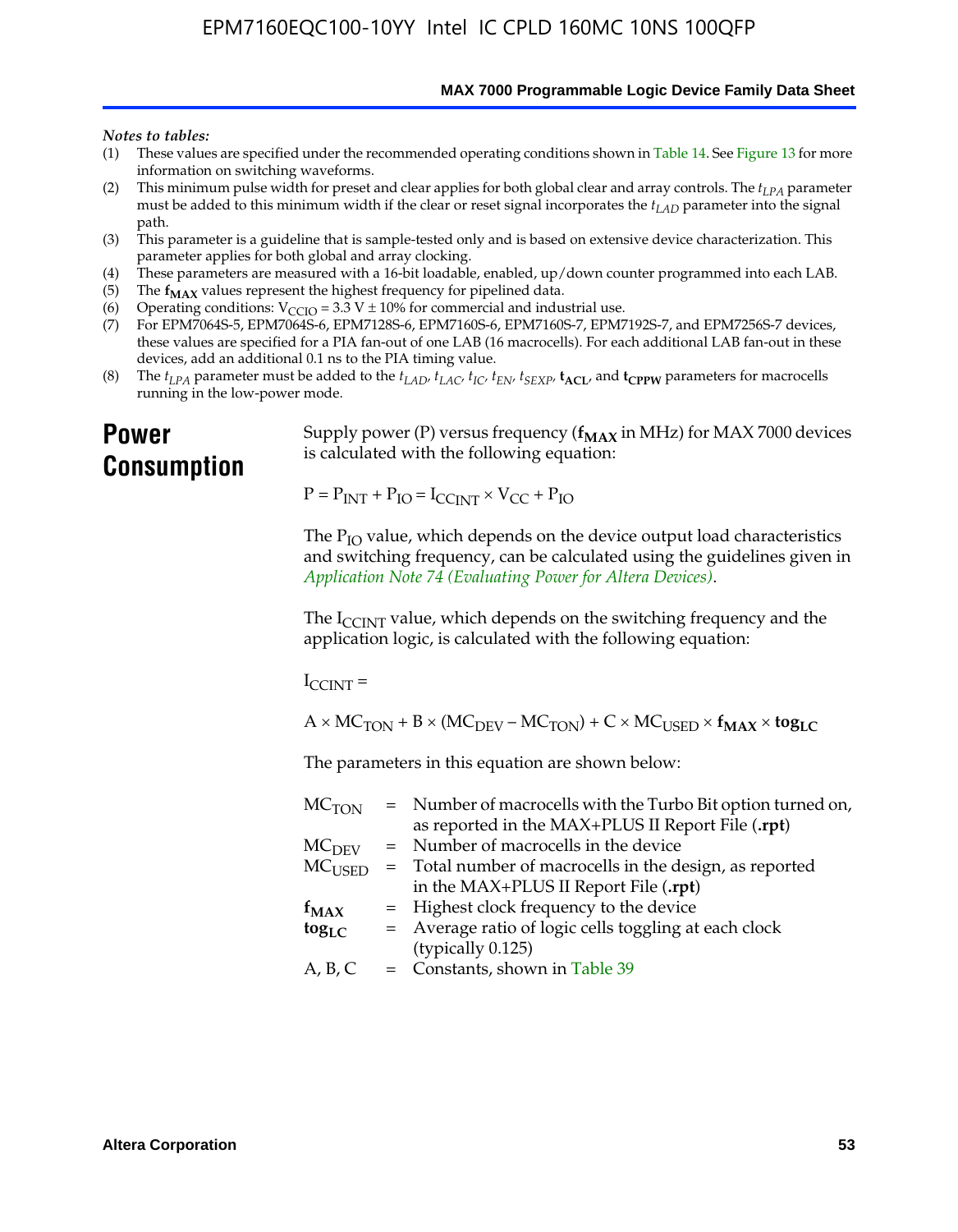| Table 39. MAX 7000 I <sub>CC</sub> Equation Constants |      |      |       |  |  |
|-------------------------------------------------------|------|------|-------|--|--|
| <b>Device</b>                                         | A    | B    | C     |  |  |
| EPM7032                                               | 1.87 | 0.52 | 0.144 |  |  |
| <b>EPM7064</b>                                        | 1.63 | 0.74 | 0.144 |  |  |
| <b>EPM7096</b>                                        | 1.63 | 0.74 | 0.144 |  |  |
| <b>EPM7128E</b>                                       | 1.17 | 0.54 | 0.096 |  |  |
| <b>EPM7160E</b>                                       | 1.17 | 0.54 | 0.096 |  |  |
| <b>EPM7192E</b>                                       | 1.17 | 0.54 | 0.096 |  |  |
| <b>EPM7256E</b>                                       | 1.17 | 0.54 | 0.096 |  |  |
| <b>EPM7032S</b>                                       | 0.93 | 0.40 | 0.040 |  |  |
| <b>EPM7064S</b>                                       | 0.93 | 0.40 | 0.040 |  |  |
| <b>EPM7128S</b>                                       | 0.93 | 0.40 | 0.040 |  |  |
| <b>EPM7160S</b>                                       | 0.93 | 0.40 | 0.040 |  |  |
| <b>EPM7192S</b>                                       | 0.93 | 0.40 | 0.040 |  |  |
| <b>EPM7256S</b>                                       | 0.93 | 0.40 | 0.040 |  |  |

This calculation provides an  $I_{CC}$  estimate based on typical conditions using a pattern of a 16-bit, loadable, enabled, up/down counter in each LAB with no output load. Actual  $I_{CC}$  values should be verified during operation because this measurement is sensitive to the actual pattern in the device and the environmental operating conditions.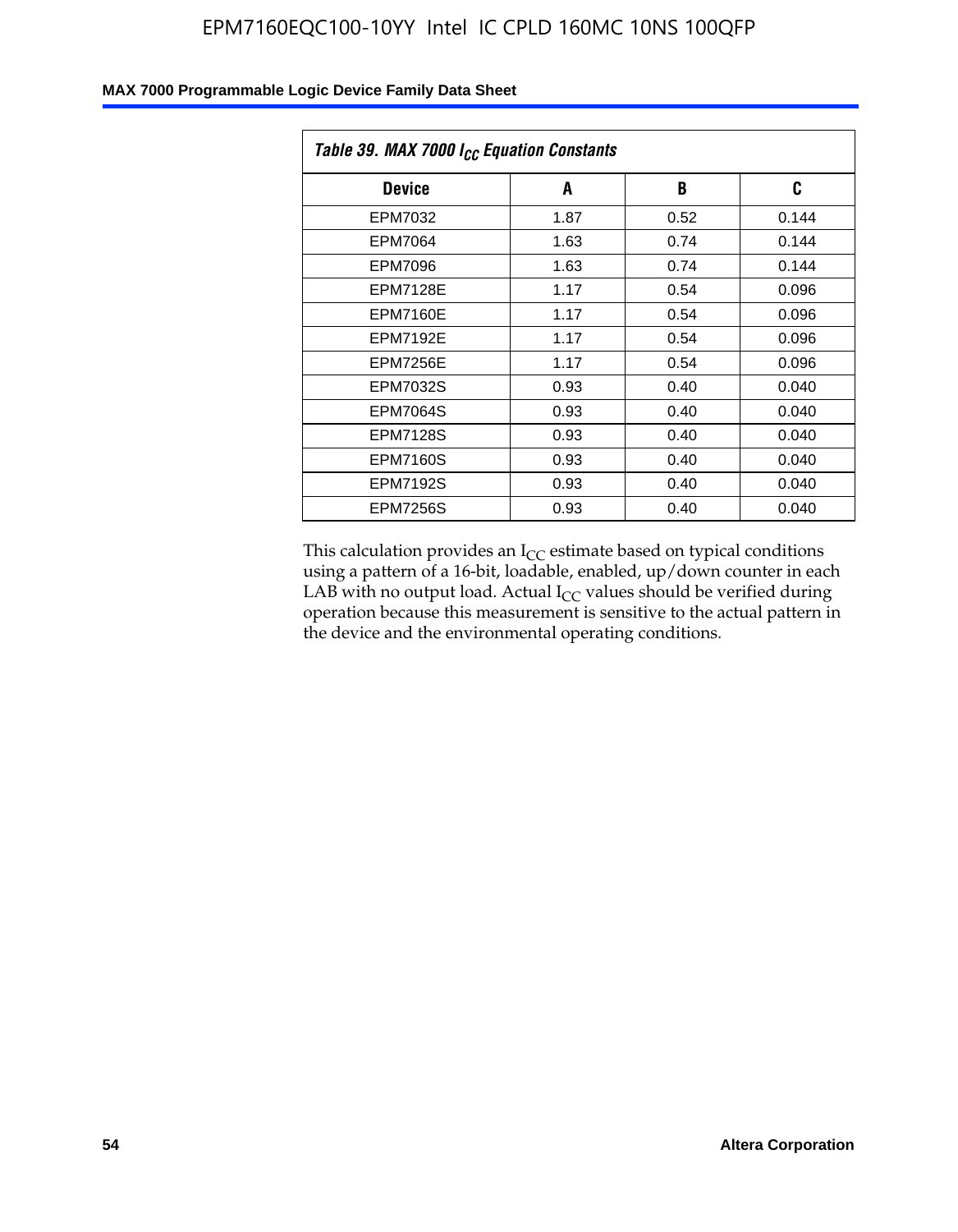**MAX 7000 Programmable Logic Device Family Data Sheet**

Figure 14 shows typical supply current versus frequency for MAX 7000 devices.

*Figure 14. I<sub>CC</sub> vs. Frequency for MAX 7000 Devices (Part 1 of 2)* 



**EPM7096**

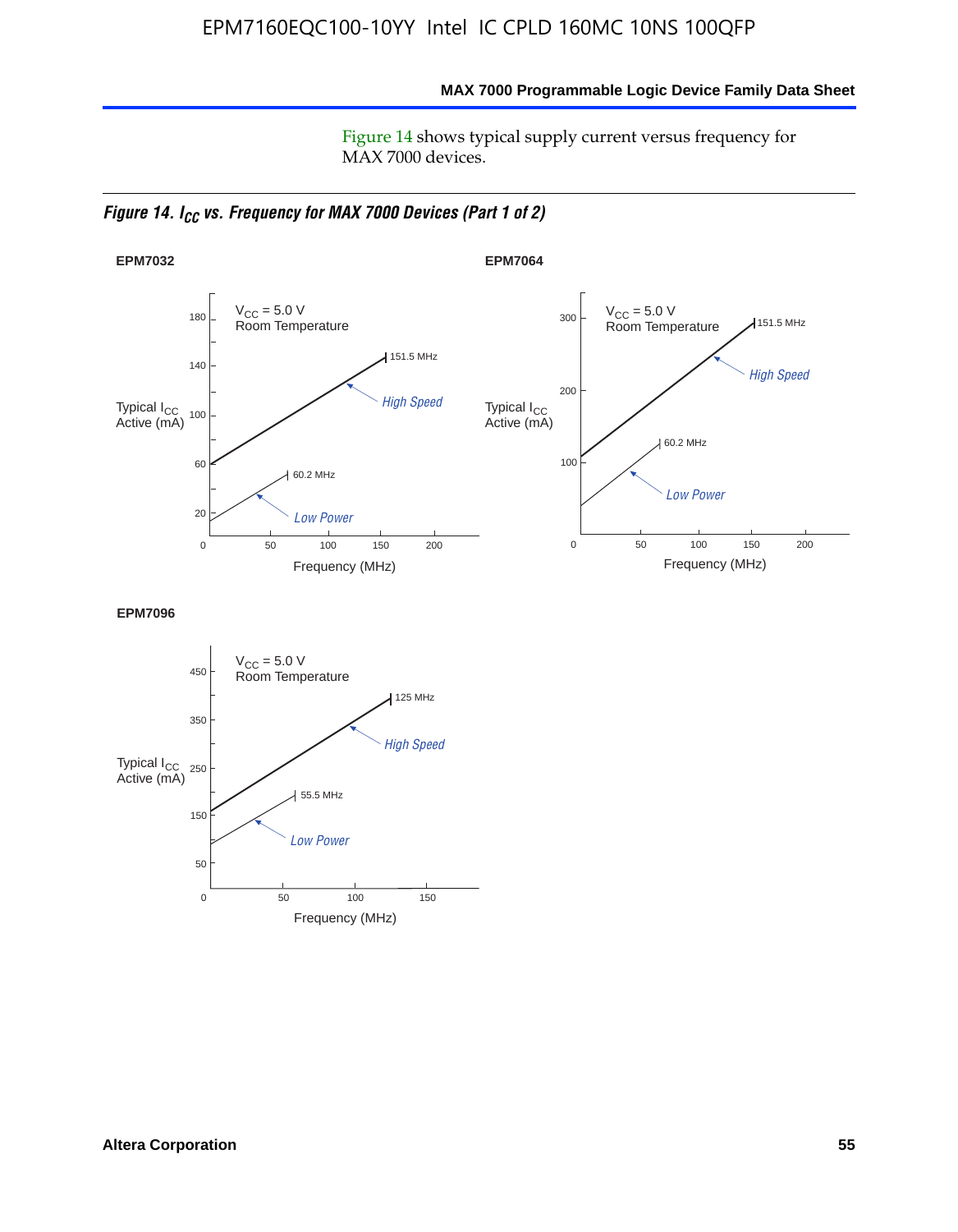

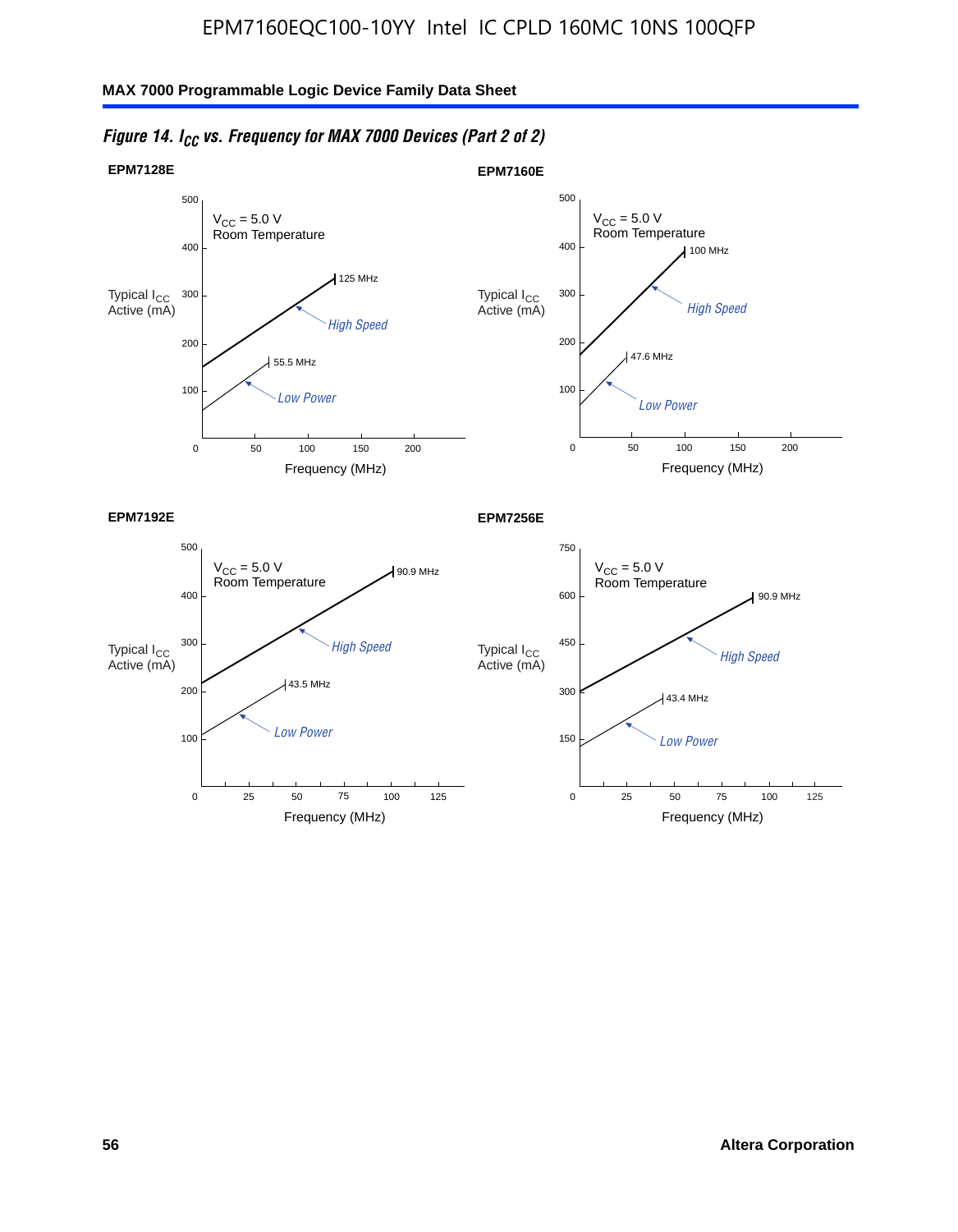Figure 15 shows typical supply current versus frequency for MAX 7000S devices.

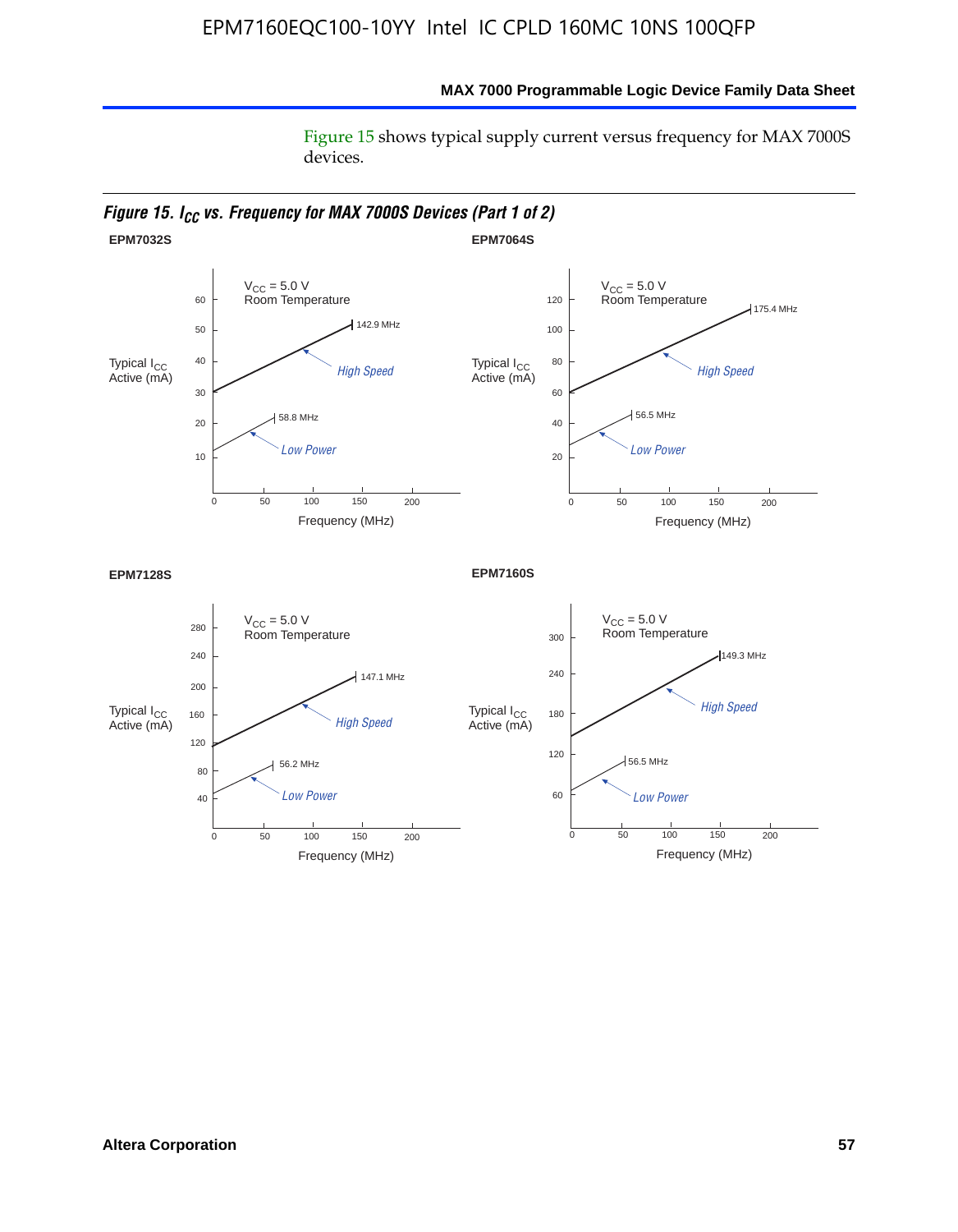#### **EPM7192S** V<sub>CC</sub> = 5.0 V<br>Room Temperature 0 Frequency (MHz) High Speed Low Power 25 100 125 125.0 MHz 55.6 MHz 60 120 180 240 300 50 75 **EPM7256S** V<sub>CC</sub> = 5.0 V<br>Room Temperature 0 Frequency (MHz) High Speed Low Power 25 100 125 128.2 MHz 56.2 MHz 100 200 300 400 50 75 Typical I<sub>CC</sub><br>Active (mA) Typical I<sub>CC</sub> Typical I<sub>CC</sub> Typical I<sub>C</sub> Typical I<sub>C</sub> Typical I<sub>C</sub> Typical I<sub>C</sub> Typical I<sub>C</sub> Typical I<sub>C</sub> Typical I<sub>C</sub> Typical I<sub>C</sub> Typical I<sub>C</sub> Typical I<sub>C</sub> Typical I<sub>C</sub> Typical I<sub>C</sub> Typical I<sub>C</sub> Typical I<sub>C</sub> Typical I<sub>C</sub> Typical I<sub>CC</sub><br>Active (mA)

# *Figure 15. I<sub>CC</sub> vs. Frequency for MAX 7000S Devices (Part 2 of 2)*

# **Device Pin-Outs**

See the Altera web site (**http://www.altera.com**) or the *Altera Digital Library* for pin-out information.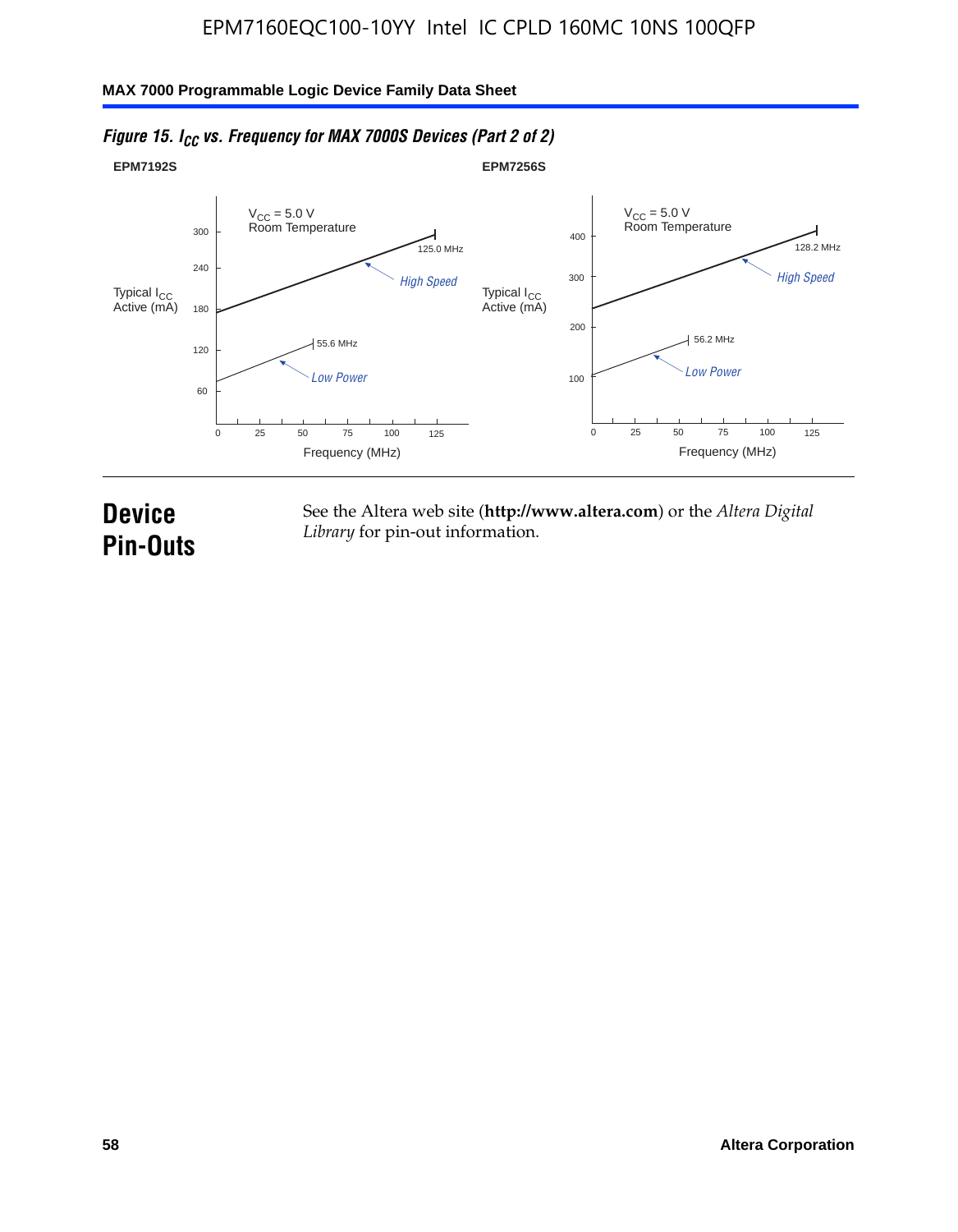Figures 16 through 22 show the package pin-out diagrams for MAX 7000 devices.



#### *Notes:*

- (1) The pin functions shown in parenthesis are only available in MAX 7000E and MAX 7000S devices.
- (2) JTAG ports are available in MAX 7000S devices only.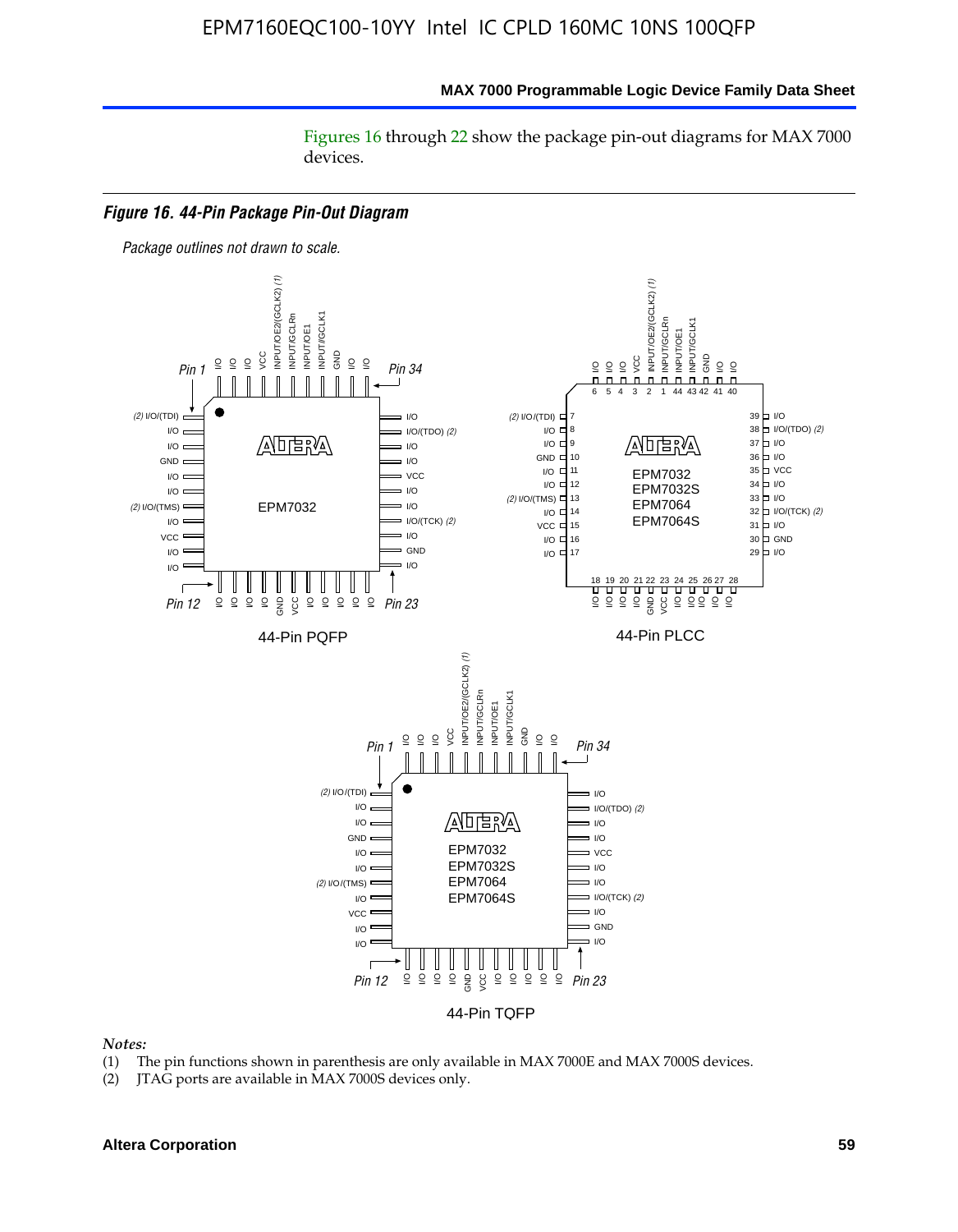### *Figure 17. 68-Pin Package Pin-Out Diagram*

*Package outlines not drawn to scale.*



#### *Notes:*

- (1) The pin functions shown in parenthesis are only available in MAX 7000E and MAX 7000S devices.
- (2) JTAG ports are available in MAX 7000S devices only.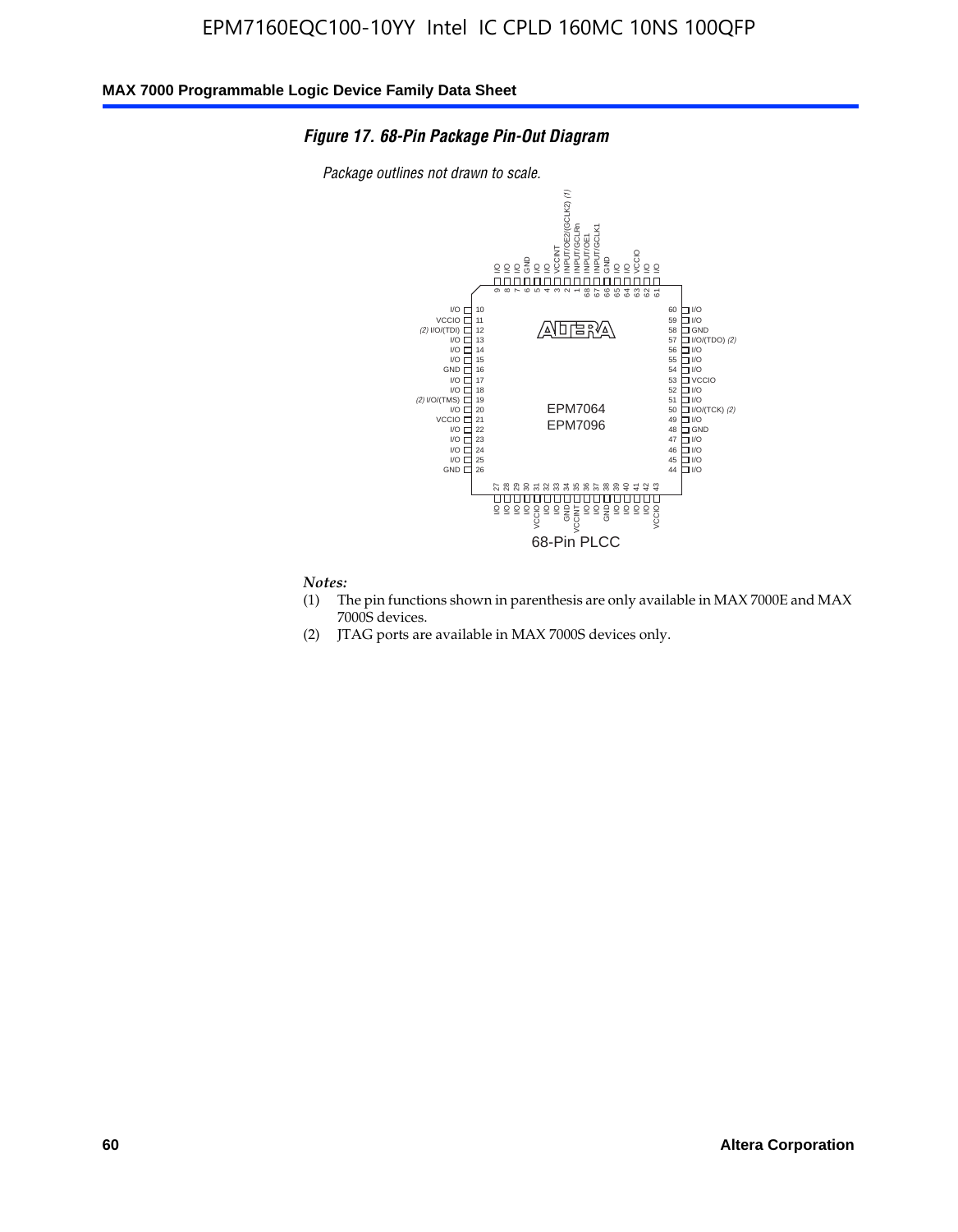### *Figure 18. 84-Pin Package Pin-Out Diagram*

*Package outline not drawn to scale.*



84-Pin PLCC

*Notes:*

- (1) Pins 6, 39, 46, and 79 are no-connect (N.C.) pins on EPM7096, EPM7160E, and EPM7160S devices.
- (2) The pin functions shown in parenthesis are only available in MAX 7000E and MAX 7000S devices.
-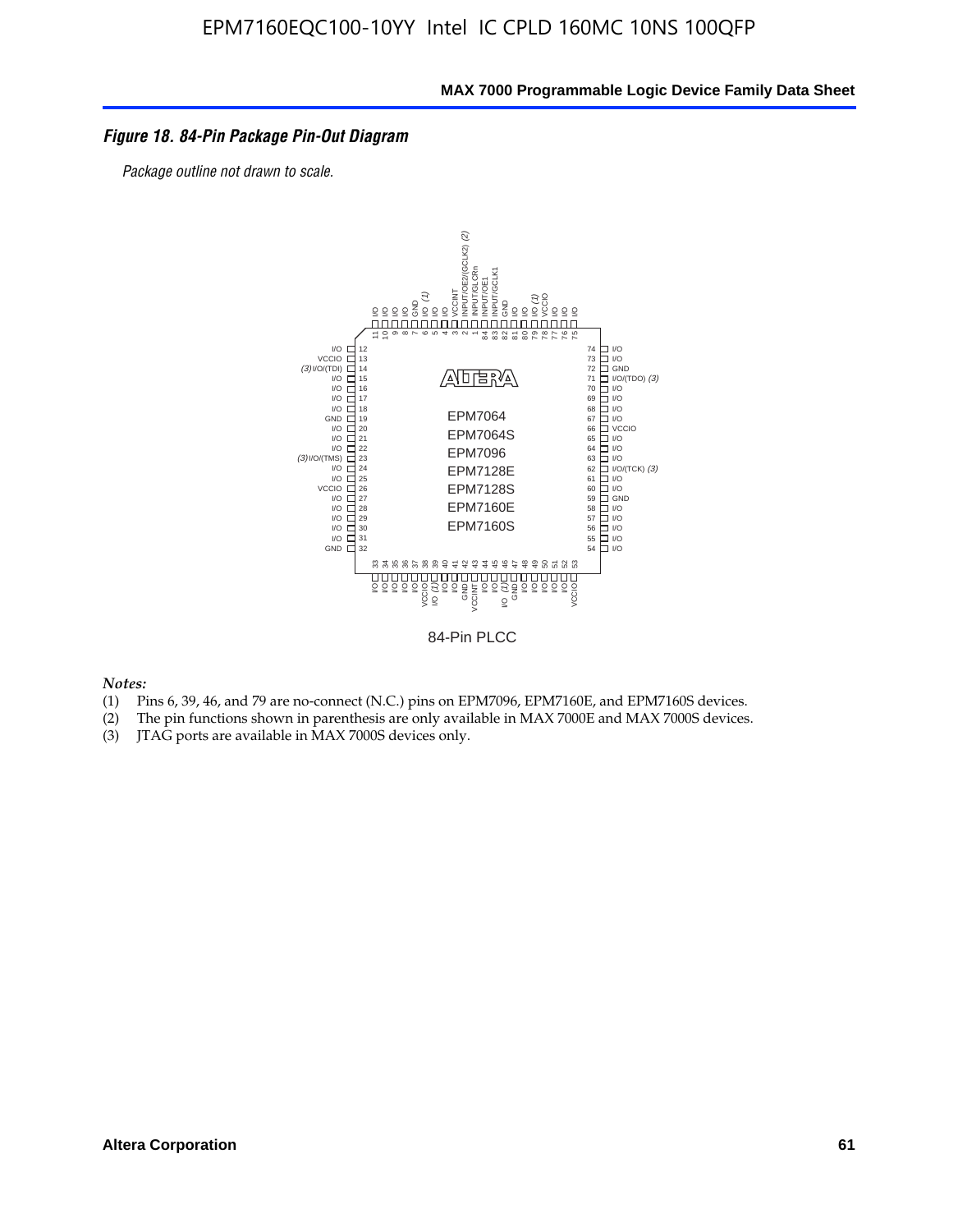### *Figure 19. 100-Pin Package Pin-Out Diagram*

*Package outline not drawn to scale.*



*Figure 20. 160-Pin Package Pin-Out Diagram*

*Package outline not drawn to scale.*

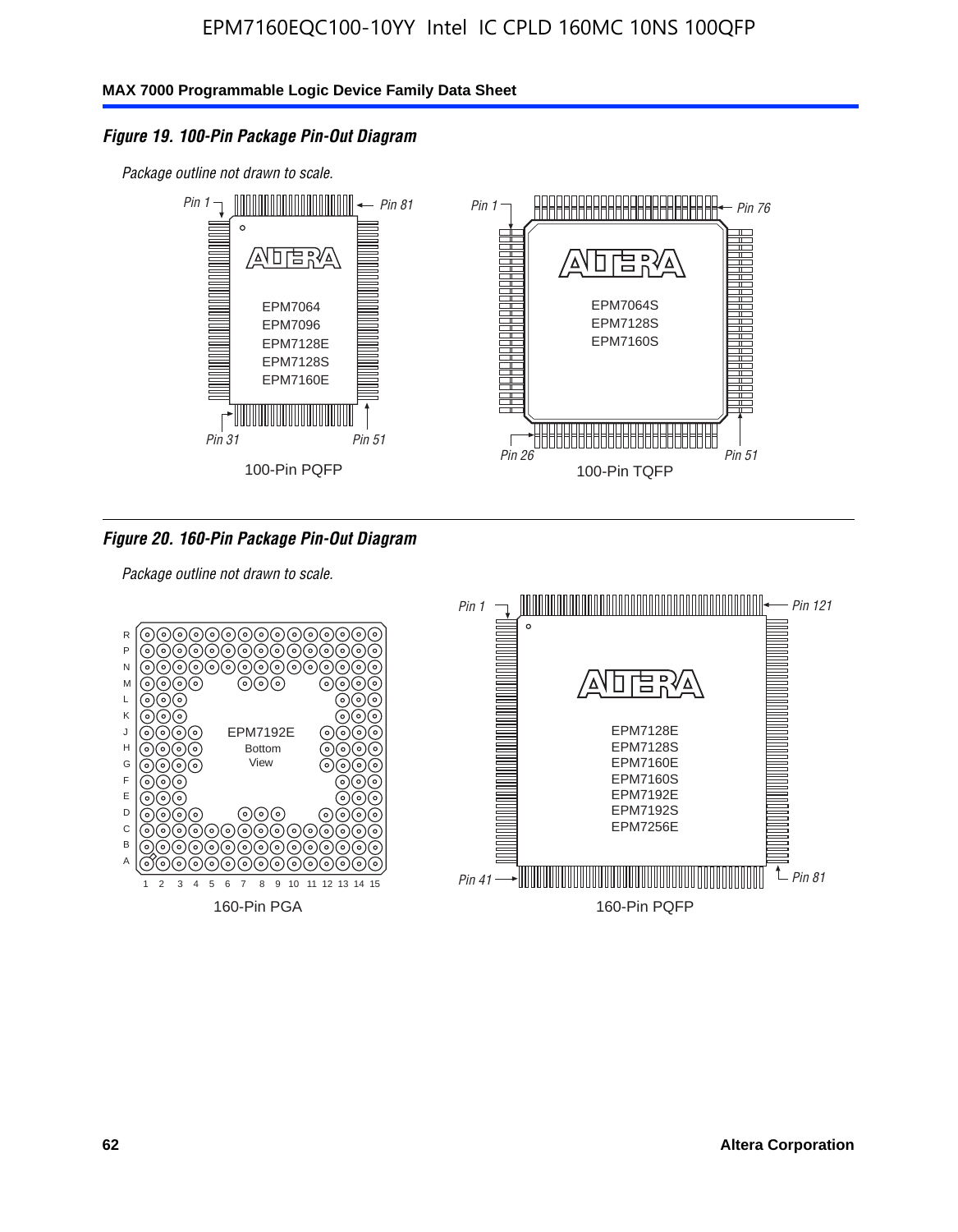### *Figure 21. 192-Pin Package Pin-Out Diagram*

*Package outline not drawn to scale.*



*Figure 22. 208-Pin Package Pin-Out Diagram*

*Package outline not drawn to scale.*

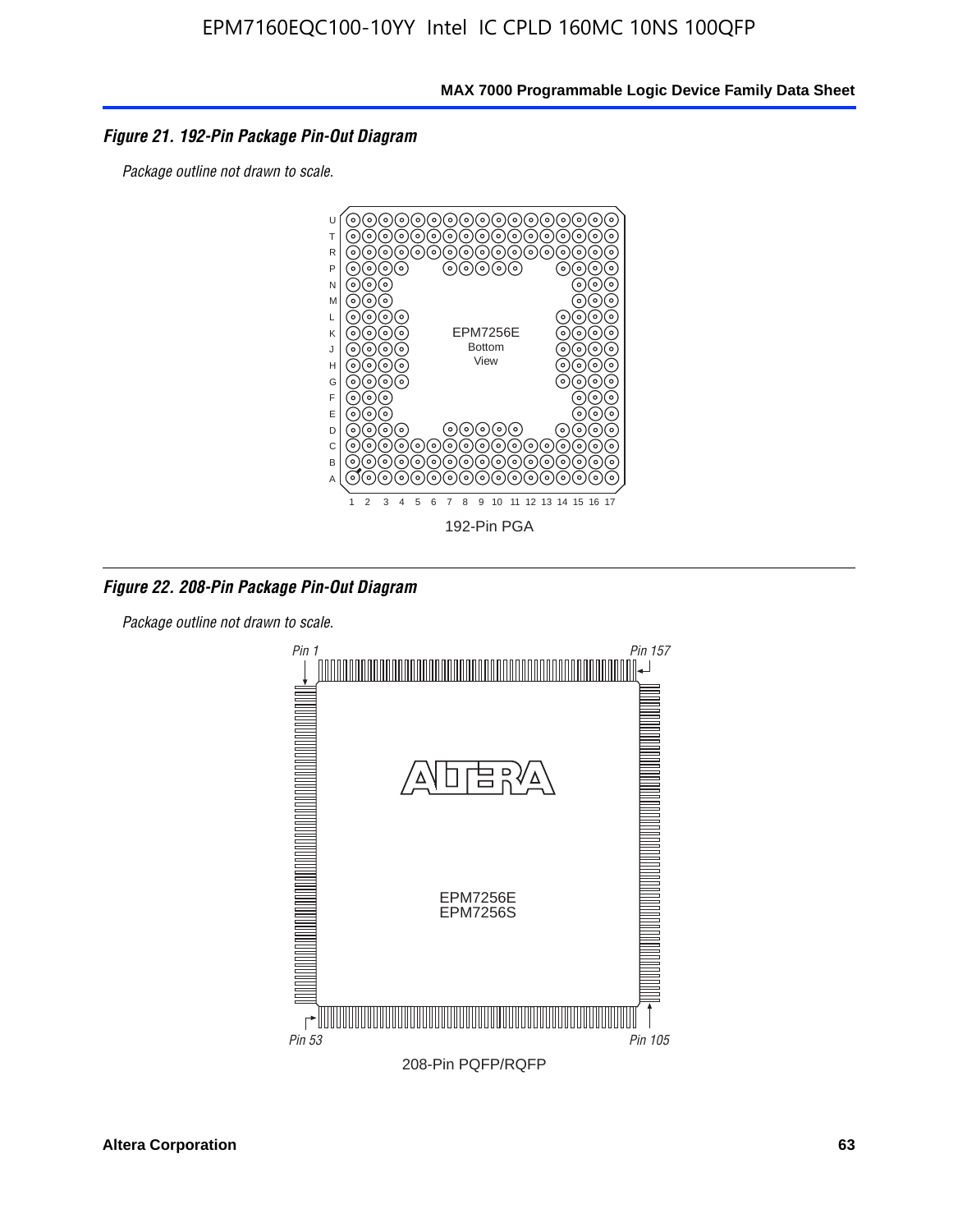#### **MAX 7000 Programmable Logic Device Family Data Sheet**

# **Revision History**

The information contained in the *MAX 7000 Programmable Logic Device Family Data Sheet* version 6.7 supersedes information published in previous versions. The following changes were made in the *MAX 7000 Programmable Logic Device Family Data Sheet* version 6.7:

# **Version 6.7**

The following changes were made in the *MAX 7000 Programmable Logic Device Family Data Sheet* version 6.7:

■ Reference to *AN 88: Using the Jam Language for ISP & ICR via an Embedded Processor* has been replaced by *AN 122: Using Jam STAPL for ISP & ICR via an Embedded Processor*.

# **Version 6.6**

The following changes were made in the *MAX 7000 Programmable Logic Device Family Data Sheet* version 6.6:

- Added Tables 6 through 8.
- Added "Programming Sequence" section on page 17 and "Programming Times" section on page 18.

# **Version 6.5**

The following changes were made in the *MAX 7000 Programmable Logic Device Family Data Sheet* version 6.5:

Updated text on page 16.

# **Version 6.4**

The following changes were made in the *MAX 7000 Programmable Logic Device Family Data Sheet* version 6.4:

■ Added *Note (5)* on page 28.

### **Version 6.3**

The following changes were made in the *MAX 7000 Programmable Logic Device Family Data Sheet* version 6.3:

■ Updated the "Open-Drain Output Option (MAX 7000S Devices Only)" section on page 20.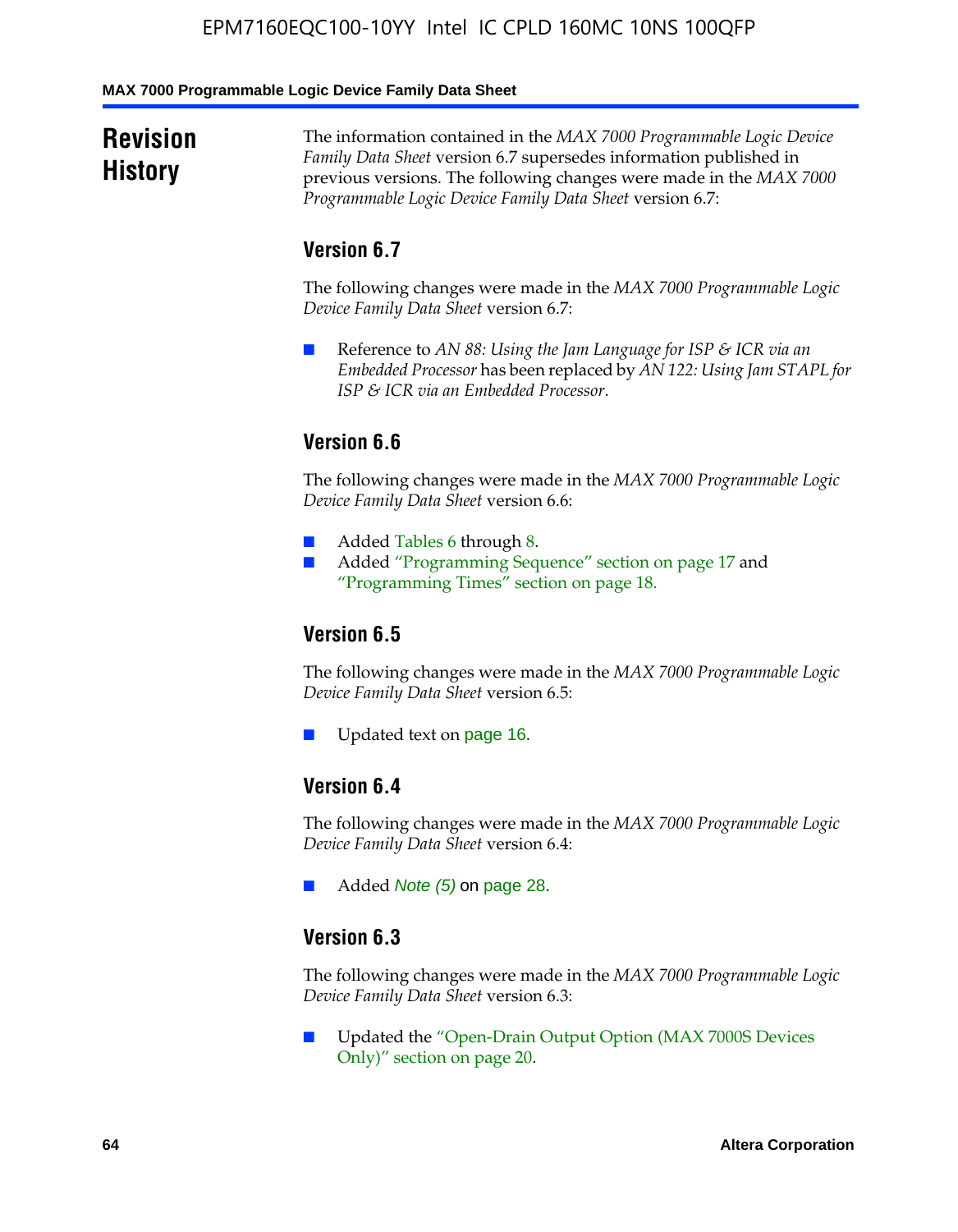

Altera Corporation 65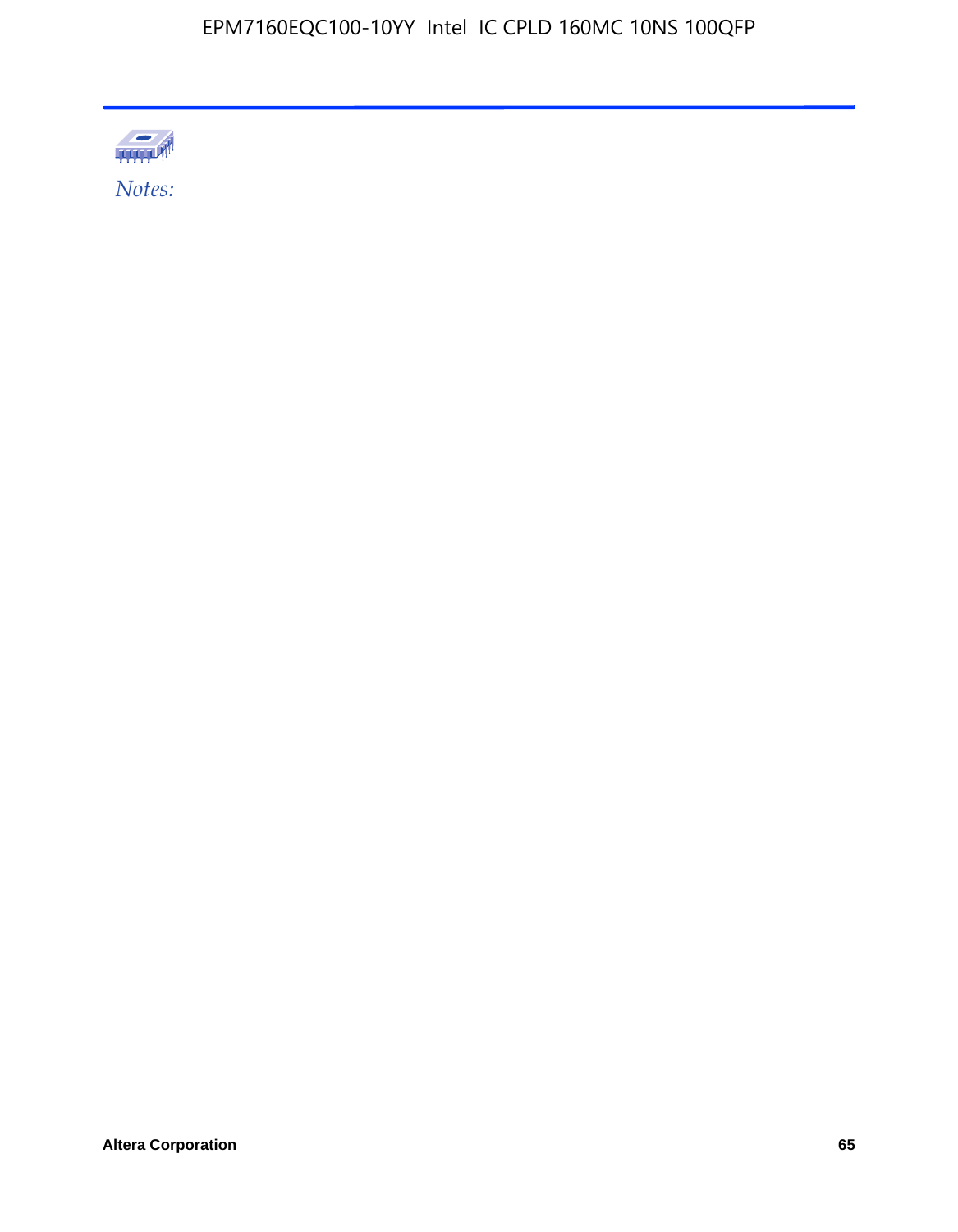

101 Innovation Drive San Jose, CA 95134 (408) 544-7000 www.altera.com Applications Hotline: (800) 800-EPLD Literature Services: literature@altera.com

Copyright © 2005 Altera Corporation. All rights reserved. Altera, The Programmable Solutions Company, the stylized Altera logo, specific device designations, and all other words and logos that are identified as trademarks and/or service marks are, unless noted otherwise, the trademarks and service marks of Altera Corporation in the U.S. and other countries. All other product or service names are the property of their respective holders. Altera products are protected under numerous U.S. and foreign patents and pending applications, maskwork rights, and copyrights. Altera warrants performance of its semiconductor products to current specifications in accordance with Altera's standard warranty, but reserves the right to make changes to any products and services at any time without notice. Altera assumes no responsibility or liability

arising out of the application or use of any information, product, or service described herein except as expressly agreed to in writing by Altera Corporation. Altera customers are advised to obtain the latest version of device specifications before relying on any published information and before placing orders for products or services.



**66 Altera Corporation**